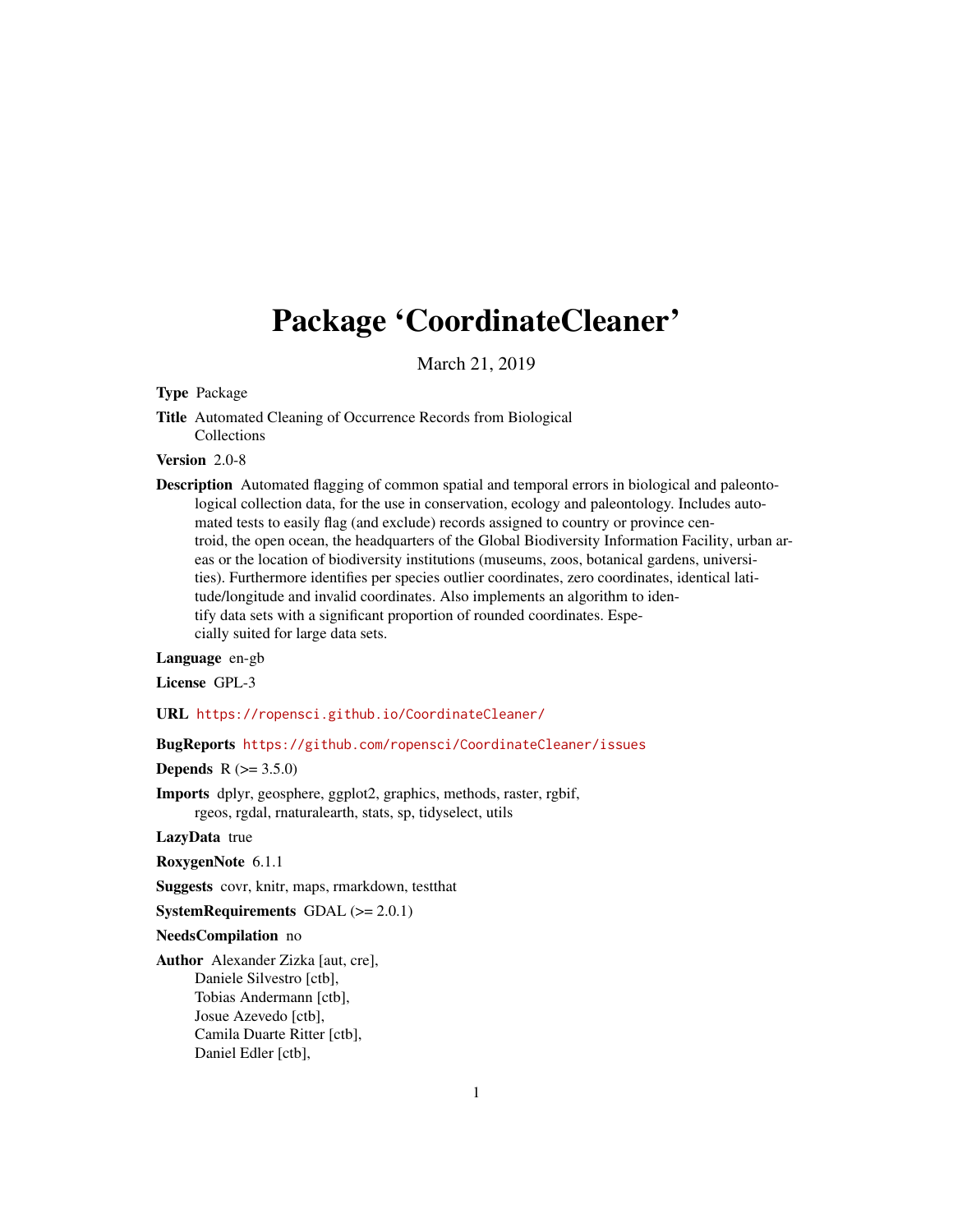Harith Farooq [ctb], Andrei Herdean [ctb], Maria Ariza [ctb], Ruud Scharn [ctb], Sten Svanteson [ctb], Niklas Wengstrom [ctb], Vera Zizka [ctb], Alexandre Antonelli [ctb], Irene Steves [rev] (Irene reviewed the package for ropensci, see <https://github.com/ropensci/onboarding/issues/210>), Francisco Rodriguez-Sanchez [rev] (Francisco reviewed the package for ropensci, see <https://github.com/ropensci/onboarding/issues/210>)

Maintainer Alexander Zizka <alexander.zizka@idiv.de>

Repository CRAN

Date/Publication 2019-03-21 14:53:53 UTC

# R topics documented:

| 3              |
|----------------|
| $\overline{3}$ |
| $\overline{4}$ |
| 5              |
| $\overline{7}$ |
| 8              |
| 9              |
| 10             |
| 12             |
| 13             |
| 15             |
| 17             |
| 18             |
| 19             |
| 21             |
| 22             |
| 24             |
| 26             |
| 28             |
| 29             |
| 30             |
| 32             |
| 35             |
| 38             |
| 41             |
| 41             |
| 42             |
| 43             |
| 43             |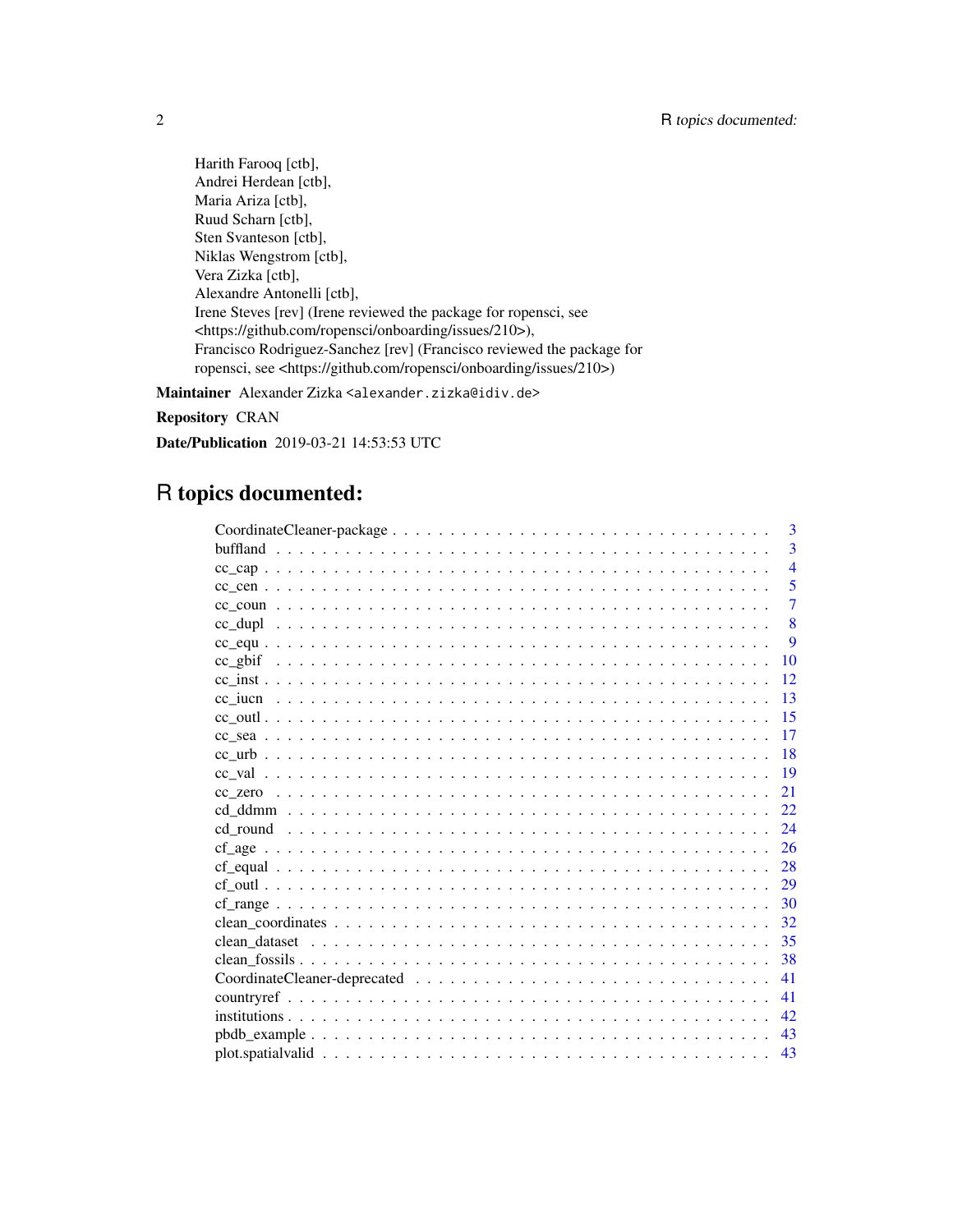<span id="page-2-0"></span>CoordinateCleaner-package

*CoordinateCleaner*

### Description

Automated Cleaning of Occurrence Records from Biological Collections

#### Details

Automated flagging of common spatial and temporal errors in biological and paleontological collection data, for the use in conservation, ecology and paleontology. Includes automated tests to easily flag (and exclude) records assigned to country or province centroid, the open ocean, the headquarters of the Global Biodiversity Information Facility, urban areas or the location of biodiversity institutions (museums, zoos, botanical gardens, universities). Furthermore identifies per species outlier coordinates, zero coordinates, identical latitude/longitude and invalid coordinates. Also implements an algorithm to identify data sets with a significant proportion of rounded coordinates. Especially suited for large data sets. See <https://ropensci.github.io/CoordinateCleaner/> for more details and tutorials.

#### Author(s)

Alexander Zizka, Daniele Silvestro, Tobias Andermann, Josue Azevedo, Camila Duarte Ritter, Daniel Edler, Harith Farooq, Andrei Herdean, Maria Ariza, Ruud Scharn, Sten Svantesson, Niklas Wengstrom, Vera Zizka

<span id="page-2-1"></span>buffland *Global Coastlines buffered by 1 degree*

#### Description

A SpatialPolygonsDataFrame with global coastlines, with a 1 degree buffer to extent coastlines as alternative reference for [cc\\_sea](#page-16-1). Can be useful to identify species in the sea, without flagging records in mangroves, marshes, etc.

#### Source

<http://www.naturalearthdata.com/downloads/10m-physical-vectors/>

# Examples

data("buffland")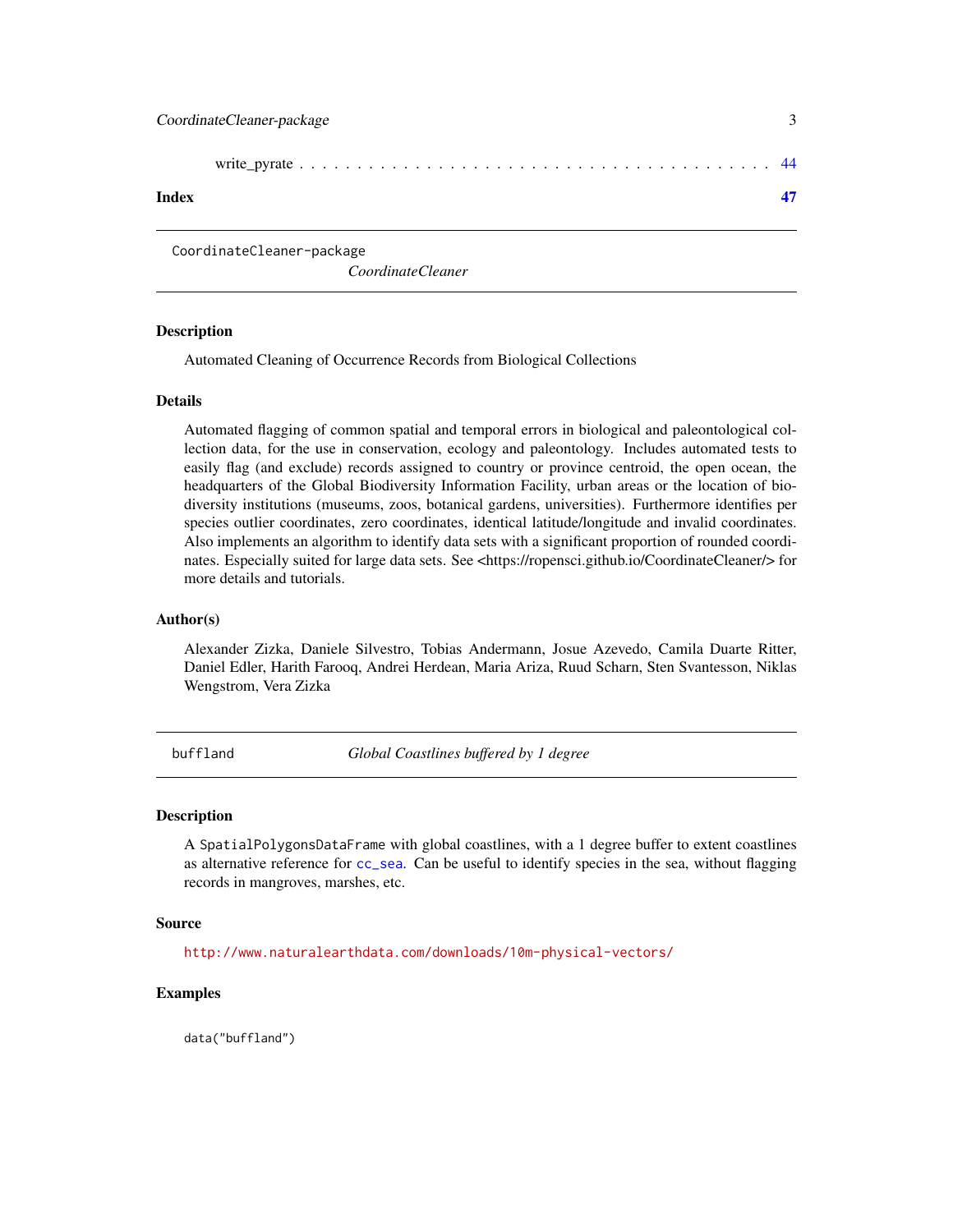<span id="page-3-1"></span><span id="page-3-0"></span>Removes or flags records within a certain radius around country capitals. Poorly geo-referenced occurrence records in biological databases are often erroneously geo-referenced to capitals.

# Usage

```
cc_{cap}(x, \text{lon} = "decimallongitude", \text{lat} = "decimal lattice",species = "species", buffer = 10000, geod = TRUE, ref = NULL,
  verify = FALSE, value = "clean", verbose = TRUE)
```
# Arguments

| $\mathsf{x}$ | data.frame. Containing geographical coordinates and species names.                                                                                                                                                                                                                                                                                                  |
|--------------|---------------------------------------------------------------------------------------------------------------------------------------------------------------------------------------------------------------------------------------------------------------------------------------------------------------------------------------------------------------------|
| lon          | character string. The column with the longitude coordinates. Default = "deci-<br>mallongitude".                                                                                                                                                                                                                                                                     |
| lat          | character string. The column with the latitude coordinates. Default $=$ "decimal-<br>latitude".                                                                                                                                                                                                                                                                     |
| species      | character string. The column with the species identity. Only required if verify $=$<br>TRUE.                                                                                                                                                                                                                                                                        |
| buffer       | The buffer around each capital coordinate (the centre of the city), where records<br>should be flagged as problematic. Units depend on geod. Default $= 10$ kilome-<br>tres.                                                                                                                                                                                        |
| geod         | logical. If TRUE the radius around each capital is calculated based on a sphere,<br>buffer is in meters and independent of latitude. If FALSE the radius is calculated<br>assuming planar coordinates and varies slightly with latitude, in this case buffer<br>is in degrees. Default = TRUE. See https://seethedatablog.wordpress.com/ for<br>detail and credits. |
| ref          | SpatialPointsDataFrame. Providing the geographic gazetteer. Can be any Spa-<br>tialPointsDataFrame, but the structure must be identical to countryref. Default<br>$=$ countryref.                                                                                                                                                                                   |
| verify       | logical. If TRUE records are only flagged if they are the only record in a given<br>species flagged close to a given reference. If FALSE, the distance is the only<br>criterion                                                                                                                                                                                     |
| value        | character string. Defining the output value. See value.                                                                                                                                                                                                                                                                                                             |
| verbose      | logical. If TRUE reports the name of the test and the number of records flagged.                                                                                                                                                                                                                                                                                    |

# Value

Depending on the 'value' argument, either a data.frame containing the records considered correct by the test ("clean") or a logical vector ("flagged"), with TRUE = test passed and FALSE = test failed/potentially problematic . Default = "clean".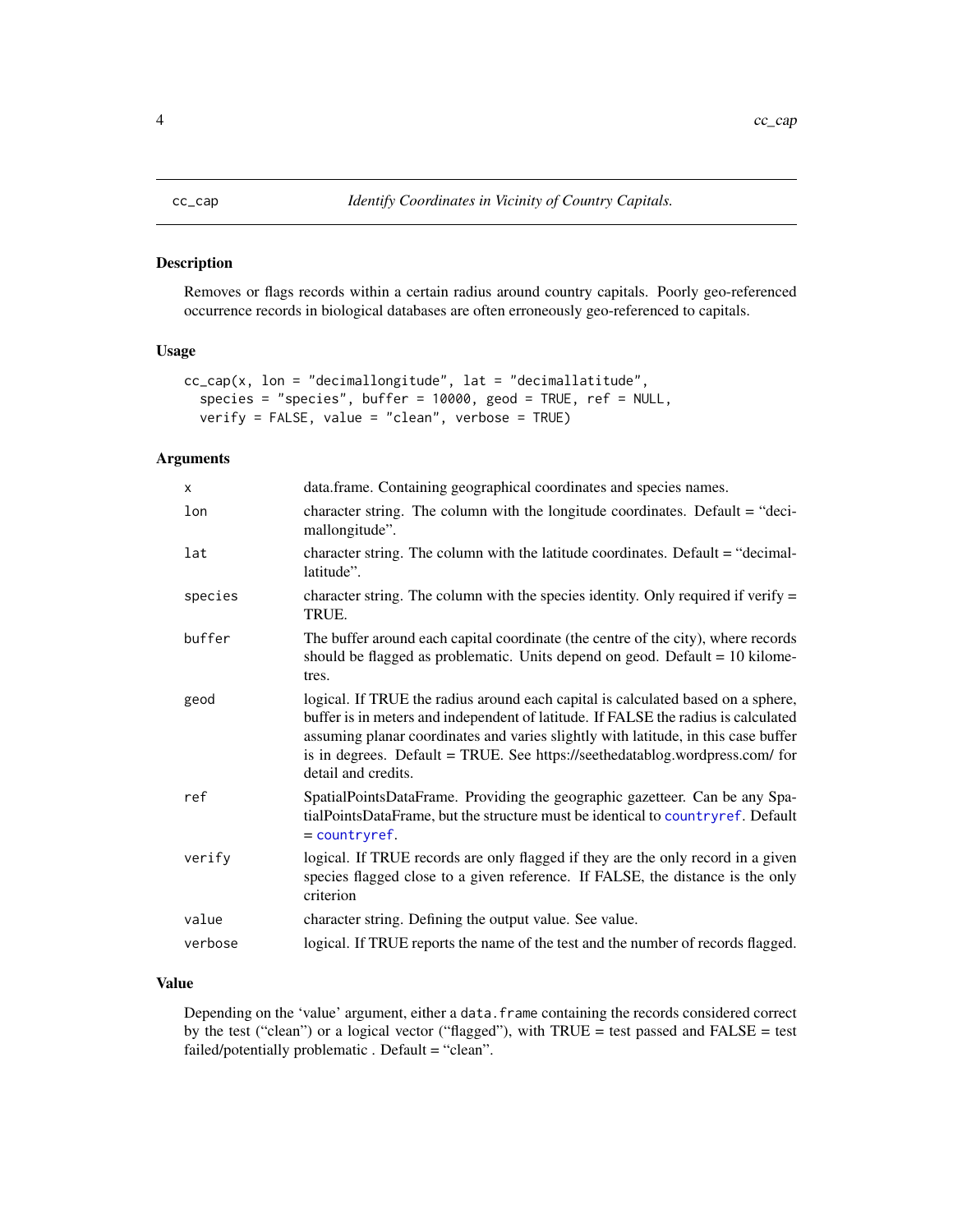#### <span id="page-4-0"></span> $cc_{\text{c}}$  cc<sub>l</sub> cen 5

# Note

See <https://ropensci.github.io/CoordinateCleaner/> for more details and tutorials.

# See Also

Other Coordinates: [cc\\_cen](#page-4-1), [cc\\_coun](#page-6-1), [cc\\_dupl](#page-7-1), [cc\\_equ](#page-8-1), [cc\\_gbif](#page-9-1), [cc\\_inst](#page-11-1), [cc\\_iucn](#page-12-1), [cc\\_outl](#page-14-1), [cc\\_sea](#page-16-1), [cc\\_urb](#page-17-1), [cc\\_val](#page-18-1), [cc\\_zero](#page-20-1)

#### Examples

```
x <- data.frame(species = letters[1:10],
                decimallongitude = runif(100, -180, 180),
                decimallatitude = runif(100, -90,90))
cc_{cap}(x)cc_cap(x, value = "flagged")
```
<span id="page-4-1"></span>cc\_cen *Identify Coordinates in Vicinity of Country and Province Centroids*

# Description

Removes or flags records within a radius around the geographic centroids of political countries and provinces. Poorly geo-referenced occurrence records in biological databases are often erroneously geo-referenced to centroids.

# Usage

```
cc_cen(x, lon = "decimallongitude", lat = "decimallatitude",
  species = "species", buffer = 1000, geod = TRUE, test = "both",
  ref = NULL, verify = FALSE, value = "clean", verbose = TRUE)
```

| $\mathsf{x}$ | data.frame. Containing geographical coordinates and species names.                                                                                                |
|--------------|-------------------------------------------------------------------------------------------------------------------------------------------------------------------|
| lon          | character string. The column with the longitude coordinates. Default $=$ "deci-<br>mallongitude".                                                                 |
| lat          | character string. The column with the latitude coordinates. Default = "decimal-<br>latitude".                                                                     |
| species      | character string. The column with the species identity. Only required if verify $=$<br>TRUE.                                                                      |
| buffer       | numerical. The buffer around each province or country centroid, where records<br>should be flagged as problematic. Units depend on geod. Default $= 1$ kilometre. |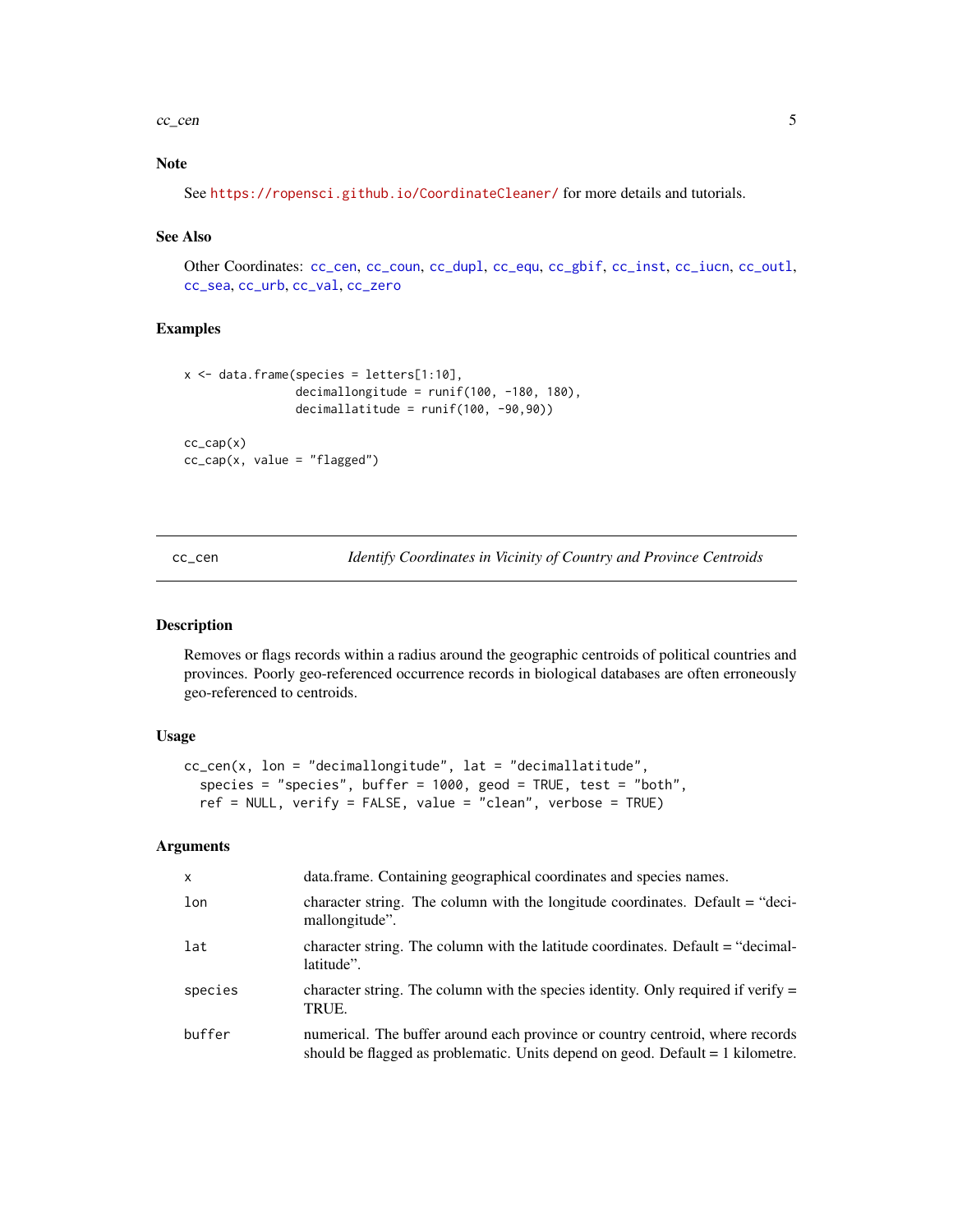<span id="page-5-0"></span>

| geod    | logical. If TRUE the radius around each capital is calculated based on a sphere,<br>buffer is in meters and independent of latitude. If FALSE the radius is calculated<br>assuming planar coordinates and varies slightly with latitude, in this case buffer<br>is in degrees. Default = TRUE. See https://seethedatablog.wordpress.com/ for<br>detail and credits. |
|---------|---------------------------------------------------------------------------------------------------------------------------------------------------------------------------------------------------------------------------------------------------------------------------------------------------------------------------------------------------------------------|
| test    | a character string. Specifying the details of the test. One of c("both", "country",<br>"provinces"). If both tests for country and province centroids.                                                                                                                                                                                                              |
| ref     | SpatialPointsDataFrame. Providing the geographic gazetteer. Can be any Spa-<br>tialPointsDataFrame, but the structure must be identical to country ref. Default<br>$=$ countryref.                                                                                                                                                                                  |
| verify  | logical. If TRUE records are only flagged if they are the only record in a given<br>species flagged close to a given reference. If FALSE, the distance is the only<br>criterion                                                                                                                                                                                     |
| value   | character string. Defining the output value. See value.                                                                                                                                                                                                                                                                                                             |
| verbose | logical. If TRUE reports the name of the test and the number of records flagged.                                                                                                                                                                                                                                                                                    |
|         |                                                                                                                                                                                                                                                                                                                                                                     |

# Value

Depending on the 'value' argument, either a data.frame containing the records considered correct by the test ("clean") or a logical vector ("flagged"), with TRUE = test passed and FALSE = test failed/potentially problematic . Default = "clean".

# Note

See <https://ropensci.github.io/CoordinateCleaner/> for more details and tutorials.

# See Also

Other Coordinates: [cc\\_cap](#page-3-1), [cc\\_coun](#page-6-1), [cc\\_dupl](#page-7-1), [cc\\_equ](#page-8-1), [cc\\_gbif](#page-9-1), [cc\\_inst](#page-11-1), [cc\\_iucn](#page-12-1), [cc\\_outl](#page-14-1), [cc\\_sea](#page-16-1), [cc\\_urb](#page-17-1), [cc\\_val](#page-18-1), [cc\\_zero](#page-20-1)

```
x \le - data.frame(species = letters[1:10],
                decimallongitude = runif(100, -180, 180),
                decimallatitude = runif(100, -90,90))
cc_cen(x, geod = FALSE)
## Not run:
#' cc_inst(x, value = "flagged", buffer = 50000) #geod = T
## End(Not run)
```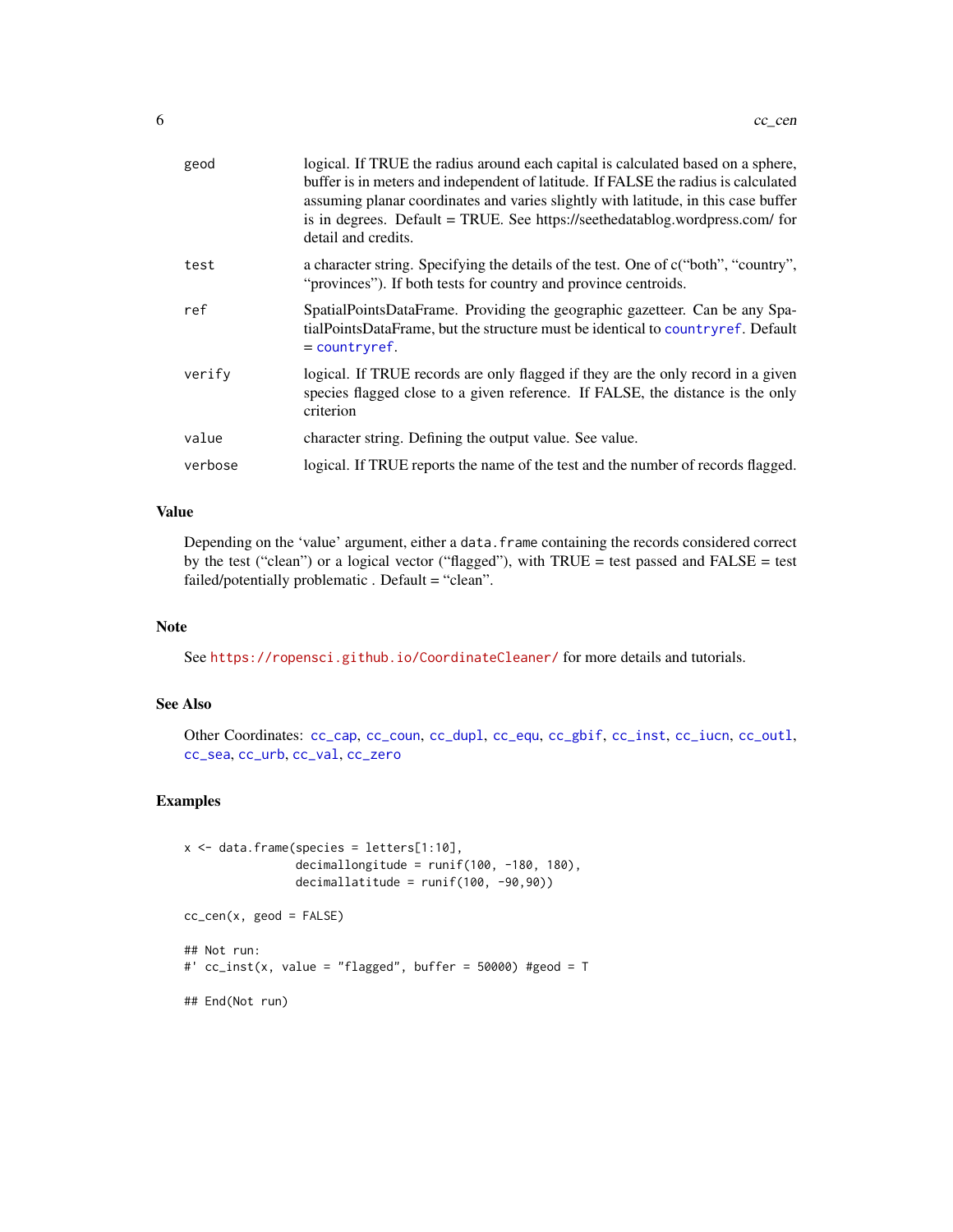<span id="page-6-1"></span><span id="page-6-0"></span>

Removes or flags mismatches between geographic coordinates and additional country information (usually this information is reliably reported with specimens). Such a mismatch can occur for example, if latitude and longitude are switched.

#### Usage

```
cc_coun(x, lon = "decimallongitude", lat = "decimallatitude",
  iso3 = "countrycode", value = "clean", ref = NULL,
  verbose = TRUE)
```
#### Arguments

| $\times$ | data.frame. Containing geographical coordinates and species names.                                                                                                                                                                        |
|----------|-------------------------------------------------------------------------------------------------------------------------------------------------------------------------------------------------------------------------------------------|
| lon      | character string. The column with the longitude coordinates. Default $=$ "deci-<br>mallongitude".                                                                                                                                         |
| lat      | character string. The column with the latitude coordinates. Default = "decimal-<br>latitude".                                                                                                                                             |
| iso3     | a character string. The column with the country assignment of each record in<br>three letter ISO code. Default $=$ "countrycode".                                                                                                         |
| value    | character string. Defining the output value. See value.                                                                                                                                                                                   |
| ref      | a SpatialPolygonsDataFrame. Providing the geographic gazetteer. Can be any<br>SpatialPolygonsDataFrame, but the structure must be identical to rnaturalearth:: ne_countries(scal<br>$Default = naturalearth::ne_counts(scale = "medium")$ |
| verbose  | logical. If TRUE reports the name of the test and the number of records flagged.                                                                                                                                                          |

# Value

Depending on the 'value' argument, either a data.frame containing the records considered correct by the test ("clean") or a logical vector ("flagged"), with  $TRUE = test$  passed and  $FALSE = test$ failed/potentially problematic . Default = "clean".

#### Note

With the default reference, records are flagged if they fall outside the terrestrial territory of countries, hence records in territorial waters might be flagged. See [https://ropensci.github.io/](https://ropensci.github.io/CoordinateCleaner/) [CoordinateCleaner/](https://ropensci.github.io/CoordinateCleaner/) for more details and tutorials.

# See Also

Other Coordinates: [cc\\_cap](#page-3-1), [cc\\_cen](#page-4-1), [cc\\_dupl](#page-7-1), [cc\\_equ](#page-8-1), [cc\\_gbif](#page-9-1), [cc\\_inst](#page-11-1), [cc\\_iucn](#page-12-1), [cc\\_outl](#page-14-1), [cc\\_sea](#page-16-1), [cc\\_urb](#page-17-1), [cc\\_val](#page-18-1), [cc\\_zero](#page-20-1)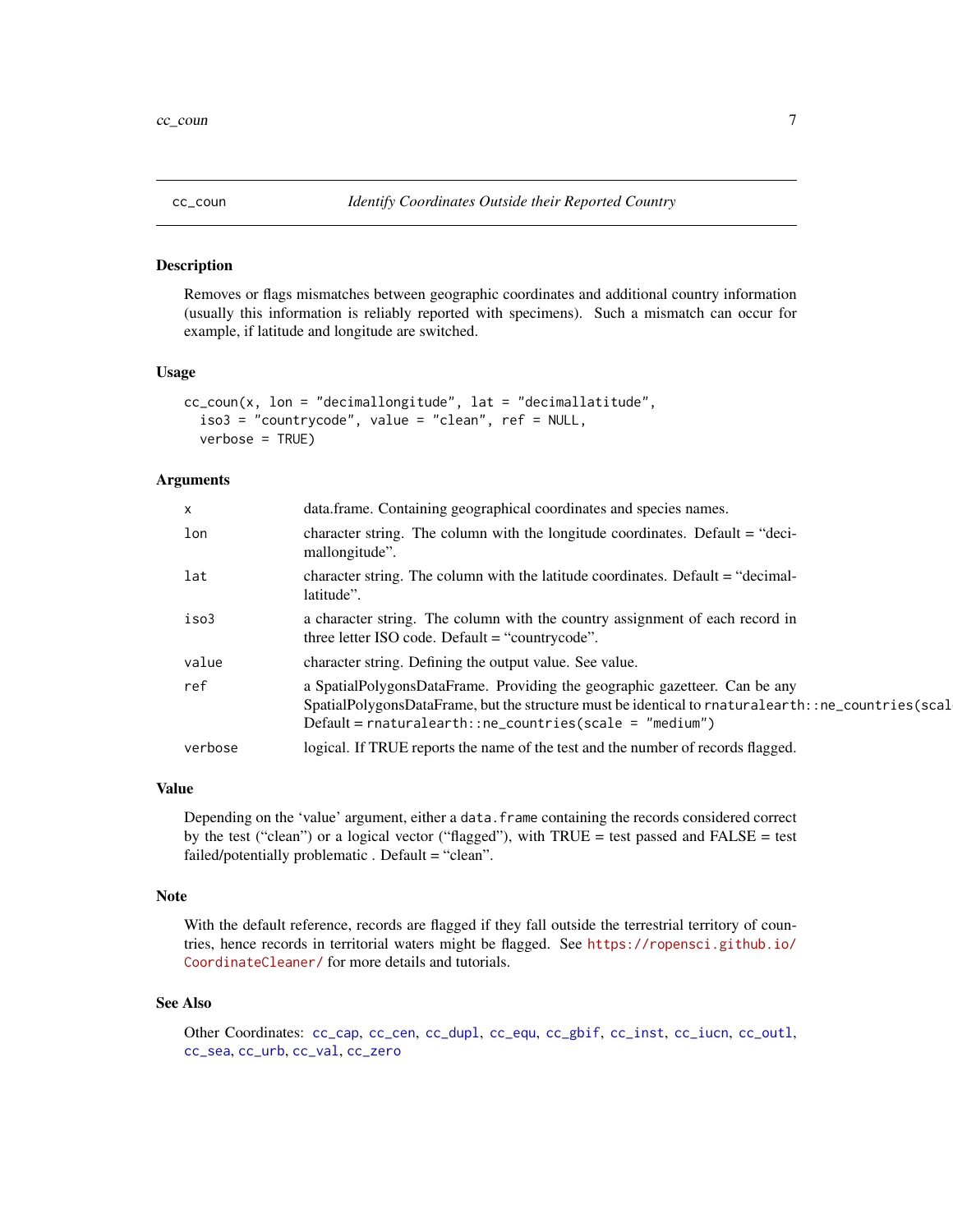#### Examples

```
## Not run:
x \le - data.frame(species = letters[1:10],
                decimallongitude = runif(100, -20, 30),
                decimallatitude = runif(100, 35,60),
                countrycode = "RUS")
cc_coun(x, value = "flagged")#non-terrestrial records are flagged as wrong.
## End(Not run)
```
<span id="page-7-1"></span>

cc\_dupl *Identify Duplicated Records*

# Description

Removes or flags duplicated records based on species name and coordinates, as well as user-defined additional columns. True (specimen) duplicates or duplicates from the same species can make up the bulk of records in a biological collection database, but are undesirable for many analyses. Both can be flagged with this function, the former given enough additional information.

#### Usage

```
cc_dupl(x, \text{lon} = "decimallongitude", \text{lat} = "decimallatitude",species = "species", additions = NULL, value = "clean",
  verbose = TRUE)
```
# Arguments

| $\mathsf{x}$ | data.frame. Containing geographical coordinates and species names.                                                                                          |
|--------------|-------------------------------------------------------------------------------------------------------------------------------------------------------------|
| lon          | character string. The column with the longitude coordinates. Default = "deci-<br>mallongitude".                                                             |
| lat          | character string. The column with the latitude coordinates. Default = "decimal-<br>latitude".                                                               |
| species      | a character string. The column with the species name. Default = "species".                                                                                  |
| additions    | a vector of character strings. Additional columns to be included in the test for<br>duplication. For example as below, collector name and collector number. |
| value        | character string. Defining the output value. See value.                                                                                                     |
| verbose      | logical. If TRUE reports the name of the test and the number of records flagged.                                                                            |

# Value

Depending on the 'value' argument, either a data.frame containing the records considered correct by the test ("clean") or a logical vector ("flagged"), with TRUE = test passed and FALSE = test failed/potentially problematic . Default = "clean".

<span id="page-7-0"></span>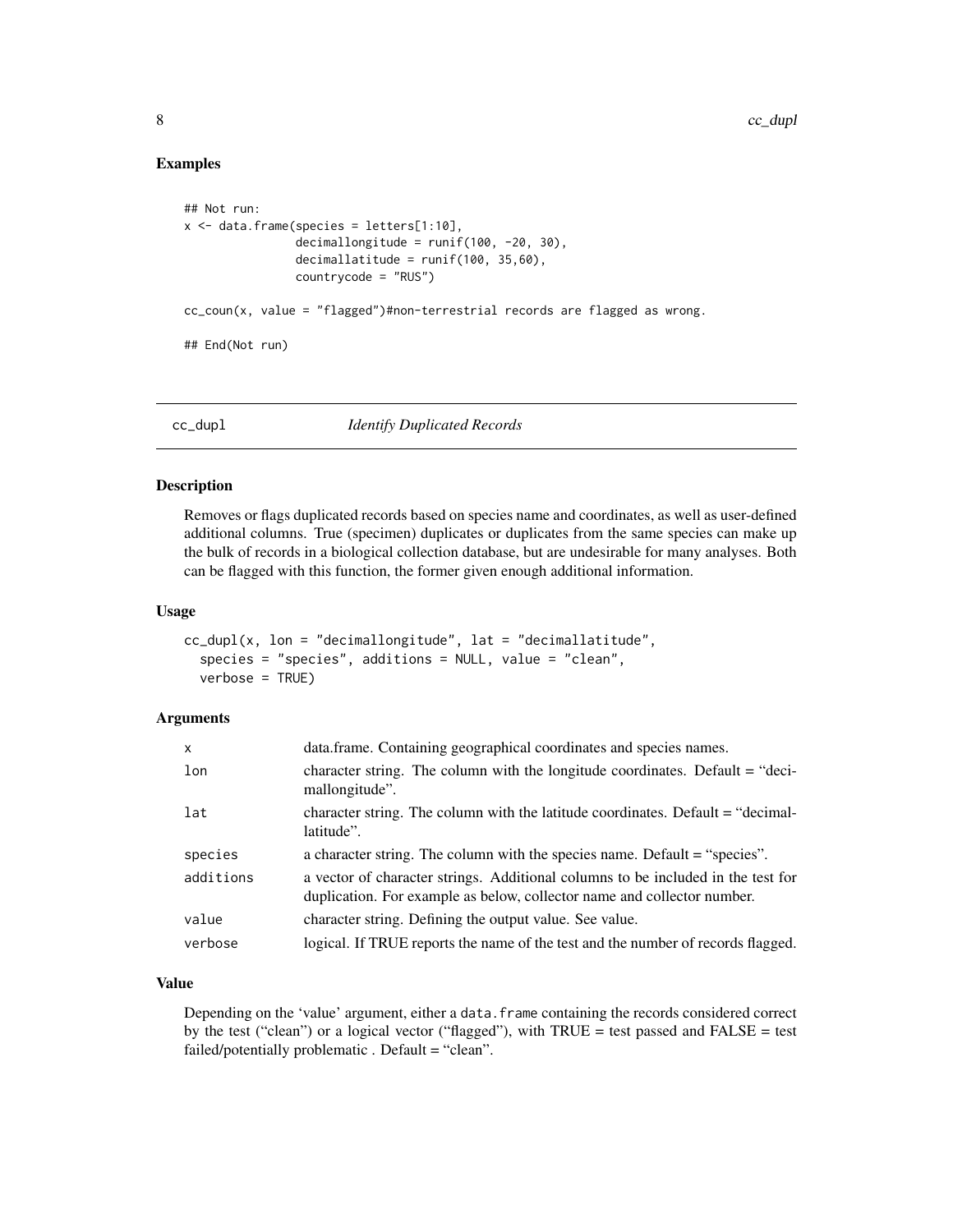#### <span id="page-8-0"></span> $cc$ \_equ  $\qquad \qquad \qquad 9$

# Note

See <https://ropensci.github.io/CoordinateCleaner> for more details and tutorials.

#### See Also

Other Coordinates: [cc\\_cap](#page-3-1), [cc\\_cen](#page-4-1), [cc\\_coun](#page-6-1), [cc\\_equ](#page-8-1), [cc\\_gbif](#page-9-1), [cc\\_inst](#page-11-1), [cc\\_iucn](#page-12-1), [cc\\_outl](#page-14-1), [cc\\_sea](#page-16-1), [cc\\_urb](#page-17-1), [cc\\_val](#page-18-1), [cc\\_zero](#page-20-1)

# Examples

```
x \le - data.frame(species = letters[1:10],
                decimallongitude = sample(x = 0:10, size = 100, replace = TRUE),
                decimallatitude = sample(x = 0:10, size = 100, replace = TRUE),
                collector = "Bonpl",
                collector_number = c(1001, 354),
                collection = rep(c("K", "WAG", "FR", "P", "S"), 20))cc_dupl(x, value = "flagged")cc_dupl(x, additions = c("collector", "collector.number"))
```
<span id="page-8-1"></span>cc\_equ *Identify Records with Identical lat/lon*

#### Description

Removes or flags records with equal latitude and longitude coordinates, either exact or absolute. Equal coordinates can often indicate data entry errors.

#### Usage

```
cc_{\text{eq}}(x, \text{lon} = "decimallongitude", \text{lat} = "decimalulate",test = "absolute", value = "clean", verbose = TRUE)
```

| $\mathsf{x}$ | data.frame. Containing geographical coordinates and species names.                                                                                              |
|--------------|-----------------------------------------------------------------------------------------------------------------------------------------------------------------|
| lon          | character string. The column with the longitude coordinates. Default = "deci-<br>mallongitude".                                                                 |
| lat          | character string. The column with the latitude coordinates. Default = "decimal-<br>latitude".                                                                   |
| test         | character string. Defines if coordinates are compared exactly ("identical") or on<br>the absolute scale (i.e. $-1 = 1$ , "absolute"). Default is to "absolute". |
| value        | character string. Defining the output value. See value.                                                                                                         |
| verbose      | logical. If TRUE reports the name of the test and the number of records flagged.                                                                                |
|              |                                                                                                                                                                 |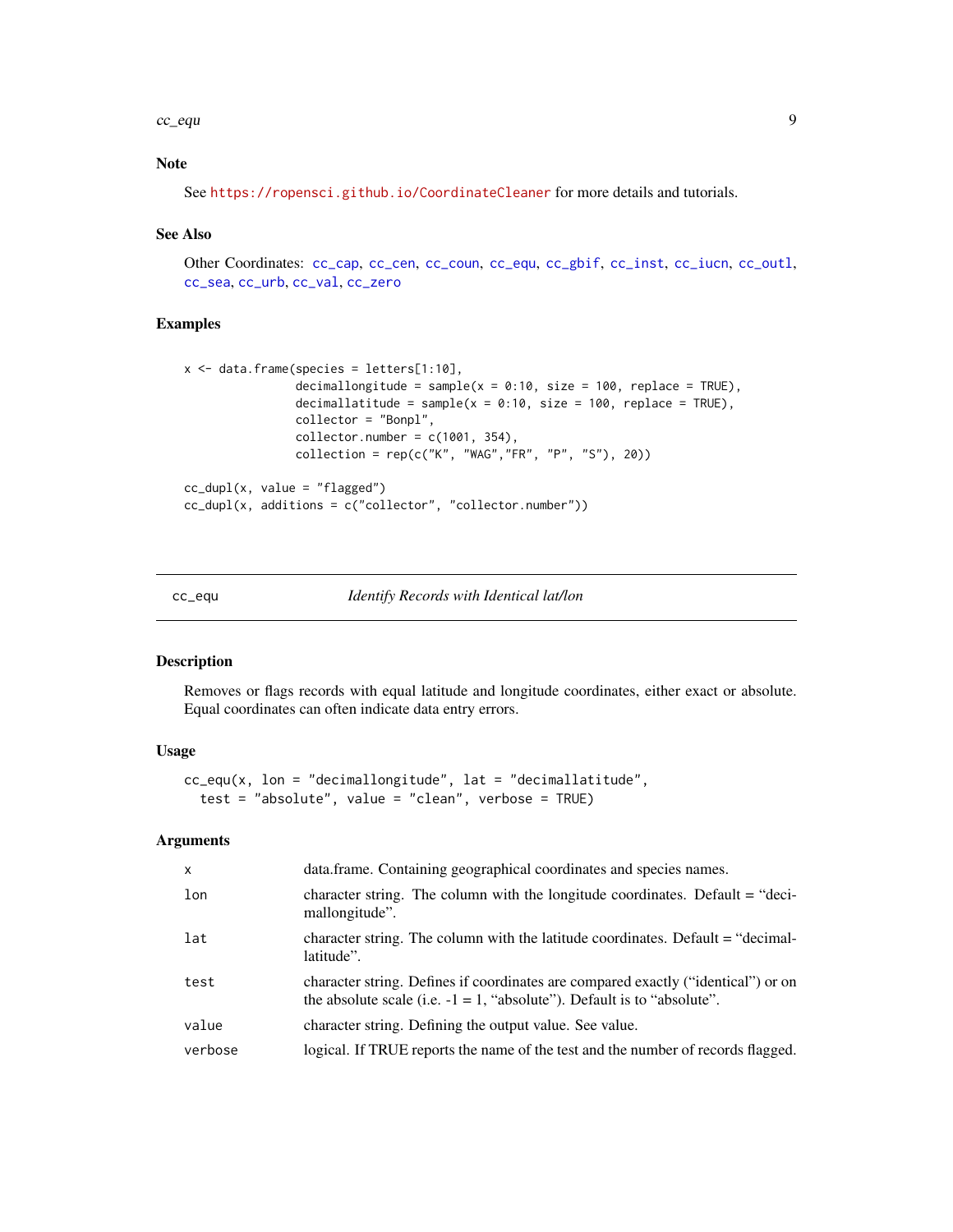# <span id="page-9-0"></span>Value

Depending on the 'value' argument, either a data.frame containing the records considered correct by the test ("clean") or a logical vector ("flagged"), with TRUE = test passed and FALSE = test failed/potentially problematic . Default = "clean".

# Note

See <https://ropensci.github.io/CoordinateCleaner> for more details and tutorials.

# See Also

Other Coordinates: [cc\\_cap](#page-3-1), [cc\\_cen](#page-4-1), [cc\\_coun](#page-6-1), [cc\\_dupl](#page-7-1), [cc\\_gbif](#page-9-1), [cc\\_inst](#page-11-1), [cc\\_iucn](#page-12-1), [cc\\_outl](#page-14-1), [cc\\_sea](#page-16-1), [cc\\_urb](#page-17-1), [cc\\_val](#page-18-1), [cc\\_zero](#page-20-1)

#### Examples

```
x \le - data.frame(species = letters[1:10],
                decimallongitude = runif(100, -180, 180),
                decimallatitude = runif(100, -90, 90))cc_equ(x)
cc_equ(x, value = "flagged")
```
<span id="page-9-1"></span>cc\_gbif *Identify Records Assigned to GBIF Headquarters*

# Description

Removes or flags records within 0.5 degree radius around the GBIF headquarters in Copenhagen, DK.

#### Usage

```
cc_gbif(x, lon = "decimallongitude", lat = "decimallatitude",
  species = "species", buffer = 1000, geod = TRUE, verify = FALSE,
  value = "clean", verbose = TRUE)
```

| X   | data.frame. Containing geographical coordinates and species names.                              |
|-----|-------------------------------------------------------------------------------------------------|
| lon | character string. The column with the longitude coordinates. Default = "deci-<br>mallongitude". |
| lat | character string. The column with the latitude coordinates. Default $=$ "decimal-<br>latitude". |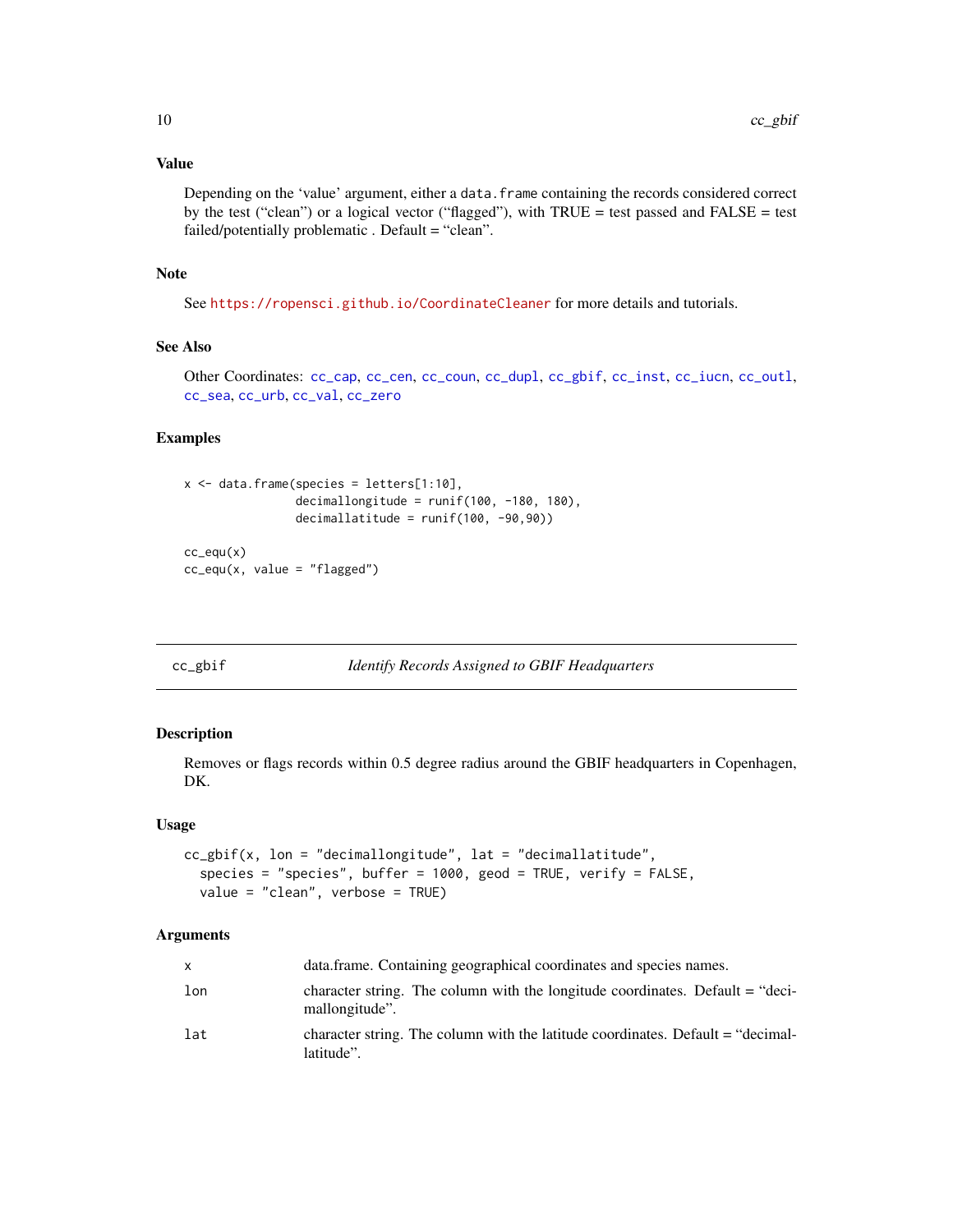<span id="page-10-0"></span>

| species | character string. The column with the species identity. Only required if verify $=$<br>TRUE.                                                                                    |
|---------|---------------------------------------------------------------------------------------------------------------------------------------------------------------------------------|
| buffer  | numerical. The buffer around the GBIF headquarters, where records should be<br>flagged as problematic. Units depend on geod. Default = $100$ m.                                 |
| geod    | logical. If TRUE the radius is calculated based on a sphere, buffer is in meters.<br>If FALSE the radius is calculated in degrees. Default $=$ T.                               |
| verify  | logical. If TRUE records are only flagged if they are the only record in a given<br>species flagged close to a given reference. If FALSE, the distance is the only<br>criterion |
| value   | character string. Defining the output value. See value.                                                                                                                         |
| verbose | logical. If TRUE reports the name of the test and the number of records flagged.                                                                                                |
|         |                                                                                                                                                                                 |

# Details

Not recommended if working with records from Denmark or the Copenhagen area.

# Value

Depending on the 'value' argument, either a data.frame containing the records considered correct by the test ("clean") or a logical vector ("flagged"), with TRUE = test passed and FALSE = test failed/potentially problematic . Default = "clean".

# Note

See <https://ropensci.github.io/CoordinateCleaner> for more details and tutorials.

# See Also

Other Coordinates: [cc\\_cap](#page-3-1), [cc\\_cen](#page-4-1), [cc\\_coun](#page-6-1), [cc\\_dupl](#page-7-1), [cc\\_equ](#page-8-1), [cc\\_inst](#page-11-1), [cc\\_iucn](#page-12-1), [cc\\_outl](#page-14-1), [cc\\_sea](#page-16-1), [cc\\_urb](#page-17-1), [cc\\_val](#page-18-1), [cc\\_zero](#page-20-1)

```
x \le - data.frame(species = "A",
                 decimallongitude = c(12.58, 12.58),
                 decimallatitude = c(55.67, 30.00))
cc\_g\text{bif}(x)cc_gbif(x, value = "flagged")
```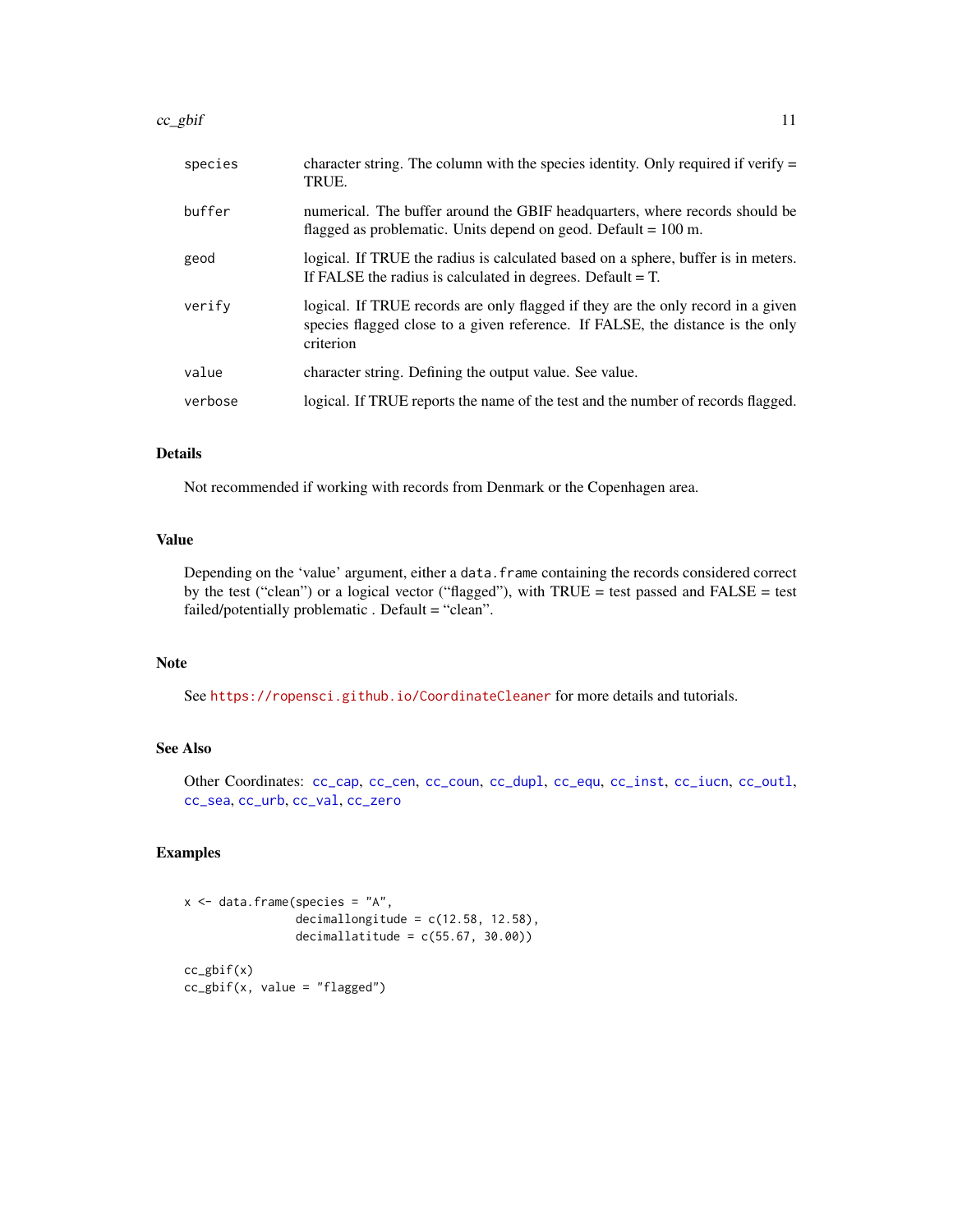<span id="page-11-1"></span><span id="page-11-0"></span>

Removes or flags records assigned to the location of zoos, botanical gardens, herbaria, universities and museums, based on a global database of ~10,000 such biodiversity institutions. Coordinates from these locations can be related to data-entry errors, false automated geo-reference or individuals in captivity/horticulture.

# Usage

```
cc_inst(x, lon = "decimallongitude", lat = "decimallatitude",
  species = "species", buffer = 100, geod = TRUE, ref = NULL,
  verify = FALSE, verify_mltpl = 10, value = "clean",
  verbose = TRUE)
```

| X            | data.frame. Containing geographical coordinates and species names.                                                                                                                                                                                                                                                                                                  |
|--------------|---------------------------------------------------------------------------------------------------------------------------------------------------------------------------------------------------------------------------------------------------------------------------------------------------------------------------------------------------------------------|
| lon          | character string. The column with the longitude coordinates. Default = "deci-<br>mallongitude".                                                                                                                                                                                                                                                                     |
| lat          | character string. The column with the latitude coordinates. Default $=$ "decimal-<br>latitude".                                                                                                                                                                                                                                                                     |
| species      | character string. The column with the species identity. Only required if verify $=$<br>TRUE.                                                                                                                                                                                                                                                                        |
| buffer       | numerical. The buffer around each institution, where records should be flagged<br>as problematic, in decimal degrees. Default $= 100$ m.                                                                                                                                                                                                                            |
| geod         | logical. If TRUE the radius around each capital is calculated based on a sphere,<br>buffer is in meters and independent of latitude. If FALSE the radius is calculated<br>assuming planar coordinates and varies slightly with latitude, in this case buffer<br>is in degrees. Default = TRUE. See https://seethedatablog.wordpress.com/ for<br>detail and credits. |
| ref          | SpatialPointsDataFrame. Providing the geographic gazetteer. Can be any Spa-<br>tialPointsDataFrame, but the structure must be identical to institutions. De-<br>$fault = institutions$                                                                                                                                                                              |
| verify       | logical. If TRUE, records close to institutions are only flagged, if there are no<br>other records of the same species in the greater vicinity (a radius of buffer *<br>verify_mltpl).                                                                                                                                                                              |
| verify_mltpl | numerical. indicates the factor by which the radius for verify exceeds the radius<br>of the initial test. Default = $10$ , which might be suitable if geod is TRUE, but<br>might be too large otherwise.                                                                                                                                                            |
| value        | character string. Defining the output value. See value.                                                                                                                                                                                                                                                                                                             |
| verbose      | logical. If TRUE reports the name of the test and the number of records flagged.                                                                                                                                                                                                                                                                                    |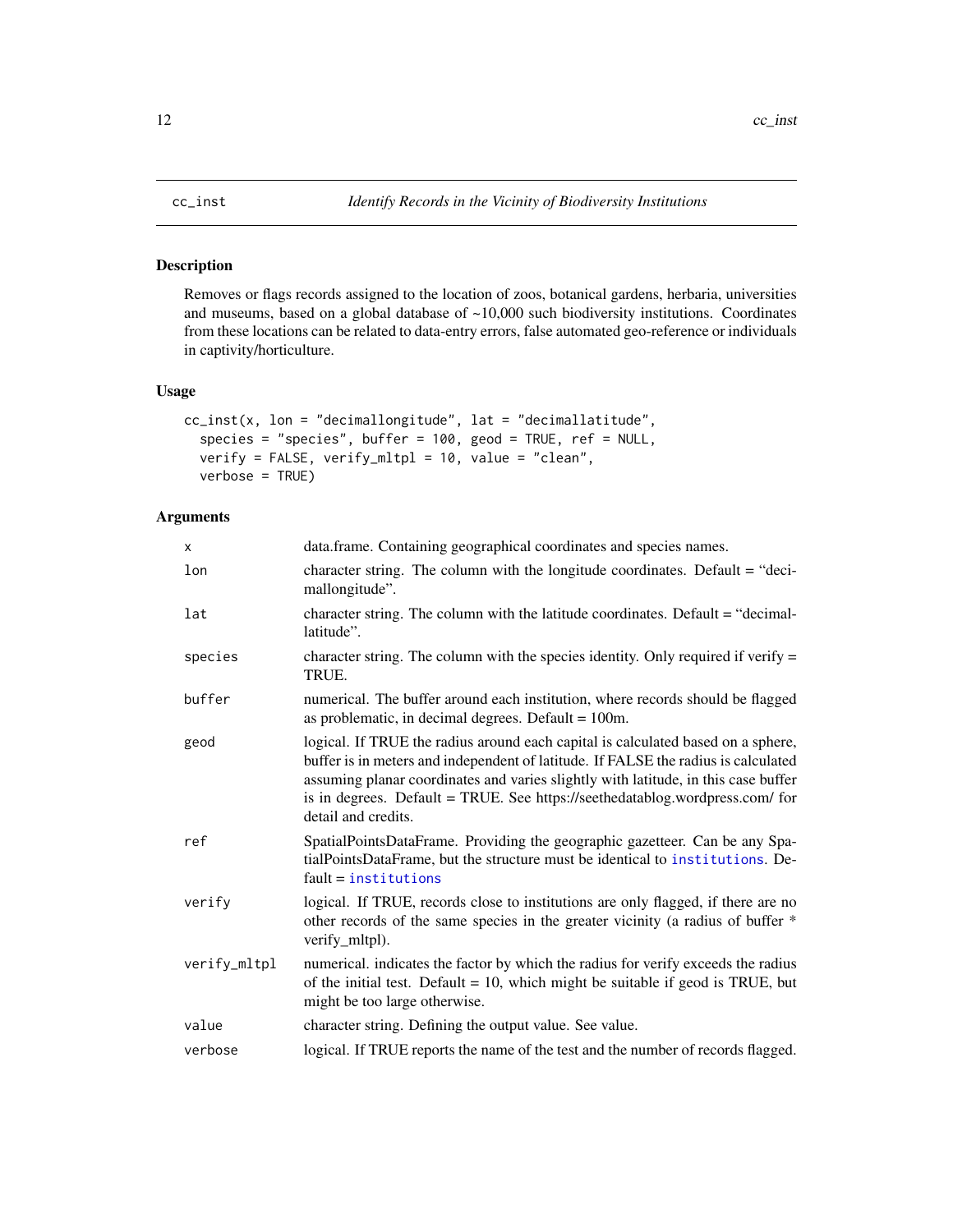#### <span id="page-12-0"></span> $cc\_i$ ucn  $13$

# Details

Note: the buffer radius is in degrees, thus will differ slightly between different latitudes.

#### Value

Depending on the 'value' argument, either a data. frame containing the records considered correct by the test ("clean") or a logical vector ("flagged"), with TRUE = test passed and FALSE = test failed/potentially problematic . Default = "clean".

#### Note

See <https://ropensci.github.io/CoordinateCleaner> for more details and tutorials.

# See Also

Other Coordinates: [cc\\_cap](#page-3-1), [cc\\_cen](#page-4-1), [cc\\_coun](#page-6-1), [cc\\_dupl](#page-7-1), [cc\\_equ](#page-8-1), [cc\\_gbif](#page-9-1), [cc\\_iucn](#page-12-1), [cc\\_outl](#page-14-1), [cc\\_sea](#page-16-1), [cc\\_urb](#page-17-1), [cc\\_val](#page-18-1), [cc\\_zero](#page-20-1)

#### Examples

```
x \le - data.frame(species = letters[1:10],
                decimallongitude = runif(100, -180, 180),
                decimallatitude = runif(100, -90, 90))#large buffer for demonstration, using geod = FALSE for shorter runtime
cc\_inst(x, value = "flagged", buffer = 10, geod = FALSE)## Not run:
#' cc\_inst(x, value = "flagged", buffer = 50000) #geod = T## End(Not run)
```
<span id="page-12-1"></span>

#### Description

Removes or flags records outside of the provided natural range polygon, on a per species basis. Expects one entry per species. See the example or [https://www.iucnredlist.org/resources/](https://www.iucnredlist.org/resources/spatial-data-download) [spatial-data-download](https://www.iucnredlist.org/resources/spatial-data-download) for the required polygon structure.

#### Usage

```
cc_iucn(x, range, lon = "decimallongitude", lat = "decimallatitude",
  species = "species", buffer = 0, value = "clean", verbose = TRUE)
```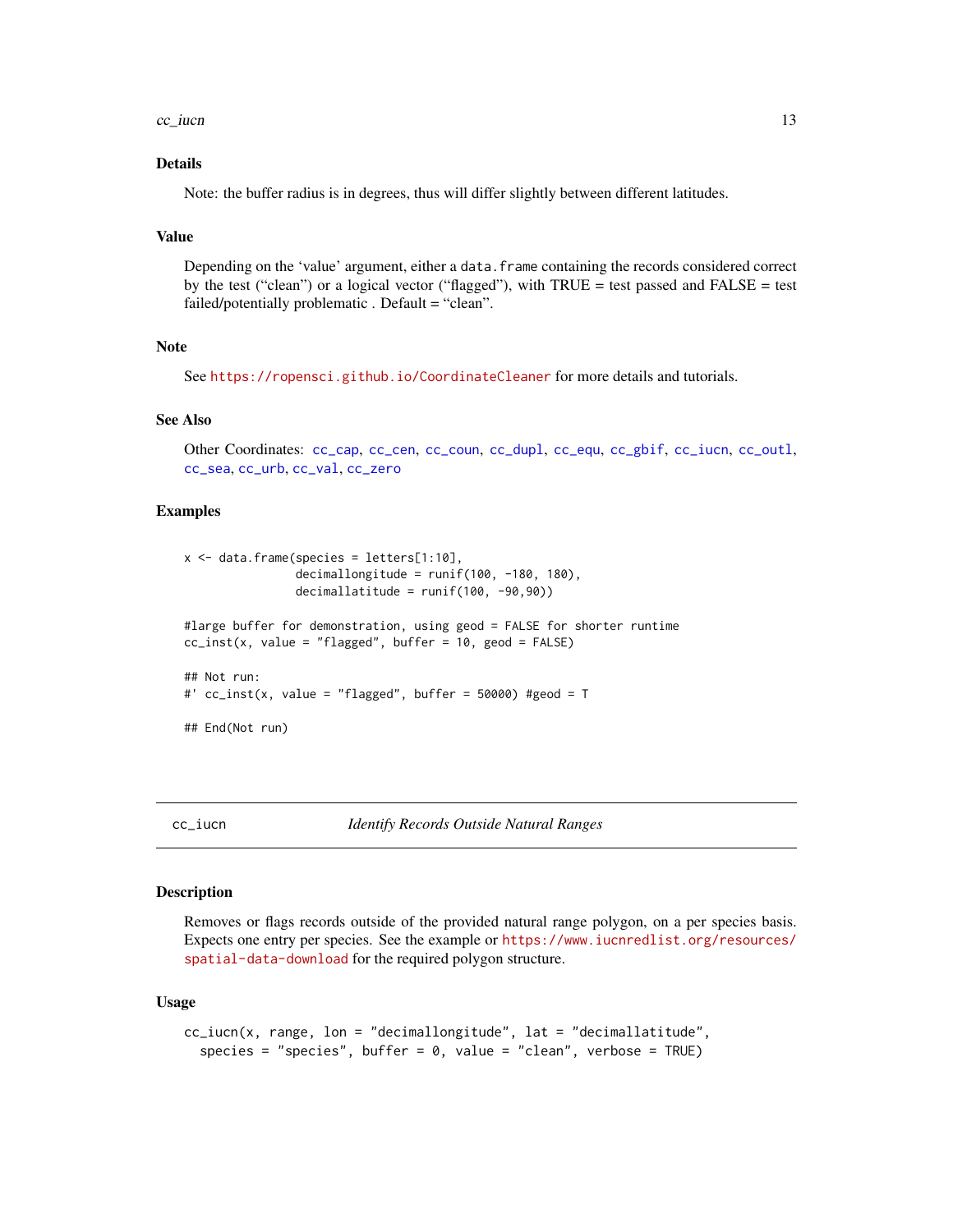# <span id="page-13-0"></span>Arguments

| $\mathsf{x}$ | data.frame. Containing geographical coordinates and species names.                                                                            |
|--------------|-----------------------------------------------------------------------------------------------------------------------------------------------|
| range        | a SpatialPolygonsDataFrame of natural ranges for species in x. Must contain a<br>column named as indicated by species. See details.           |
| lon          | character string. The column with the longitude coordinates. Default = "deci-<br>mallongitude".                                               |
| lat          | character string. The column with the latitude coordinates. Default = "decimal-<br>latitude".                                                 |
| species      | a character string. The column with the species name. Default = "species".                                                                    |
| buffer       | numerical. The buffer around each species' range, from where records should<br>be flagged as problematic, in decimal degrees. Default = $0$ . |
| value        | character string. Defining the output value. See value.                                                                                       |
| verbose      | logical. If TRUE reports the name of the test and the number of records flagged.                                                              |

# Details

Download natural range maps in suitable format for amphibians, birds, mammals and reptiles from <https://www.iucnredlist.org/resources/spatial-data-download>. Note: the buffer radius is in degrees, thus will differ slightly between different latitudes.

# Value

Depending on the 'value' argument, either a data.frame containing the records considered correct by the test ("clean") or a logical vector ("flagged"), with TRUE = test passed and FALSE = test failed/potentially problematic . Default = "clean".

# Note

See <https://ropensci.github.io/CoordinateCleaner/> for more details and tutorials.

# See Also

Other Coordinates: [cc\\_cap](#page-3-1), [cc\\_cen](#page-4-1), [cc\\_coun](#page-6-1), [cc\\_dupl](#page-7-1), [cc\\_equ](#page-8-1), [cc\\_gbif](#page-9-1), [cc\\_inst](#page-11-1), [cc\\_outl](#page-14-1), [cc\\_sea](#page-16-1), [cc\\_urb](#page-17-1), [cc\\_val](#page-18-1), [cc\\_zero](#page-20-1)

# Examples

require(sp)

```
x \le - data.frame(species = c("A", "B"),
decimallongitude = runif(100, -170, 170),
decimallatitude = runif(100, -80, 80))range_species_A <- Polygon(cbind(c(-45,-45,-60,-60,-45),c(-10,-25,-25,-10,-10)))
range_species_B <- Polygon(cbind(c(15,15,32,32,15),c(10,-10,-10,10,10)))
range_A <- Polygons(list(range_species_A), ID = c("A"))
range_B <- Polygons(list(range_species_B), ID = c("B"))
range <- SpatialPolygons(list(range_A, range_B))
```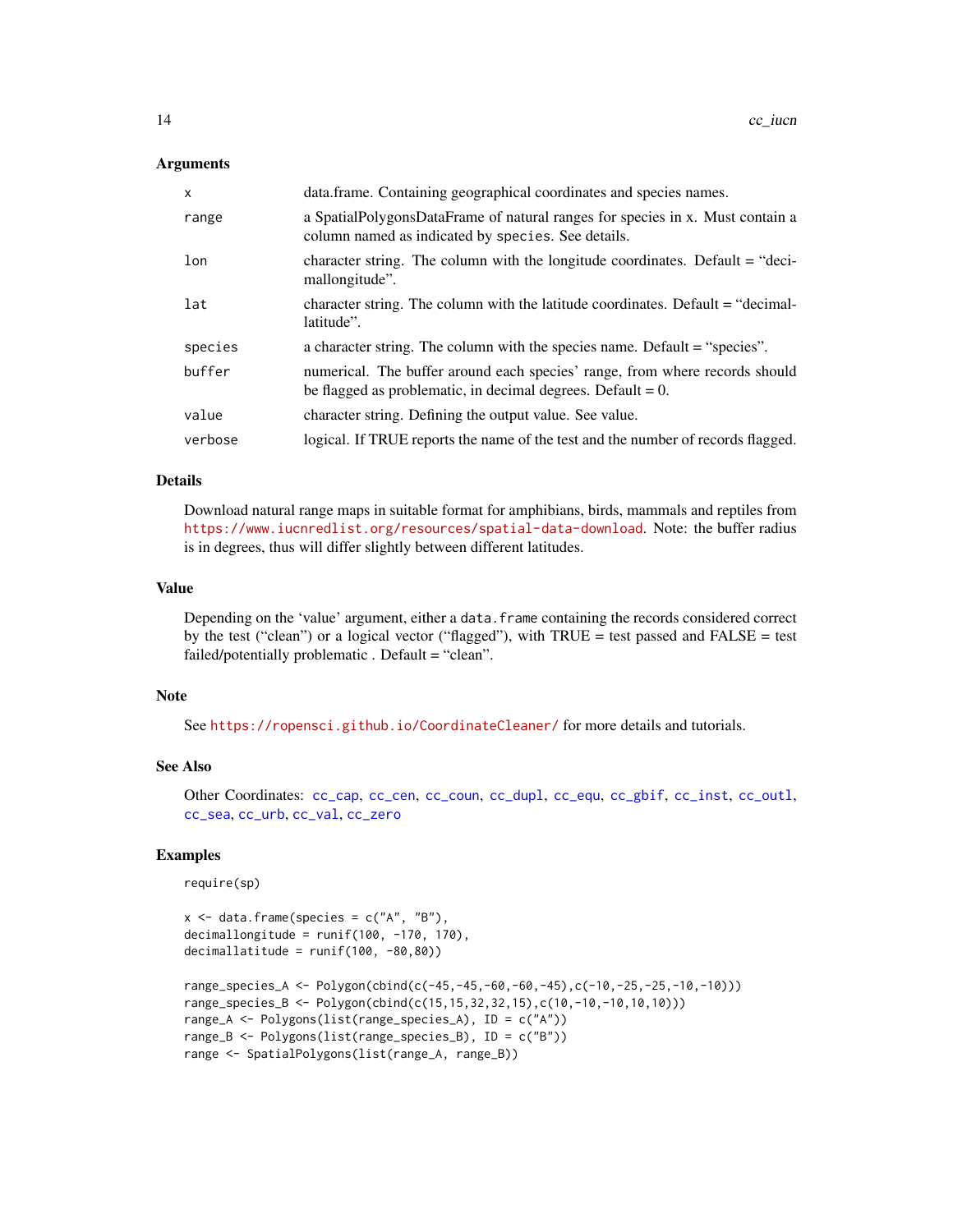#### <span id="page-14-0"></span> $cc_$ outl $15$

```
df \le data.frame(species = c("A", "B"), row.names = c("A", "B"))
range <- SpatialPolygonsDataFrame(range, data = as.data.frame(df))
cc\_iucn(x = x, range = range, buffer = 10)
```
#### <span id="page-14-1"></span>cc\_outl *Identify Geographic Outliers in Species Distributions*

# Description

Removes out or flags records that are outliers in geographic space according to the method defined via the method argument. Geographic outliers often represent erroneous coordinates, for example due to data entry errors, imprecise geo-references, individuals in horticulture/captivity.

# Usage

```
cc_outl(x, lon = "decimallongitude", lat = "decimallatitude",
  species = "species", method = "quantile", mltpl = 5, tdi = 1000,
  value = "clean", sampling_thresh = 0, verbose = TRUE,
 min\_occs = 7
```

| data.frame. Containing geographical coordinates and species names.                                                                                                                                                                                                       |  |  |
|--------------------------------------------------------------------------------------------------------------------------------------------------------------------------------------------------------------------------------------------------------------------------|--|--|
| character string. The column with the longitude coordinates. Default = "deci-<br>mallongitude".                                                                                                                                                                          |  |  |
| character string. The column with the latitude coordinates. Default $=$ "decimal-<br>latitude".                                                                                                                                                                          |  |  |
| character string. The column with the species name. Default = "species".                                                                                                                                                                                                 |  |  |
| character string. Defining the method for outlier selection. See details. One of<br>"distance", "quantile", "mad". Default = "quantile".                                                                                                                                 |  |  |
| numeric. The multiplier of the interquartile range (method $==$ 'quantile') or<br>median absolute deviation (method $==$ 'mad') to identify outliers. See details.<br>Default $= 5$ .                                                                                    |  |  |
| numeric. The minimum absolute distance (method $==$ 'distance') of a record<br>to all other records of a species to be identified as outlier, in km. See details.<br>Default $= 1000$ .                                                                                  |  |  |
| character string. Defining the output value. See value.                                                                                                                                                                                                                  |  |  |
| sampling_thresh                                                                                                                                                                                                                                                          |  |  |
| numeric. Cut off threshold for the sampling correction. Indicates the quantile of<br>sampling in which outliers should be ignored. For instance, if sampling_thresh<br>$= 0.25$ , records in the 25 not be flagged as outliers. Default = 0 (no sampling<br>correction). |  |  |
| logical. If TRUE reports the name of the test and the number of records flagged.                                                                                                                                                                                         |  |  |
|                                                                                                                                                                                                                                                                          |  |  |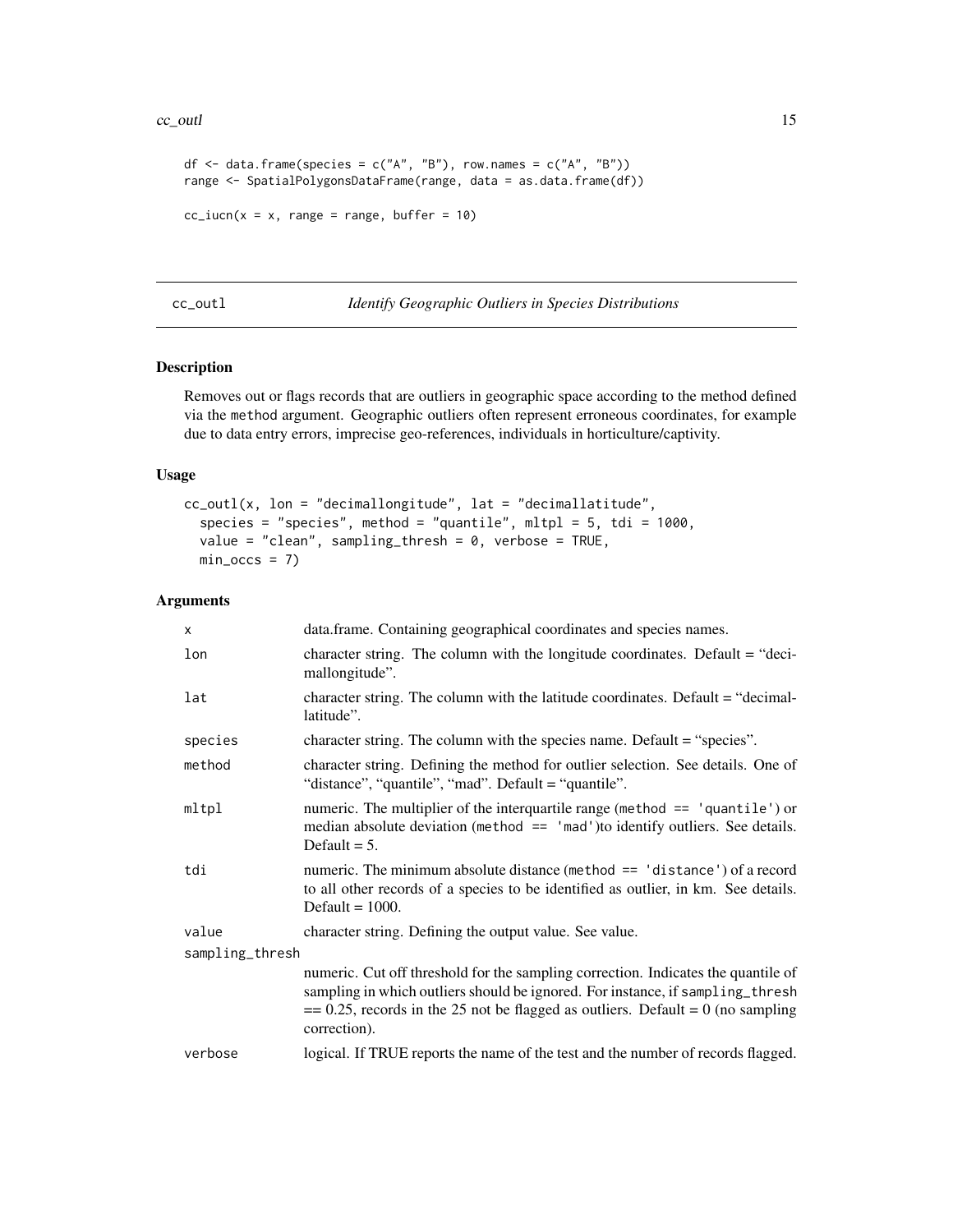<span id="page-15-0"></span>

| min occs | Minimum number of geographically unique datapoints needed for a species to          |
|----------|-------------------------------------------------------------------------------------|
|          | be tested. This is necessary for reliable outlier estimation. Species wit less than |
|          | min occs records will not be tested and the output value will be 'TRUE'. Default    |
|          | is to 7. If method $==$ 'distance', consider a lower threshold.                     |

#### Details

The method for outlier identification depends on the method argument. If "outlier": a boxplot method is used and records are flagged as outliers if their *mean* distance to all other records of the same species is larger than mltpl  $*$  the interquartile range of the mean distance of all records of this species. If "mad": the median absolute deviation is used. In this case a record is flagged as outlier, if the *mean* distance to all other records of the same species is larger than the median of the mean distance of all points plus/minus the mad of the mean distances of all records of the species \* mltpl. If "distance": records are flagged as outliers, if the *minimum* distance to the next record of the species is > tdi. For species with records from > 10000 unique locations a random sample of 1000 records is used for the distance matrix calculation. The test skipps species with less than min\_occs, geographically unique records.

The likelihood of occurrence records being erroneous outliers is linked to the sampling effort in any given location. To account for this, the sampling\_cor option fetches the number of occurrence records available from www.gbif.org, per country as a proxy of sampling effort. The outlier test (the mean distance) for each records is than weighted by the log transformed number of records per square kilometre in this country. See for [https://ropensci.github.io/CoordinateCleaner/](https://ropensci.github.io/CoordinateCleaner/articles/Tutorial_geographic_outliers.html) [articles/Tutorial\\_geographic\\_outliers.html](https://ropensci.github.io/CoordinateCleaner/articles/Tutorial_geographic_outliers.html) an example and further explanation of the outlier test.

#### Value

Depending on the 'value' argument, either a data. frame containing the records considered correct by the test ("clean") or a logical vector ("flagged"), with TRUE = test passed and FALSE = test failed/potentially problematic . Default = "clean".

# **Note**

See <https://ropensci.github.io/CoordinateCleaner/> for more details and tutorials.

### See Also

Other Coordinates: [cc\\_cap](#page-3-1), [cc\\_cen](#page-4-1), [cc\\_coun](#page-6-1), [cc\\_dupl](#page-7-1), [cc\\_equ](#page-8-1), [cc\\_gbif](#page-9-1), [cc\\_inst](#page-11-1), [cc\\_iucn](#page-12-1), [cc\\_sea](#page-16-1), [cc\\_urb](#page-17-1), [cc\\_val](#page-18-1), [cc\\_zero](#page-20-1)

```
x \le - data.frame(species = letters[1:10],
                decimallongitude = runif(100, -180, 180),
                decimallatitude = runif(100, -90, 90)cc_utl(x)cc_utl(x, method = "quantile", value = "flagged")
cc_utl(x, method = "distance", value = "flagged", tdi = 10000)
```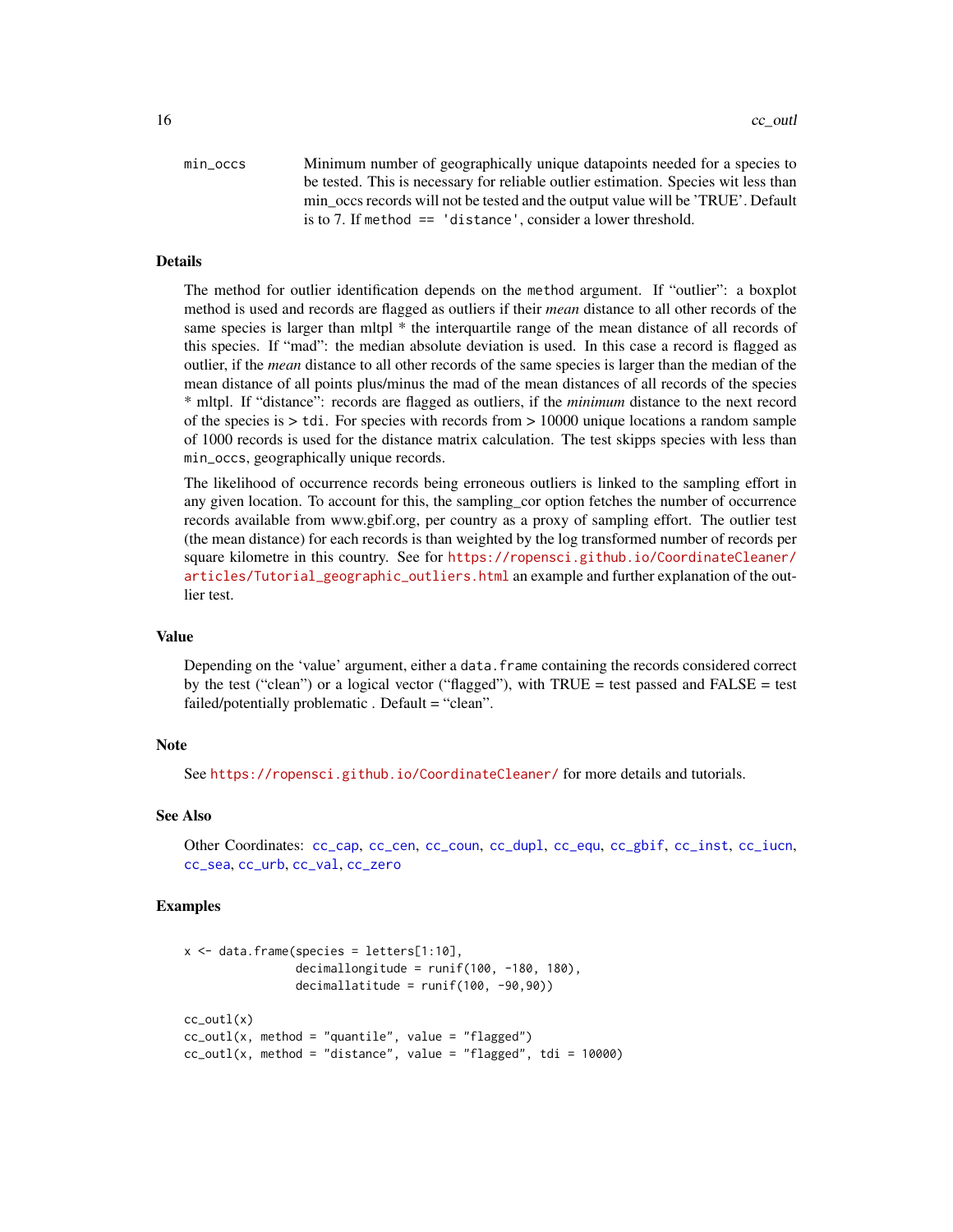#### <span id="page-16-0"></span> $cc$ \_sea  $17$

```
cc_utl(x, method = "distance", value = "flagged", tdi = 1000)
```
# <span id="page-16-1"></span>cc\_sea *Identify Non-terrestrial Coordinates*

# Description

Removes or flags coordinates outside the reference landmass. Can be used to restrict datasets to terrestrial taxa, or exclude records from the open ocean, when depending on the reference (see details). Often records of terrestrial taxa can be found in the open ocean, mostly due to switched latitude and longitude.

#### Usage

```
cc_sea(x, lon = "decimallongitude", lat = "decimallatitude",
  ref = NULL, scale = 110, value = "clean", speedup = TRUE,
  verbose = TRUE)
```
#### Arguments

| X       | data.frame. Containing geographical coordinates and species names.                                                                                                                                                                                                                                                                |
|---------|-----------------------------------------------------------------------------------------------------------------------------------------------------------------------------------------------------------------------------------------------------------------------------------------------------------------------------------|
| lon     | character string. The column with the longitude coordinates. Default = "deci-<br>mallongitude".                                                                                                                                                                                                                                   |
| lat     | character string. The column with the latitude coordinates. Default $=$ "decimal-<br>latitude".                                                                                                                                                                                                                                   |
| ref     | a SpatialPolygonsDataFrame. Providing the geographic gazetteer. Can be any<br>SpatialPolygonsDataFrame, but the structure must be identical to rnaturalearth::ne_download(scale<br>$= 110$ , type = 'land', category = 'physical'). Default = rnaturalearth::ne_download(scale<br>$= 110$ , type = 'land', category = 'physical') |
| scale   | the scale of the default reference, as downloaded from natural earth. Must be<br>one of 10, 50, 110. Higher numbers equal higher detail. Default = $110$ .                                                                                                                                                                        |
| value   | character string. Defining the output value. See value.                                                                                                                                                                                                                                                                           |
| speedup | logical. Using heuristic to speed up the analysis for large data sets with many<br>records per location.                                                                                                                                                                                                                          |
| verbose | logical. If TRUE reports the name of the test and the number of records flagged.                                                                                                                                                                                                                                                  |

#### Details

In some cases flagging records close of the coastline is not recommendable, because of the low precision of the reference dataset, minor GPS imprecision or because a dataset might include coast or marshland species. If you only want to flag records in the open ocean, consider using a buffered landmass reference, e.g.: [buffland](#page-2-1).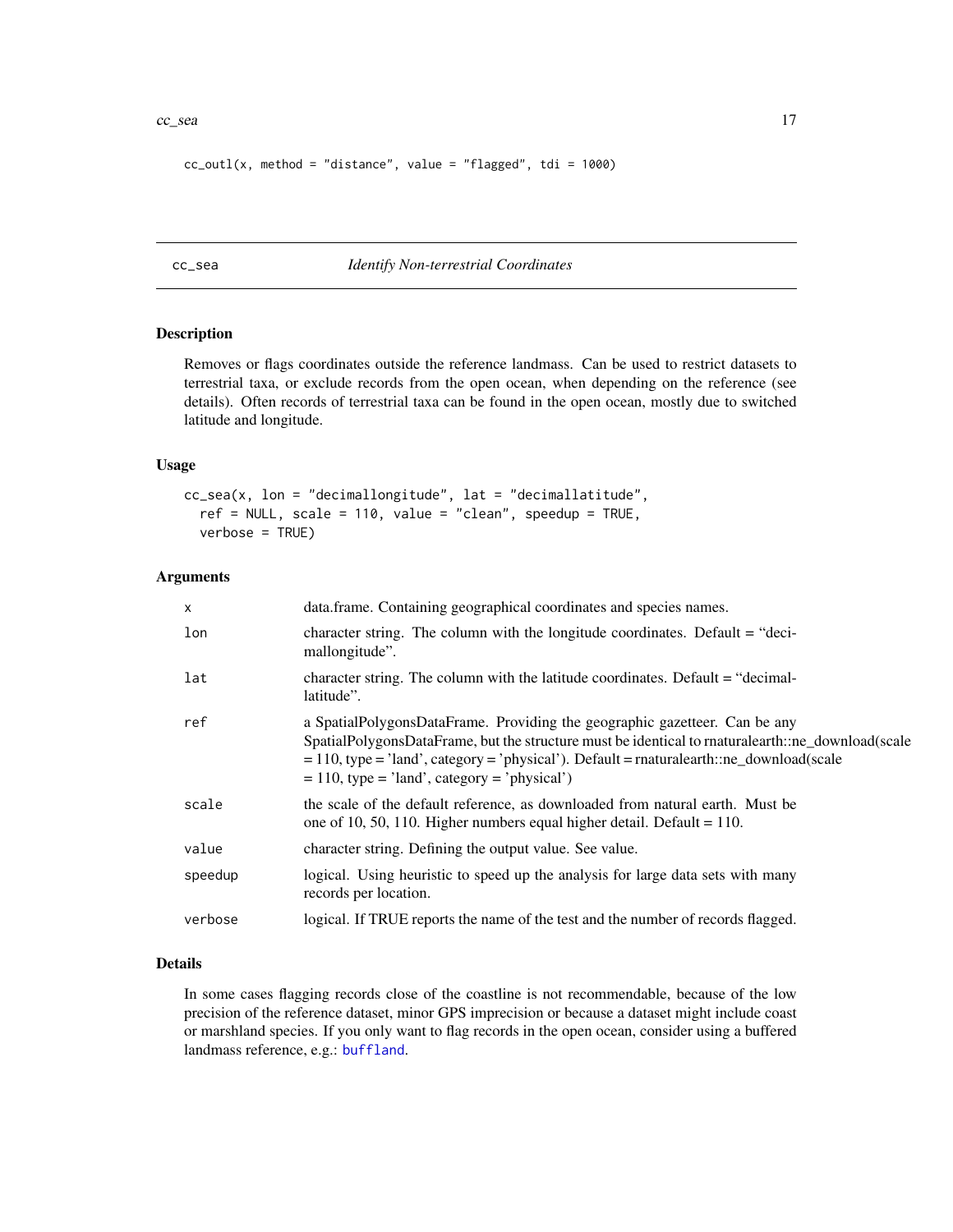# <span id="page-17-0"></span>Value

Depending on the 'value' argument, either a data.frame containing the records considered correct by the test ("clean") or a logical vector ("flagged"), with TRUE = test passed and FALSE = test failed/potentially problematic . Default = "clean".

# Note

See <https://ropensci.github.io/CoordinateCleaner/> for more details and tutorials.

# See Also

Other Coordinates: [cc\\_cap](#page-3-1), [cc\\_cen](#page-4-1), [cc\\_coun](#page-6-1), [cc\\_dupl](#page-7-1), [cc\\_equ](#page-8-1), [cc\\_gbif](#page-9-1), [cc\\_inst](#page-11-1), [cc\\_iucn](#page-12-1), [cc\\_outl](#page-14-1), [cc\\_urb](#page-17-1), [cc\\_val](#page-18-1), [cc\\_zero](#page-20-1)

# Examples

```
x \le - data.frame(species = letters[1:10],
                decimallongitude = runif(10, -30, 30),
                decimallatitude = runif(10, -30, 30))
```

```
cc_sea(x, value = "flagged")
```
<span id="page-17-1"></span>cc\_urb *Identify Records Inside Urban Areas*

#### Description

Removes or flags records from inside urban areas, based on a geographic gazetteer. Often records from large databases span substantial time periods (centuries) and old records might represent habitats which today are replaced by city area.

#### Usage

```
cc_{\text{un}}(x, \text{lon} = \text{"decimallongitude", lat} = \text{"decimal lattice",}ref = NULL, value = "clean", verbose = TRUE)
```

| X   | data.frame. Containing geographical coordinates and species names.                              |
|-----|-------------------------------------------------------------------------------------------------|
| lon | character string. The column with the longitude coordinates. Default = "deci-<br>mallongitude". |
| lat | character string. The column with the latitude coordinates. Default $=$ "decimal-<br>latitude". |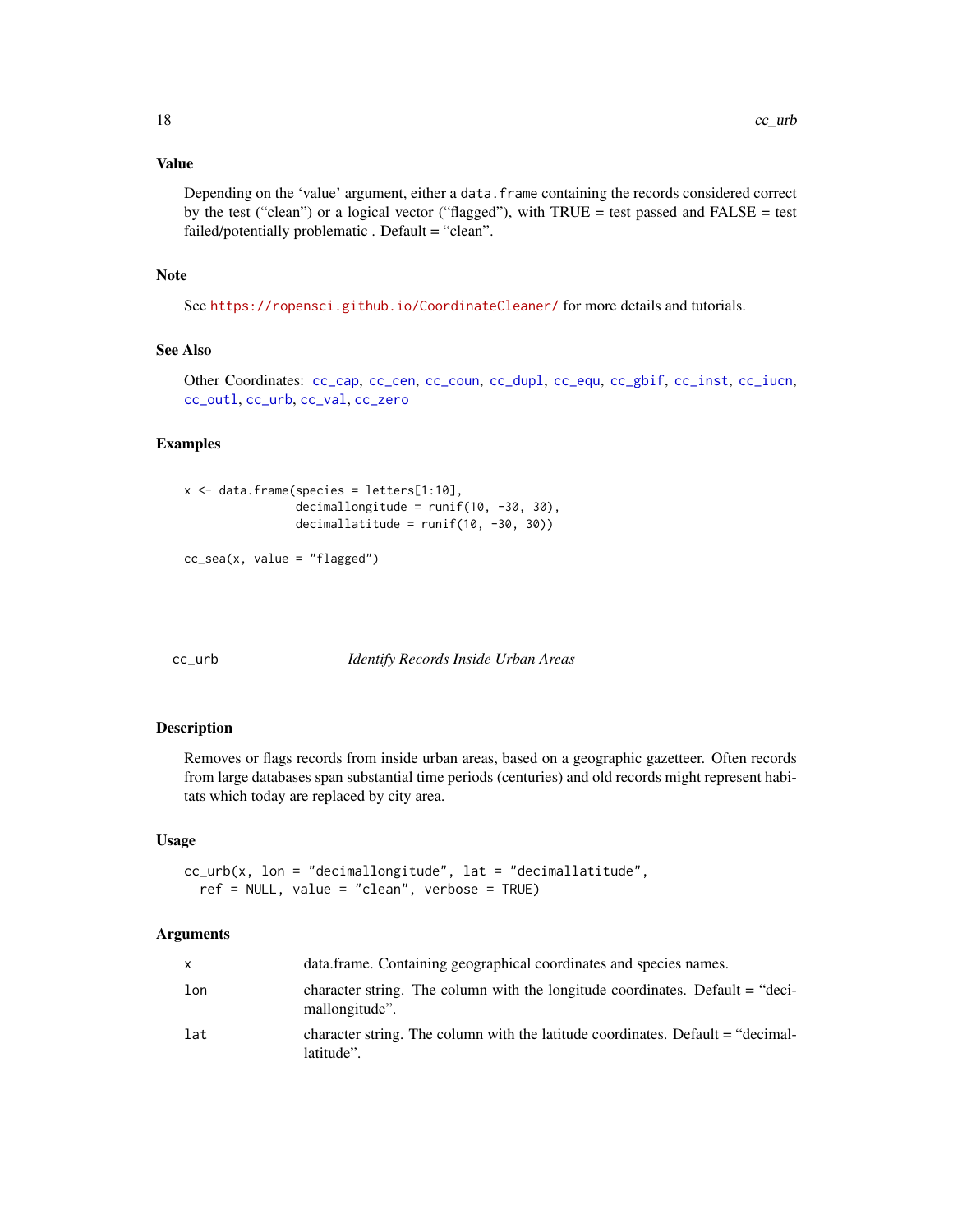#### <span id="page-18-0"></span> $cc_$ ual  $19$

| ref     | a SpatialPolygonsDataFrame. Providing the geographic gazetteer with the urban    |
|---------|----------------------------------------------------------------------------------|
|         | areas. See details. By default maturalearth::ne download(scale $=$ 'medium',     |
|         | type = 'urban_areas'). Can be any SpatialPolygonsDataframe, but the struc-       |
|         | ture must be identical to rnaturalearth::ne_download().                          |
| value   | character string. Defining the output value. See value.                          |
| verbose | logical. If TRUE reports the name of the test and the number of records flagged. |

# Value

Depending on the 'value' argument, either a data.frame containing the records considered correct by the test ("clean") or a logical vector ("flagged"), with TRUE = test passed and FALSE = test failed/potentially problematic . Default = "clean".

# Note

See <https://ropensci.github.io/CoordinateCleaner/> for more details and tutorials.

# See Also

Other Coordinates: [cc\\_cap](#page-3-1), [cc\\_cen](#page-4-1), [cc\\_coun](#page-6-1), [cc\\_dupl](#page-7-1), [cc\\_equ](#page-8-1), [cc\\_gbif](#page-9-1), [cc\\_inst](#page-11-1), [cc\\_iucn](#page-12-1), [cc\\_outl](#page-14-1), [cc\\_sea](#page-16-1), [cc\\_val](#page-18-1), [cc\\_zero](#page-20-1)

#### Examples

```
## Not run:
x \le - data.frame(species = letters[1:10],
                decimallongitude = runif(100, -180, 180),
                decimallatitude = runif(100, -90,90))
cc_urb(x)cc_urb(x, value = "flagged")
## End(Not run)
```
<span id="page-18-1"></span>cc\_val *Identify Invalid lat/lon Coordinates*

# Description

Removes or flags non-numeric and not available coordinates as well as lat  $>90$ , la <-90, lon > 180 and lon < -180 are flagged.

#### Usage

```
cc_val(x, lon = "decimallongitude", lat = "decimallatitude",
  value = "clean", verbose = TRUE)
```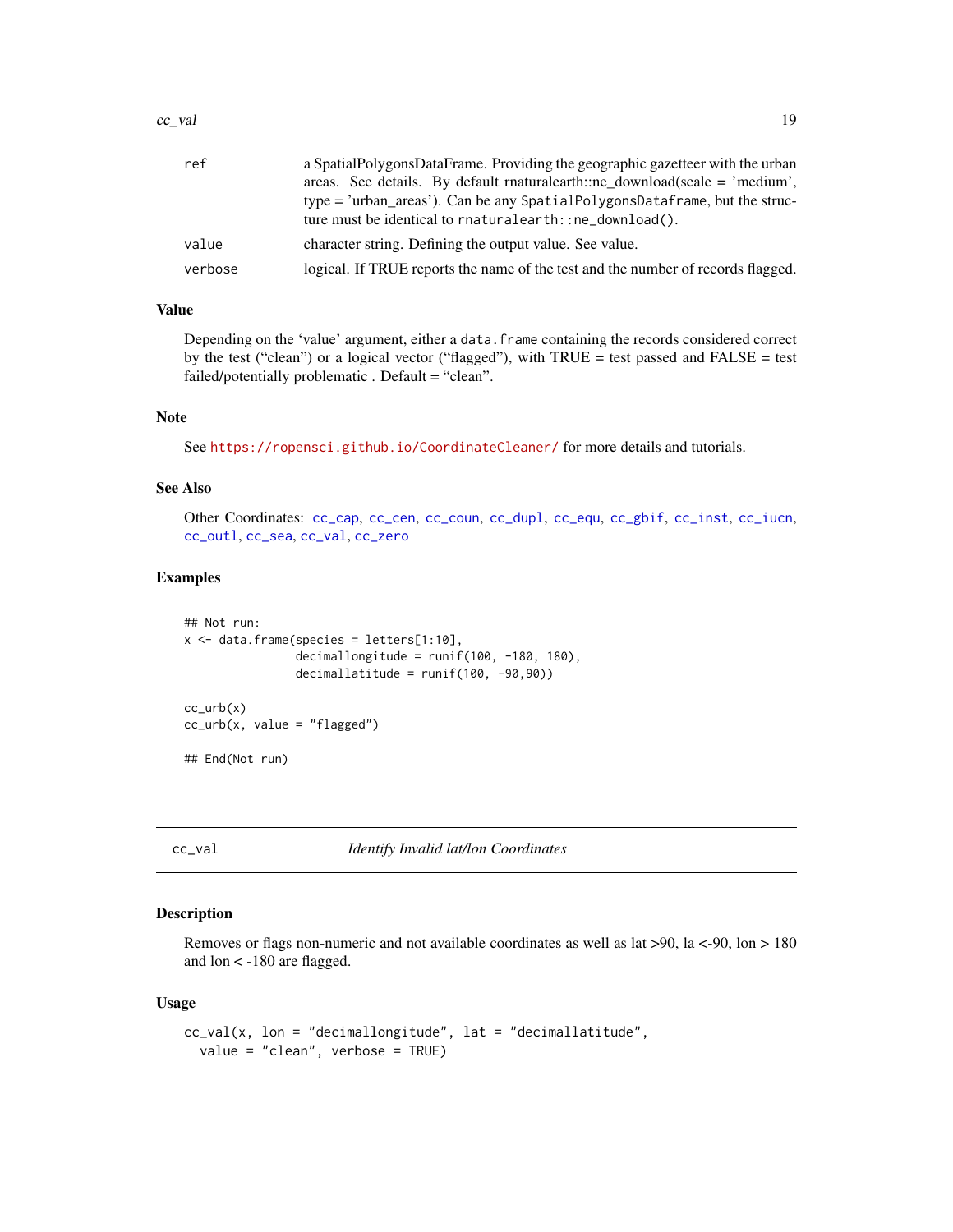# <span id="page-19-0"></span>Arguments

| X       | data.frame. Containing geographical coordinates and species names.                                |
|---------|---------------------------------------------------------------------------------------------------|
| lon     | character string. The column with the longitude coordinates. Default $=$ "deci-<br>mallongitude". |
| lat     | character string. The column with the latitude coordinates. Default = "decimal-<br>latitude".     |
| value   | character string. Defining the output value. See value.                                           |
| verbose | logical. If TRUE reports the name of the test and the number of records flagged.                  |

# Details

This test is obligatory before running any further tests of CoordinateCleaner, as additional tests only run with valid coordinates.

# Value

Depending on the 'value' argument, either a data. frame containing the records considered correct by the test ("clean") or a logical vector ("flagged"), with TRUE = test passed and FALSE = test failed/potentially problematic . Default = "clean".

# Note

See <https://ropensci.github.io/CoordinateCleaner/> for more details and tutorials.

# See Also

Other Coordinates: [cc\\_cap](#page-3-1), [cc\\_cen](#page-4-1), [cc\\_coun](#page-6-1), [cc\\_dupl](#page-7-1), [cc\\_equ](#page-8-1), [cc\\_gbif](#page-9-1), [cc\\_inst](#page-11-1), [cc\\_iucn](#page-12-1), [cc\\_outl](#page-14-1), [cc\\_sea](#page-16-1), [cc\\_urb](#page-17-1), [cc\\_zero](#page-20-1)

```
x \le - data.frame(species = letters[1:10],
                decimallongitude = c(runif(106, -180, 180), NA, "13W33'", "67,09", 305),
                decimallatitude = runif(110, -90, 90))cc_val(x)
cc\_val(x, value = "flagged")
```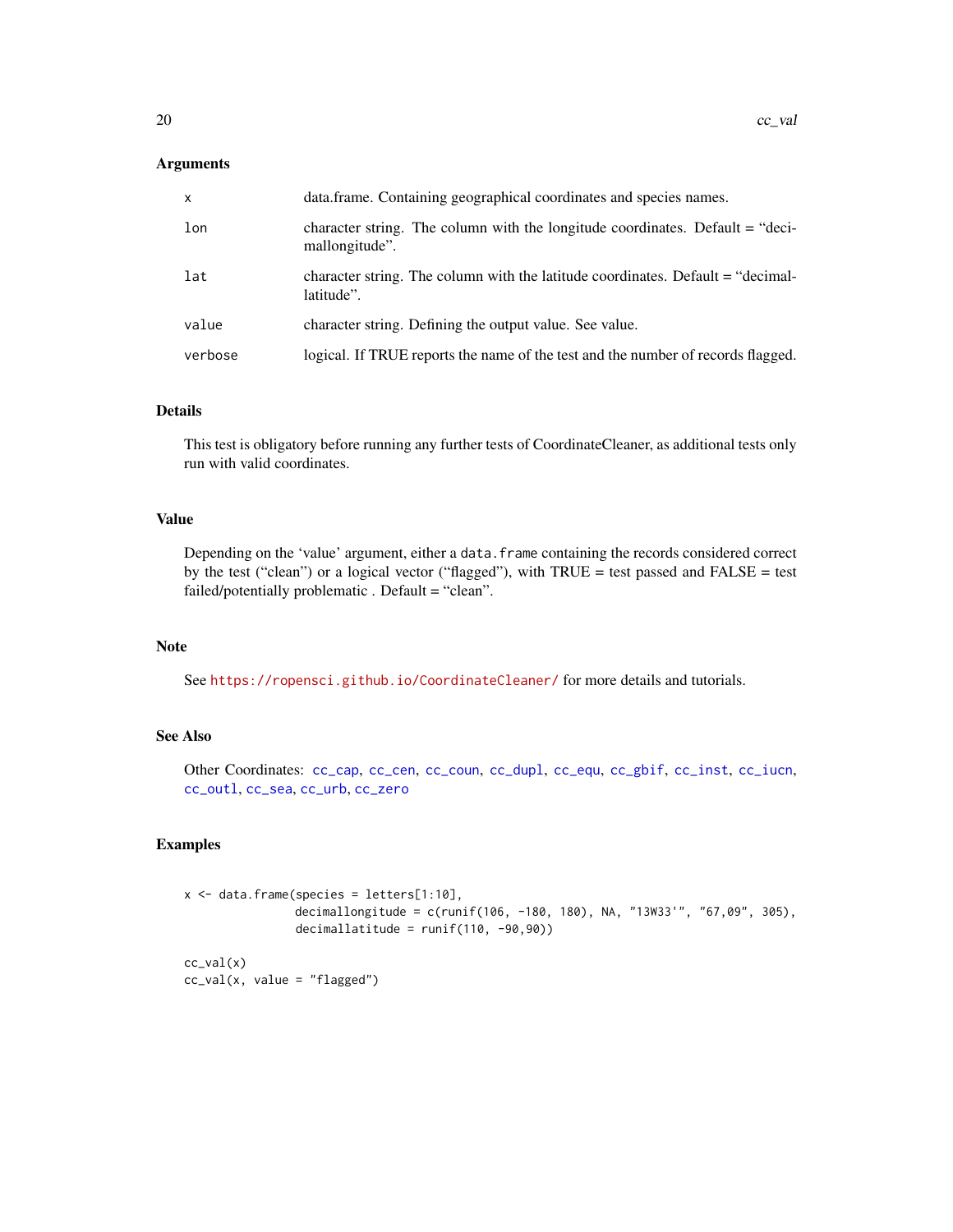<span id="page-20-1"></span><span id="page-20-0"></span>

Removes or flags records with either zero longitude or latitude and a radius around the point at zero longitude and zero latitude. These problems are often due to erroneous data-entry or georeferencing and can lead to typical patterns of high diversity around the equator.

# Usage

cc\_zero(x, lon = "decimallongitude", lat = "decimallatitude", buffer =  $0.5$ , value = "clean", verbose = TRUE)

# Arguments

| $\mathsf{x}$ | data.frame. Containing geographical coordinates and species names.                                                                   |
|--------------|--------------------------------------------------------------------------------------------------------------------------------------|
| lon          | character string. The column with the longitude coordinates. Default $=$ "deci-<br>mallongitude".                                    |
| lat          | character string. The column with the latitude coordinates. Default = "decimal-<br>latitude".                                        |
| buffer       | numerical. The buffer around the 0/0 point, where records should be flagged as<br>problematic, in decimal degrees. Default $= 0.1$ . |
| value        | character string. Defining the output value. See value.                                                                              |
| verbose      | logical. If TRUE reports the name of the test and the number of records flagged.                                                     |

# Value

Depending on the 'value' argument, either a data.frame containing the records considered correct by the test ("clean") or a logical vector ("flagged"), with TRUE = test passed and FALSE = test failed/potentially problematic . Default = "clean".

# Note

See <https://ropensci.github.io/CoordinateCleaner/> for more details and tutorials.

# See Also

Other Coordinates: [cc\\_cap](#page-3-1), [cc\\_cen](#page-4-1), [cc\\_coun](#page-6-1), [cc\\_dupl](#page-7-1), [cc\\_equ](#page-8-1), [cc\\_gbif](#page-9-1), [cc\\_inst](#page-11-1), [cc\\_iucn](#page-12-1), [cc\\_outl](#page-14-1), [cc\\_sea](#page-16-1), [cc\\_urb](#page-17-1), [cc\\_val](#page-18-1)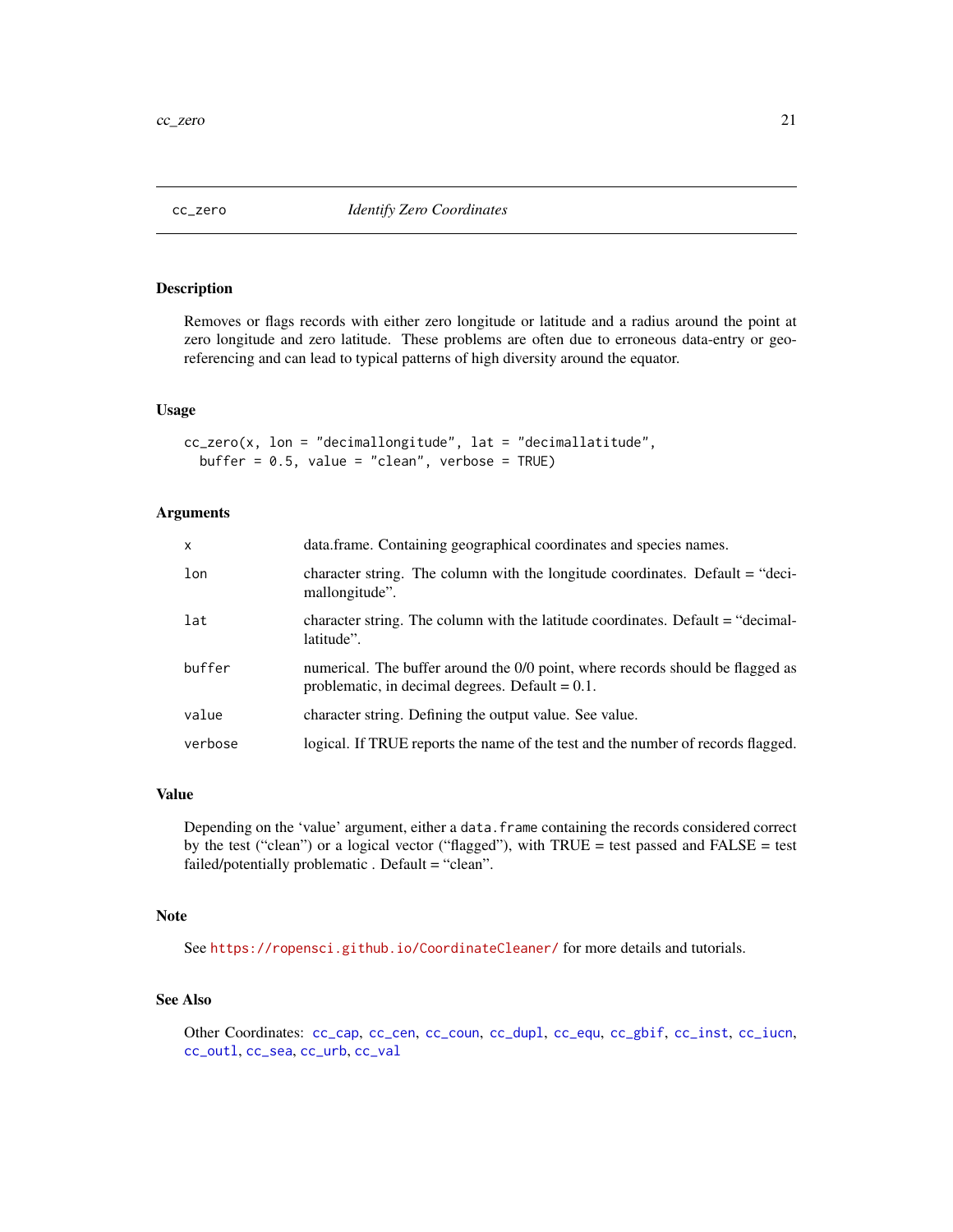# <span id="page-21-0"></span>Examples

```
x <- data.frame(species = "A",
                decimallongitude = c(0, 34.84, 0, 33.98),
                decimallatitude = c(23.08, 0, 0, 15.98))
cc_zero(x)
cc_zero(x, value = "flagged")
```
<span id="page-21-1"></span>cd\_ddmm *Identify Datasets with a Degree Conversion Error*

# Description

This test flags datasets where a significant fraction of records has been subject to a common degree minute to decimal degree conversion error, where the degree sign is recognized as decimal delimiter.

# Usage

```
cd_ddmm(x, lon = "decimallongitude", lat = "decimallatitude",
  ds = "dataset", pvalue = 0.025, diff = 1, mat_size = 1000,min_span = 2, value = "clean", verbose = TRUE,
 diagnostic = FALSE)
```

| $\mathsf{x}$ | data.frame. Containing geographical coordinates and species names.                                                                                                                                                                                                                                                                                                                    |
|--------------|---------------------------------------------------------------------------------------------------------------------------------------------------------------------------------------------------------------------------------------------------------------------------------------------------------------------------------------------------------------------------------------|
| lon          | character string. The column with the longitude coordinates. Default $=$ "deci-<br>mallongitude".                                                                                                                                                                                                                                                                                     |
| lat          | character string. The column with the latitude coordinates. Default = "decimal-<br>latitude".                                                                                                                                                                                                                                                                                         |
| ds           | a character string. The column with the dataset of each record. In case x should<br>be treated as a single dataset, identical for all records. Default = "dataset".                                                                                                                                                                                                                   |
| pvalue       | numeric. The p-value for the one-sided t-test to flag the test as passed or not.<br>Both ddmm.pvalue and diff must be met. Default $= 0.025$ .                                                                                                                                                                                                                                        |
| diff         | numeric. The threshold difference for the ddmm test. Indicates by which frac-<br>tion the records with decimals below 0.6 must outnumber the records with dec-<br>imals above 0.6. Default $= 1$                                                                                                                                                                                      |
| $mat\_size$  | numeric. The size of the matrix for the binomial test. Must be changed in<br>decimals (e.g. 100, 1000, 10000). Adapt to dataset size, generally 100 is better<br>for datasets $< 10000$ records, 1000 is better for datasets with 10000 - 1M records.<br>Higher values also work reasonably well for smaller datasets, therefore, default<br>$= 1000$ . For large datasets try 10000. |
| min_span     | numeric. The minimum geographic extent of datasets to be tested. Default $= 2$ .                                                                                                                                                                                                                                                                                                      |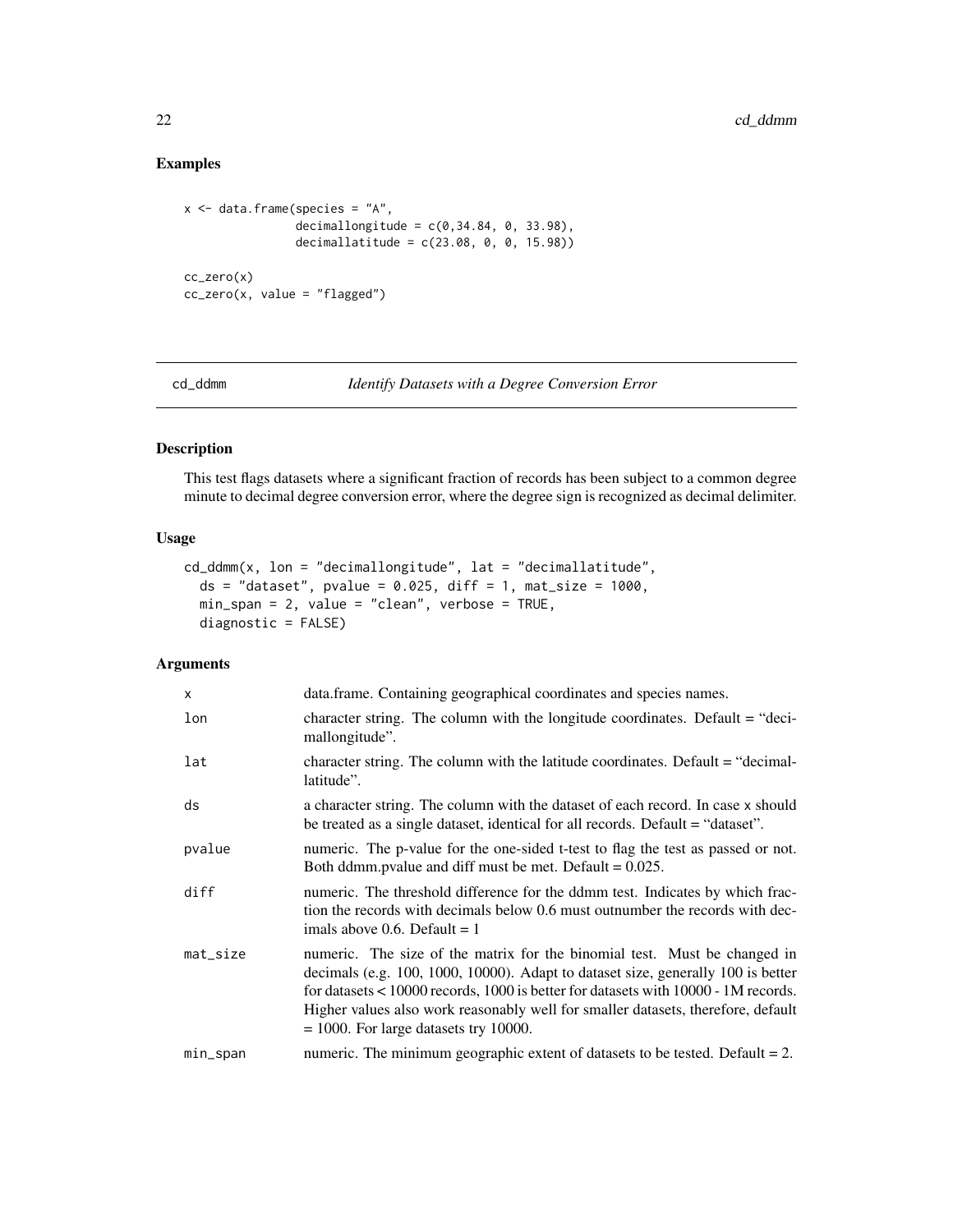<span id="page-22-0"></span>

| value      | character string. Defining the output value. See value.                          |
|------------|----------------------------------------------------------------------------------|
| verbose    | logical. If TRUE reports the name of the test and the number of records flagged. |
| diagnostic | logical. If TRUE plots the analyses matrix for each dataset.                     |

# Details

If the degree sign is recognized as decimal delimiter during coordinate conversion, no coordinate decimals above 0.59 (59') are possible. The test here uses a binomial test to test if a significant proportion of records in a dataset have been subject to this problem. The test is best adjusted via the diff argument. The lower diff, the stricter the test. Also scales with dataset size. Empirically, for datasets with  $< 5,000$  unique coordinate records diff = 0.1 has proven reasonable flagging most datasets with >25% problematic records and all dataset with >50% problematic records. For datasets between 5,000 and 100,000 geographic unique records diff =  $0.01$  is recommended, for datasets between  $100,000$  and 1 M records diff =  $0.001$ , and so on.

#### Value

Depending on the 'value' argument, either a data.frame with summary statistics and flags for each dataset ("dataset") or a data.frame containing the records considered correct by the test ("clean") or a logical vector ("flags"), with  $TRUE = \text{test passed}$  and  $FALSE = \text{test}$  failed/potentially problematic. Default = "clean".

# Note

See <https://ropensci.github.io/CoordinateCleaner/> for more details and tutorials.

#### See Also

Other Datasets: [cd\\_round](#page-23-1)

```
clean <- data.frame(species = letters[1:10],
                decimallongitude = runif(100, -180, 180),
                decimallatitude = runif(100, -90, 90),
                dataset = "FR")cd\_ddmm(x = clean, value = "flagged")#problematic dataset
lon <- sample(0:180, size = 100, replace = TRUE) + runif(100, 0,0.59)
lat <- sample(0:90, size = 100, replace = TRUE) + runif(100, 0,0.59)
prob <- data.frame(species = letters[1:10],
                decimallongitude = lon,
                decimallatitude = lat,
                dataset = "FR")cd\_ddmm(x = prob, value = "flagged")
```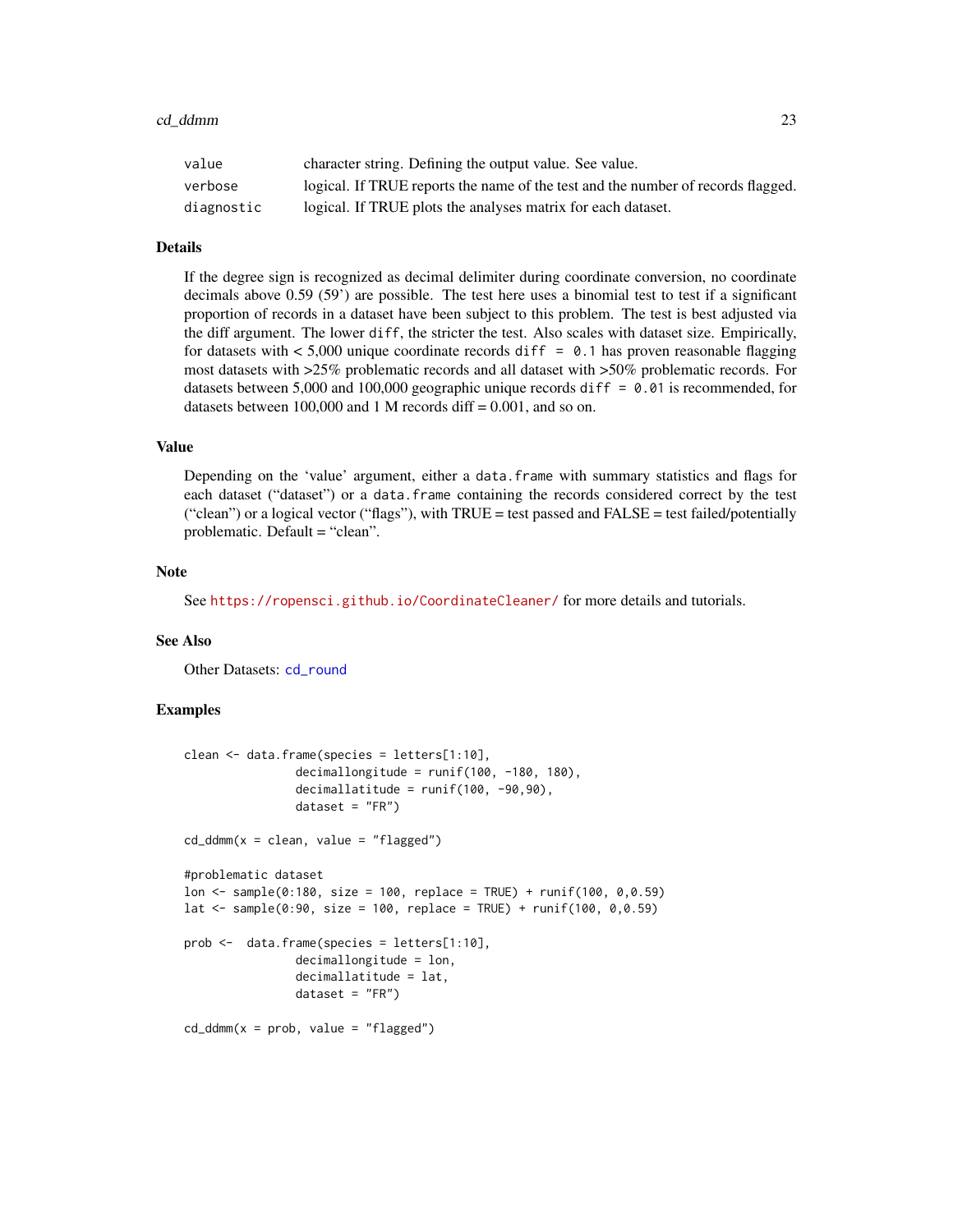Flags datasets with periodicity patterns indicative of a rasterized (lattice) collection scheme, as often obtain from e.g. atlas data. Using a combination of autocorrelation and sliding-window outlier detection to identify periodicity patterns in the data. See [https://ropensci.github.io/](https://ropensci.github.io/CoordinateCleaner/articles/Background_dataset_level_cleaning.html) [CoordinateCleaner/articles/Background\\_dataset\\_level\\_cleaning.html](https://ropensci.github.io/CoordinateCleaner/articles/Background_dataset_level_cleaning.html) for further details and a description of the algorithm

# Usage

```
cd_{rad}(x, \text{lon} = "decimallongitude", \text{lat} = "decimal1)ds = "dataset", T1 = 7, reg_out_thresh = 2, reg_dist_min = 0.1,
  reg_dist_max = 2, min_unique_ds_size = 4, graphs = TRUE,
  test = "both", value = "clean", verbose = TRUE)
```

| $\times$           | data.frame. Containing geographical coordinates and species names.                                                                                                                                                                                                   |  |
|--------------------|----------------------------------------------------------------------------------------------------------------------------------------------------------------------------------------------------------------------------------------------------------------------|--|
| lon                | character string. The column with the longitude coordinates. Default = "deci-<br>mallongitude".                                                                                                                                                                      |  |
| lat                | character string. The column with the latitude coordinates. Default $=$ "decimal-<br>latitude".                                                                                                                                                                      |  |
| ds                 | a character string. The column with the dataset of each record. In case x should<br>be treated as a single dataset, identical for all records. Default = "dataset".                                                                                                  |  |
| T1                 | numeric. The threshold for outlier detection in a in an interquantile range based<br>test. This is the major parameter to specify the sensitivity of the test: lower<br>values, equal higher detection rate. Values between 7-11 are recommended.<br>Default $= 7$ . |  |
|                    | reg_out_thresh_numeric._Threshold_on_the_number_of_equal_distances_between_outlier_points.<br>See details. Default $= 2$ .                                                                                                                                           |  |
| reg_dist_min       | numeric. The minimum detection distance between outliers in degrees (the min-<br>imum resolution of grids that will be flagged). Default $= 0.1$ .                                                                                                                   |  |
| reg_dist_max       | numeric. The maximum detection distance between outliers in degrees (the<br>maximum resolution of grids that will be flagged). Default $= 2$ .                                                                                                                       |  |
| min_unique_ds_size |                                                                                                                                                                                                                                                                      |  |
|                    | numeric. The minimum number of unique locations (values in the tested col-<br>umn) for datasets to be included in the test. Default = $4$ .                                                                                                                          |  |
| graphs             | logical. If TRUE, diagnostic plots are produced. Default = TRUE.                                                                                                                                                                                                     |  |
| test               | character string. Indicates which column to test. Either "lat" for latitude, "lon"<br>for longitude, or "both" for both. In the latter case datasets are only flagged if<br>both test are failed. Default = "both"                                                   |  |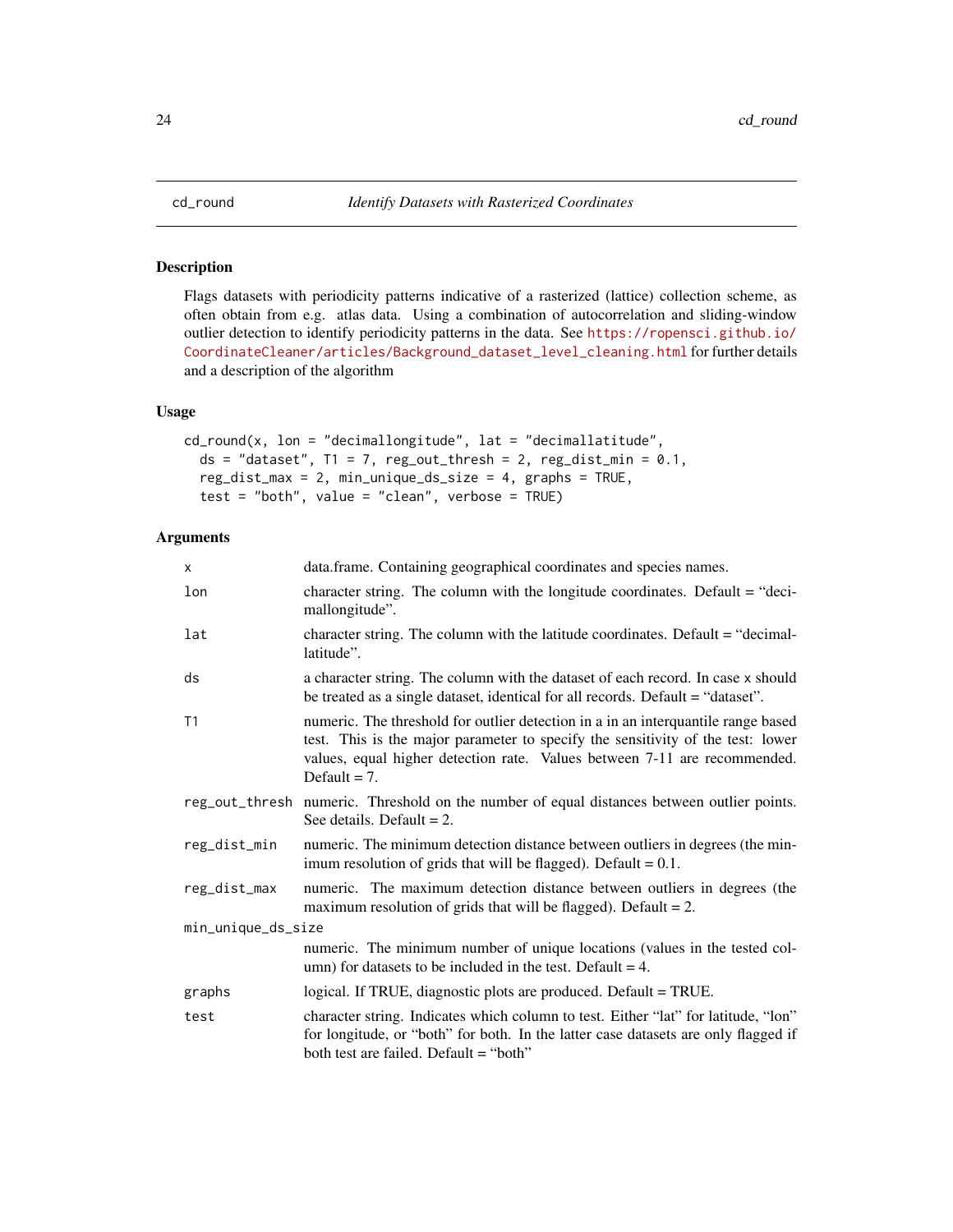#### <span id="page-24-0"></span>cd\_round 25

| value   | character string. Defining the output value. See value.                          |
|---------|----------------------------------------------------------------------------------|
| verbose | logical. If TRUE reports the name of the test and the number of records flagged. |

# Value

Depending on the 'value' argument, either a data. frame with summary statistics and flags for each dataset ("dataset") or a data.frame containing the records considered correct by the test ("clean") or a logical vector ("flagged"), with  $TRUE = test$  passed and  $FALSE = test$  failed/potentially problematic. Default = "clean".

# Note

See <https://ropensci.github.io/CoordinateCleaner/> for more details and tutorials.

# See Also

Other Datasets: [cd\\_ddmm](#page-21-1)

```
#simulate bias grid, one degree resolution, 10% error on a 1000 records dataset
#simulate biased fraction of the data, grid resolution = 1 degree
#simulate non-biased fraction of the data
 bi \le sample(3 + 0:5, size = 100, replace = TRUE)
 mu <- runif(3, 0, 15)
 sig \leftarrow runif(3, 0.1, 5)cl <- rnorm(n = 900, mean = mu, sd = sig)
 lon \leq c(cl, bi)bi \le sample(9:13, size = 100, replace = TRUE)
 mu <- runif(3, 0, 15)
 sig <- runif(3, 0.1, 5)
 cl <- rnorm(n = 900, mean = mu, sd = sig)
 lat \leftarrow c(cl, bi)
 #add biased data
 inp <- data.frame(decimallongitude = lon,
                    decimallatitude = lat,
                    dataset = "test")#run test
 ## Not run:
 cd_round(inp, value = "dataset")
## End(Not run)
```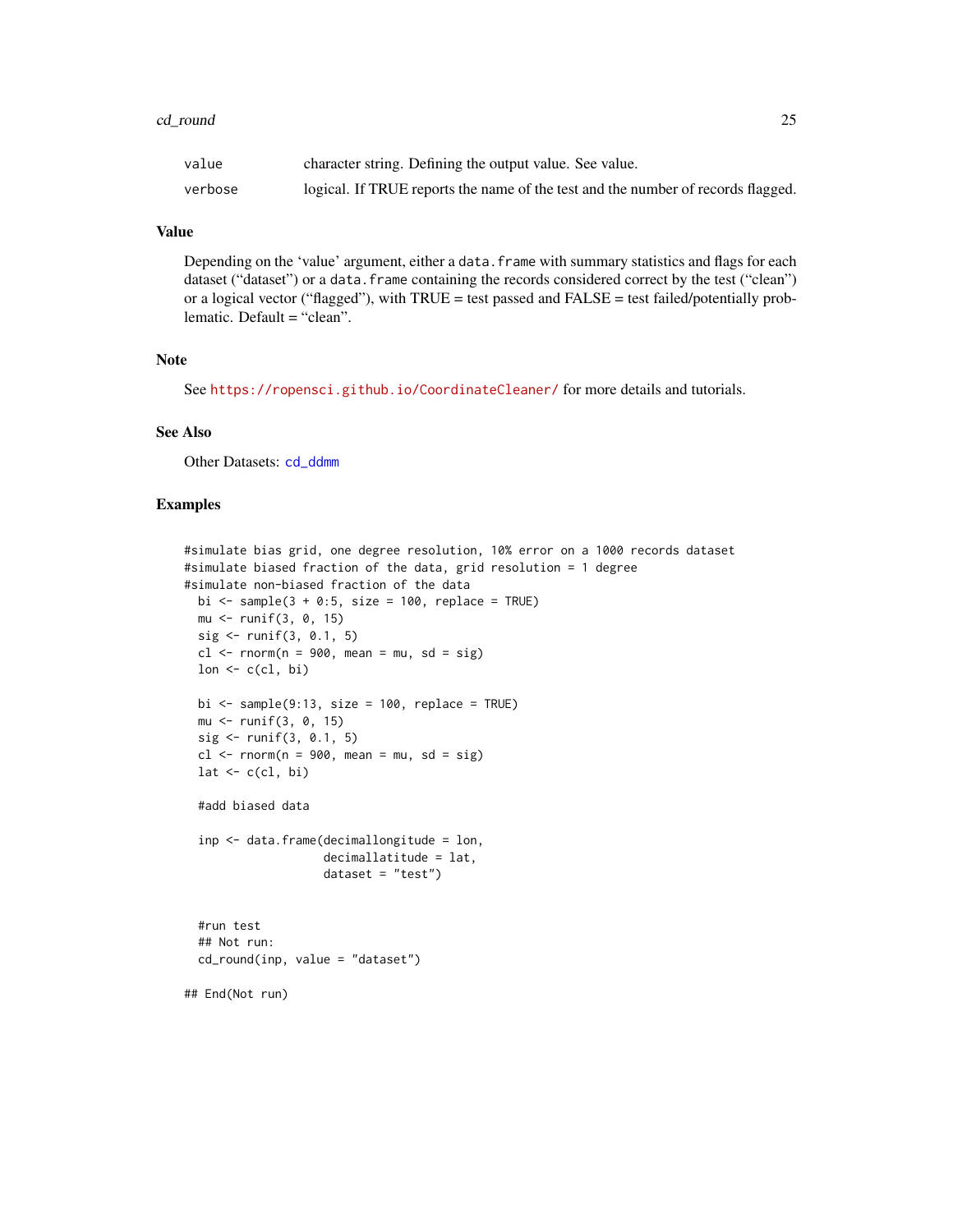<span id="page-25-1"></span><span id="page-25-0"></span>Removes or flags records that are temporal outliers based on interquantile ranges.

# Usage

```
cf_age(x, lon = "decimallongitude", lat = "decimallatitude",
  min_age = "min_ma", max_age = "max_ma", taxon = "accepted_name",
  method = "quantile", size_thresh = 7, mltpl = 5, replicates = 5,
 flag_thresh = 0.5, uniq_loc = FALSE, value = "clean",
  verbose = TRUE)
```

| X           | data.frame. Containing fossil records with taxon names, ages, and geographic<br>coordinates.                                                                                        |
|-------------|-------------------------------------------------------------------------------------------------------------------------------------------------------------------------------------|
| lon         | character string. The column with the longitude coordinates. To identify unique<br>records if uniq_loc = TRUE. Default = "decimallongitude".                                        |
| lat         | character string. The column with the longitude coordinates. Default $=$ "deci-<br>mallatitude". To identify unique records if $uniq\_loc = T$ .                                    |
| min_age     | character string. The column with the minimum age. Default = "min_ma".                                                                                                              |
| max_age     | character string. The column with the maximum age. Default $=$ "max_ma".                                                                                                            |
| taxon       | character string. The column with the taxon name. If "", searches for outliers<br>over the entire dataset, otherwise per specified taxon. Default = "accepted_name".                |
| method      | character string. Defining the method for outlier selection. See details. Either<br>"quantile" or "mad". Default = "quantile".                                                      |
| size_thresh | numeric. The minimum number of records needed for a dataset to be tested.<br>Default = $10$ .                                                                                       |
| mltpl       | numeric. The multiplier of the interquartile range (method == 'quantile') or<br>median absolute deviation (method $==$ 'mad') to identify outliers. See details.<br>Default $= 5$ . |
| replicates  | numeric. The number of replications for the distance matrix calculation. See<br>details. Default $= 5$ .                                                                            |
| flag_thresh | numeric. The fraction of passed replicates necessary to pass the test. See details.<br>Default = $0.5$ .                                                                            |
| uniq_loc    | logical. If TRUE only single records per location and time point (and taxon if<br>taxon != "") are used for the outlier testing. Default = $T$ .                                    |
| value       | character string. Defining the output value. See value.                                                                                                                             |
| verbose     | logical. If TRUE reports the name of the test and the number of records flagged.                                                                                                    |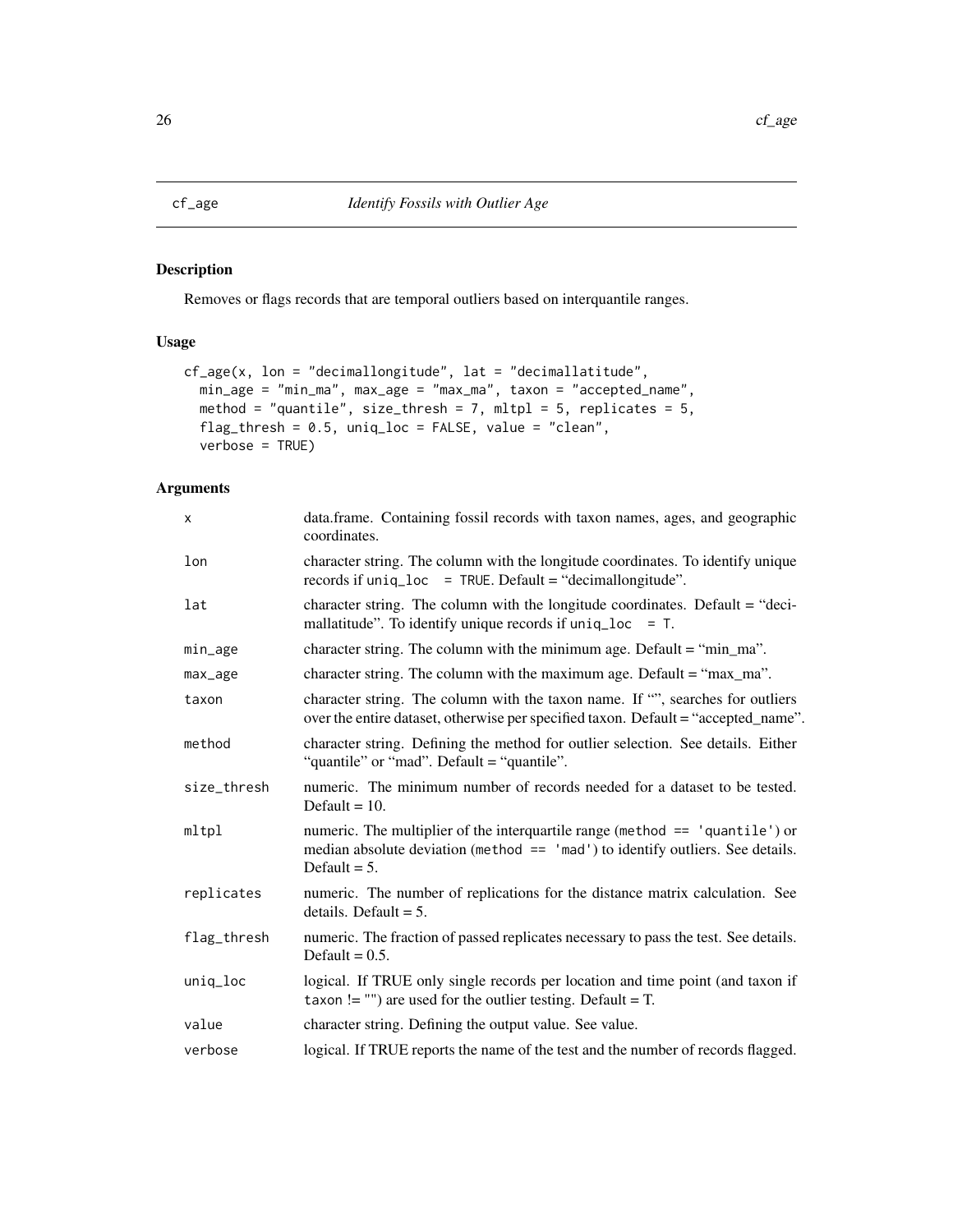#### <span id="page-26-0"></span>cf\_age 27

# Details

The outlier detection is based on an interquantile range test. A temporal distance matrix among all records is calculated based on a single point selected by random between the minimum and maximum age for each record. The mean distance for each point to all neighbours is calculated and the sum of these distances is then tested against the interquantile range and flagged as an outlier if  $x > IQR(x) + q_75 * mltpl$ . The test is replicated 'replicates' times, to account for dating uncertainty. Records are flagged as outliers if they are flagged by a fraction of more than 'flag.thresh' replicates. Only datasets/taxa comprising more than 'size\_thresh' records are tested. Distance are calculated as Euclidean distance.

# Value

Depending on the 'value' argument, either a data.frame containing the records considered correct by the test ("clean") or a logical vector ("flagged"), with TRUE = test passed and FALSE = test failed/potentially problematic. Default = "clean".

#### **Note**

See <https://ropensci.github.io/CoordinateCleaner/> for more details and tutorials.

# See Also

Other fossils: [cf\\_equal](#page-27-1), [cf\\_outl](#page-28-1), [cf\\_range](#page-29-1)

```
minages \leq c(runif(n = 11, min = 10, max = 25), 62.5)
x \le - data.frame(species = c(letters[1:10], rep("z", 2)),
                min_m = minages,max_{ma} = c(minages[1:11] + runif(n = 11, min = 0, max = 5), 65))cf\_{age}(x, value = "flagged", taxon = "")# unique locations only
x \le - data.frame(species = c(letters[1:10], rep("z", 2)),
                decimallongitude = c(runif(n = 10, min = 4, max = 16), 75, 7),
                decimallatitude = c(runif(n = 12, min = -5, max = 5)),
                min\_ma = minages,max_{ma} = c(minages[1:11] + runif(n = 11, min = 0, max = 5), 65))cf\_{age}(x, value = "flagged", taxon = "", unique = TRUE)
```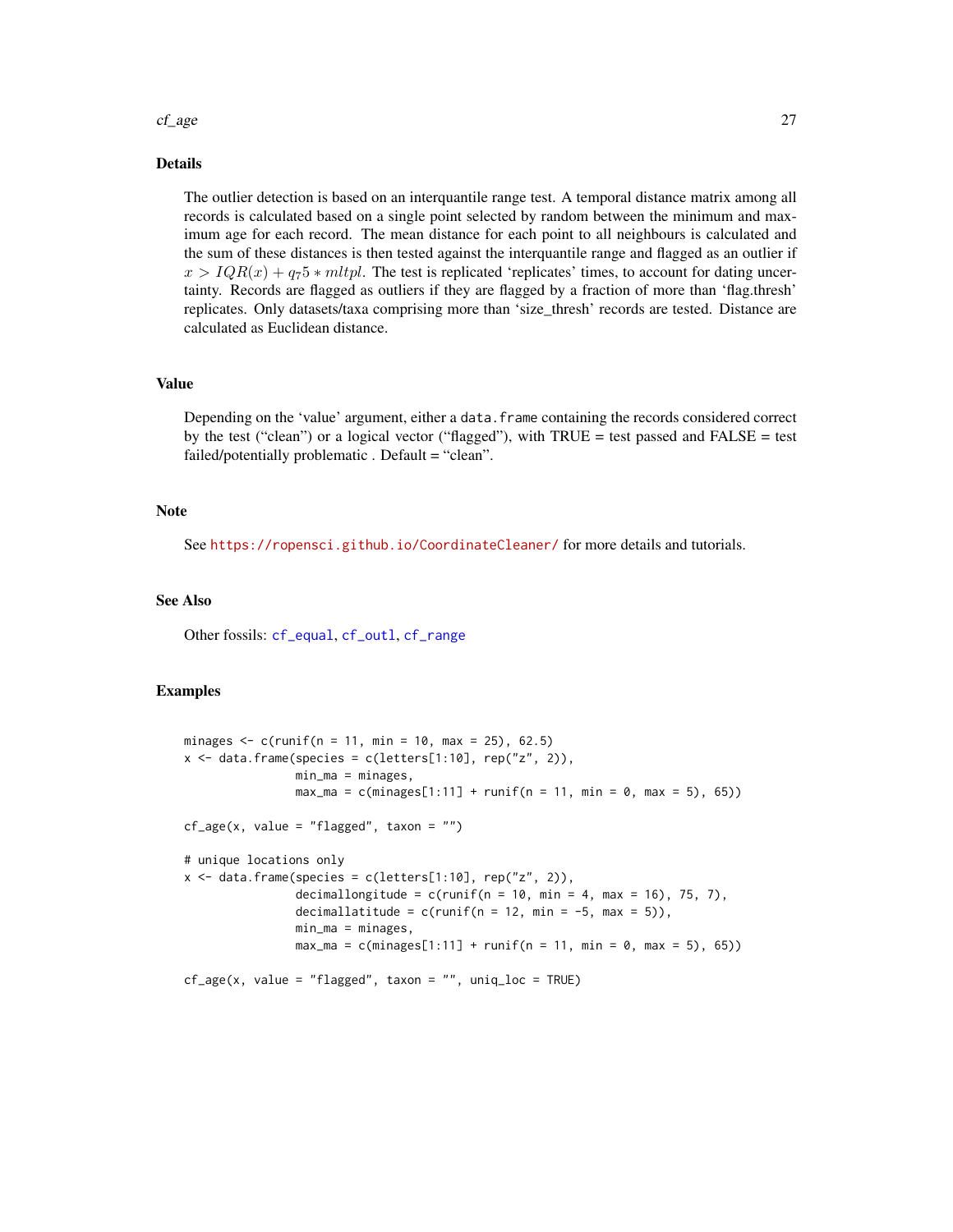<span id="page-27-1"></span><span id="page-27-0"></span>

Removes or flags records with equal minimum and maximum age.

# Usage

```
cf_equal(x, min_age = "min_ma", max_age = "max_ma", value = "clean",
  verbose = TRUE)
```
#### **Arguments**

| $\mathsf{x}$ | data.frame. Containing fossil records with taxon names, ages, and geographic<br>coordinates. |
|--------------|----------------------------------------------------------------------------------------------|
| min_age      | character string. The column with the minimum age. Default $=$ "min_ma".                     |
| max_age      | character string. The column with the maximum age. Default = "max ma".                       |
| value        | character string. Defining the output value. See value.                                      |
| verbose      | logical. If TRUE reports the name of the test and the number of records flagged.             |

# Value

Depending on the 'value' argument, either a data.frame containing the records considered correct by the test ("clean") or a logical vector ("flagged"), with TRUE = test passed and FALSE = test failed/potentially problematic . Default = "clean".

# Note

See <https://ropensci.github.io/CoordinateCleaner/> for more details and tutorials.

#### See Also

Other fossils: [cf\\_age](#page-25-1), [cf\\_outl](#page-28-1), [cf\\_range](#page-29-1)

```
minages \le runif(n = 10, min = 0.1, max = 25)
x \le - data.frame(species = letters[1:10],
                min_ma = minages,
               max_m = minages + runif(n = 10, min = 0, max = 10)x \le - rbind(x, data.frame(species = "z",
               min\_ma = 5,
                max_m = 5)cf_equal(x, value = "flagged")
```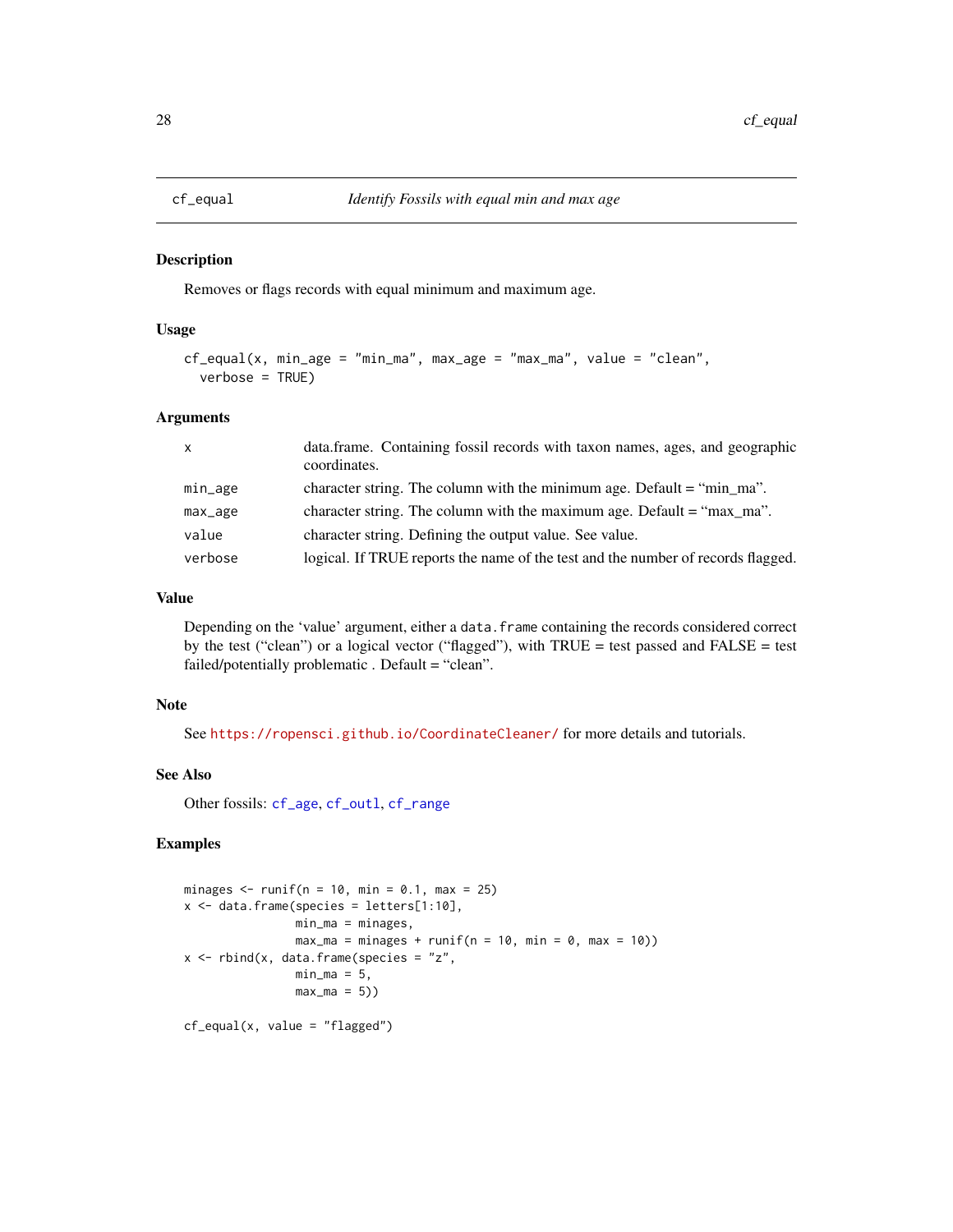<span id="page-28-1"></span><span id="page-28-0"></span>

Removes or flags records of fossils that are spatio-temporal outliers based on interquantile ranges. Records are flagged if they are either extreme in time or space, or both.

# Usage

```
cf_outl(x, lon = "decimallongitude", lat = "decimallatitude",
 min_age = "min_ma", max_age = "max_ma", taxon = "accepted_name",
 method = "quantile", size_thresh = 7, mltpl = 5, replicates = 5,
  flag_thresh = 0.5, unique = FALSE, value = "clean",verbose = TRUE)
```

| X           | data.frame. Containing fossil records with taxon names, ages, and geographic<br>coordinates.                                                                                        |
|-------------|-------------------------------------------------------------------------------------------------------------------------------------------------------------------------------------|
| lon         | character string. The column with the longitude coordinates. To identify unique<br>records if uniq_loc = TRUE. Default = "decimallongitude".                                        |
| lat         | character string. The column with the longitude coordinates. Default = "deci-<br>mallatitude". To identify unique records if $uniq\_loc = T$ .                                      |
| min_age     | character string. The column with the minimum age. Default = "min_ma".                                                                                                              |
| max_age     | character string. The column with the maximum age. Default $=$ "max_ma".                                                                                                            |
| taxon       | character string. The column with the taxon name. If "", searches for outliers<br>over the entire dataset, otherwise per specified taxon. Default = "accepted_name".                |
| method      | character string. Defining the method for outlier selection. See details. Either<br>"quantile" or "mad". Default = "quantile".                                                      |
| size_thresh | numeric. The minimum number of records needed for a dataset to be tested.<br>Default = $10$ .                                                                                       |
| mltpl       | numeric. The multiplier of the interquartile range (method == 'quantile') or<br>median absolute deviation (method $==$ 'mad') to identify outliers. See details.<br>Default $= 5$ . |
| replicates  | numeric. The number of replications for the distance matrix calculation. See<br>details. Default $= 5$ .                                                                            |
| flag_thresh | numeric. The fraction of passed replicates necessary to pass the test. See details.<br>Default = $0.5$ .                                                                            |
| uniq_loc    | logical. If TRUE only single records per location and time point (and taxon if<br>taxon != "") are used for the outlier testing. Default = $T$ .                                    |
| value       | character string. Defining the output value. See value.                                                                                                                             |
| verbose     | logical. If TRUE reports the name of the test and the number of records flagged.                                                                                                    |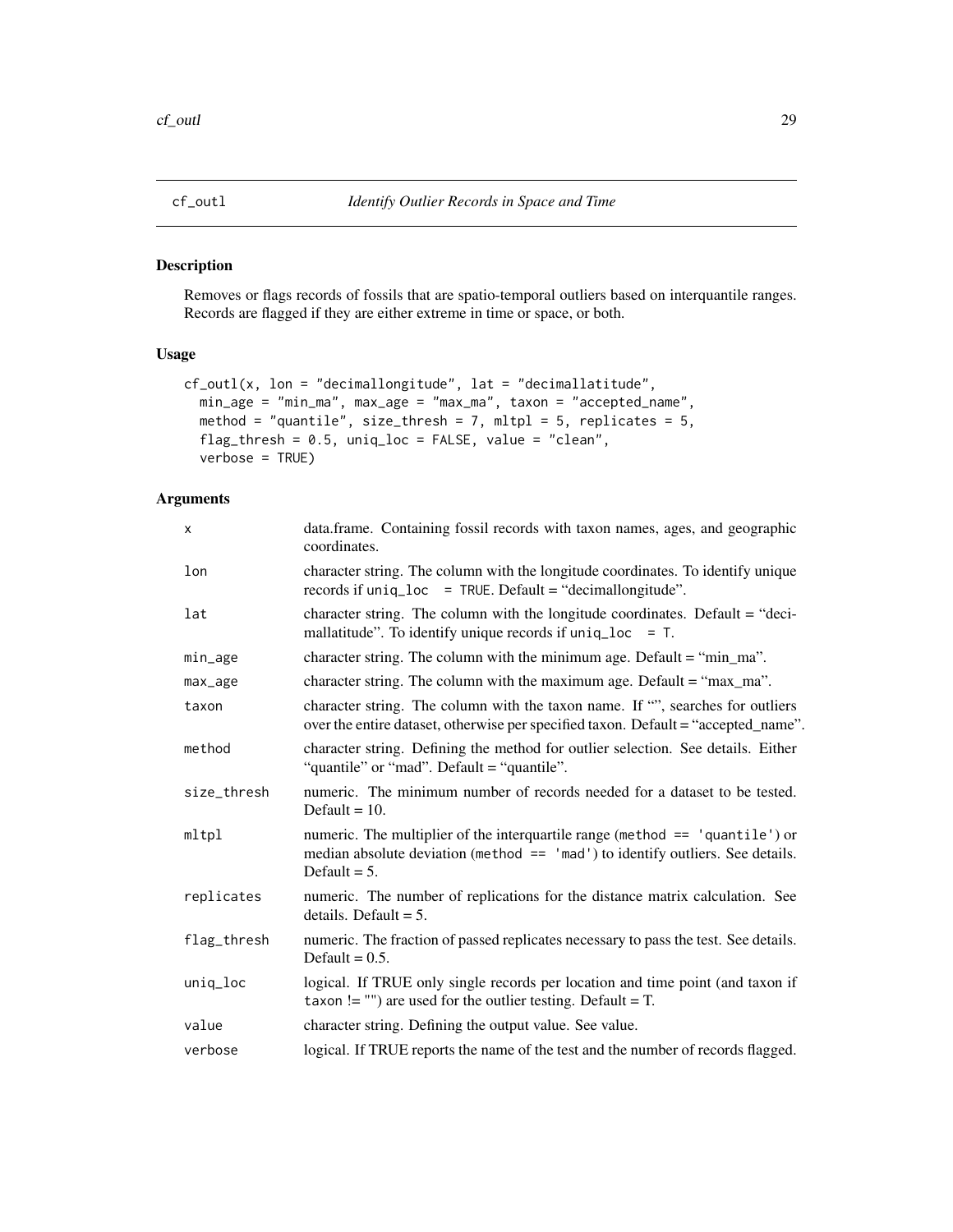#### <span id="page-29-0"></span>Details

The outlier detection is based on an interquantile range test. In a first step a distance matrix of geographic distances among all records is calculate. Subsequently a similar distance matrix of temporal distances among all records is calculated based on a single point selected by random between the minimum and maximum age for each record. The mean distance for each point to all neighbours is calculated for both matrices and spatial and temporal distances are scaled to the same range. The sum of these distanced is then tested against the interquantile range and flagged as an outlier if  $x > IQR(x) + q_75 * mltpl$ . The test is replicated 'replicates' times, to account for temporal uncertainty. Records are flagged as outliers if they are flagged by a fraction of more than 'flag.thres' replicates. Only datasets/taxa comprising more than 'size\_thresh' records are tested. Note that geographic distances are calculated as geospheric distances for datasets (or taxa) with less than 10,000 records and approximated as Euclidean distances for datasets/taxa with 10,000 to 25,000 records. Datasets/taxa comprising more than 25,000 records are skipped.

#### Value

Depending on the 'value' argument, either a data. frame containing the records considered correct by the test ("clean") or a logical vector ("flagged"), with TRUE = test passed and FALSE = test failed/potentially problematic. Default = "clean".

#### Note

See <https://ropensci.github.io/CoordinateCleaner/> for more details and tutorials.

#### See Also

Other fossils: [cf\\_age](#page-25-1), [cf\\_equal](#page-27-1), [cf\\_range](#page-29-1)

# Examples

```
minages \leq c(runif(n = 11, min = 10, max = 25), 62.5)
x \le - data.frame(species = c(letters[1:10], rep("z", 2)),
                ln g = c(runif(n = 10, min = 4, max = 16), 75, 7),lat = c(runif(n = 12, min = -5, max = 5)),min_m = minages,
                max_{ma} = c(minages[1:11] + runif(n = 11, min = 0, max = 5), 65)cf_outl(x, value = "flagged", taxon = "")
```
<span id="page-29-1"></span>cf\_range *Identify Fossils with Extreme Age Ranges*

#### **Description**

Removes or flags records with an unexpectedly large temporal range, based on a quantile outlier test.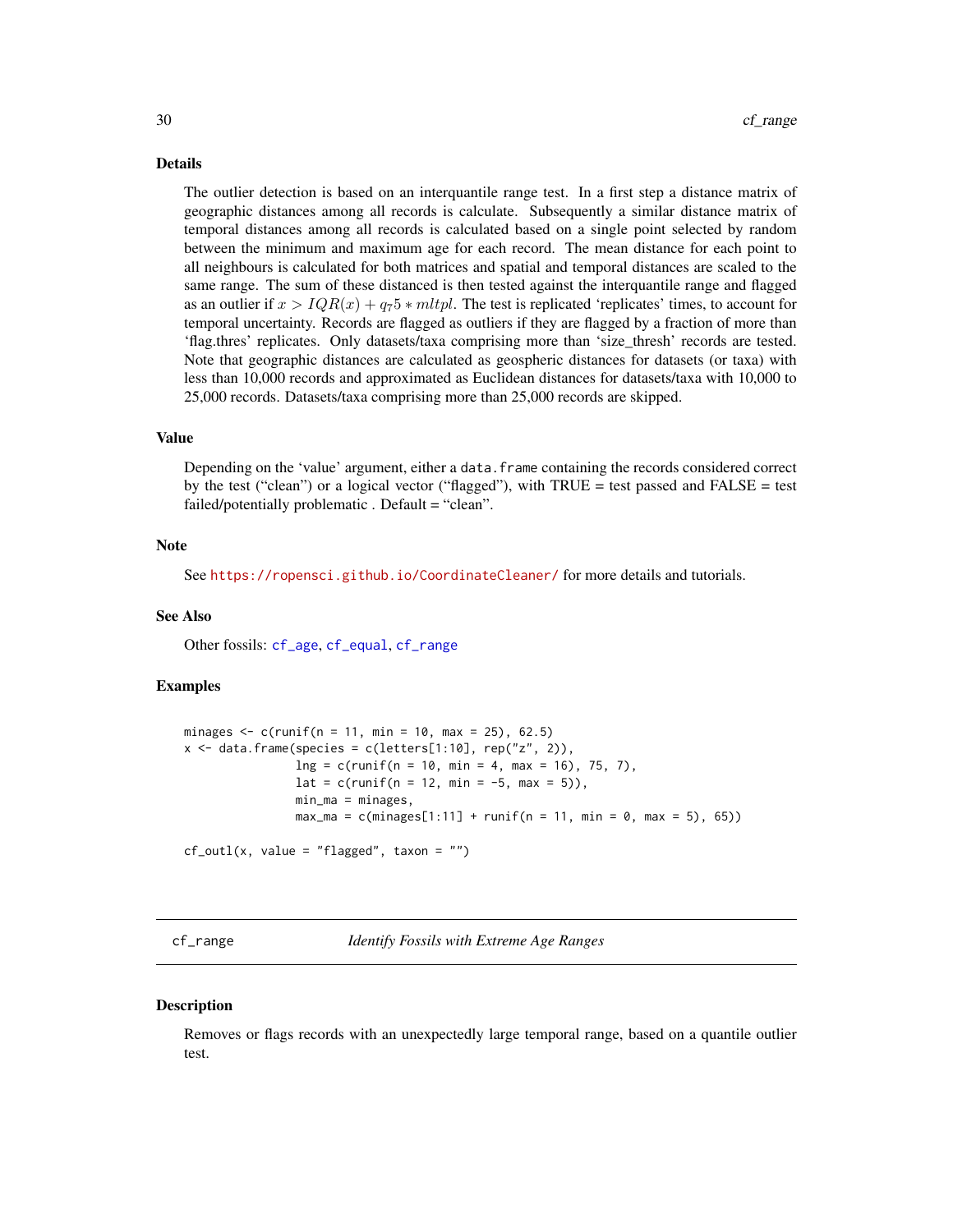#### <span id="page-30-0"></span>cf\_range 31

# Usage

```
cf\_range(x, \text{lon} = "decimallongitude", \text{lat} = "decimal lattice",min_age = "min_ma", max_age = "max_ma", taxon = "accepted_name",
 method = "quantile", mlp1 = 5, size_thresh = 7, max_range = 500,
  uniq_loc = FALSE, value = "clean", verbose = TRUE)
```
# Arguments

| $\mathsf{x}$ | data.frame. Containing fossil records with taxon names, ages, and geographic<br>coordinates.                                                                                          |
|--------------|---------------------------------------------------------------------------------------------------------------------------------------------------------------------------------------|
| lon          | character string. The column with the longitude coordinates. To identify unique<br>records if $unique$ = TRUE. Default = "decimal longitude".                                         |
| lat          | character string. The column with the longitude coordinates. Default = "deci-<br>mallatitude". To identify unique records if $uniq\_loc = T$ .                                        |
| min_age      | character string. The column with the minimum age. Default = "min_ma".                                                                                                                |
| max_age      | character string. The column with the maximum age. Default = " $max_{max}$ ".                                                                                                         |
| taxon        | character string. The column with the taxon name. If "", searches for outliers<br>over the entire dataset, otherwise per specified taxon. Default = "accepted_name".                  |
| method       | character string. Defining the method for outlier selection. See details. Either<br>"quantile" or "mad". Default = "quantile".                                                        |
| mltpl        | numeric. The multiplier of the interquartile range (method == 'quantile') or<br>median absolute deviation ( $method == 'mad'$ ) to identify outliers. See details.<br>Default $= 5$ . |
| size_thresh  | numeric. The minimum number of records needed for a dataset to be tested.<br>Default = $10$ .                                                                                         |
| max_range    | numeric. A absolute maximum time interval between min age and max age.<br>Only relevant for method $=$ "time".                                                                        |
| uniq_loc     | logical. If TRUE only single records per location and time point (and taxon if<br>taxon != "") are used for the outlier testing. Default = $T$ .                                      |
| value        | character string. Defining the output value. See value.                                                                                                                               |
| verbose      | logical. If TRUE reports the name of the test and the number of records flagged.                                                                                                      |
|              |                                                                                                                                                                                       |

# Value

Depending on the 'value' argument, either a data.frame containing the records considered correct by the test ("clean") or a logical vector ("flagged"), with TRUE = test passed and FALSE = test failed/potentially problematic . Default = "clean".

# Note

See <https://ropensci.github.io/CoordinateCleaner/> for more details and tutorials.

# See Also

Other fossils: [cf\\_age](#page-25-1), [cf\\_equal](#page-27-1), [cf\\_outl](#page-28-1)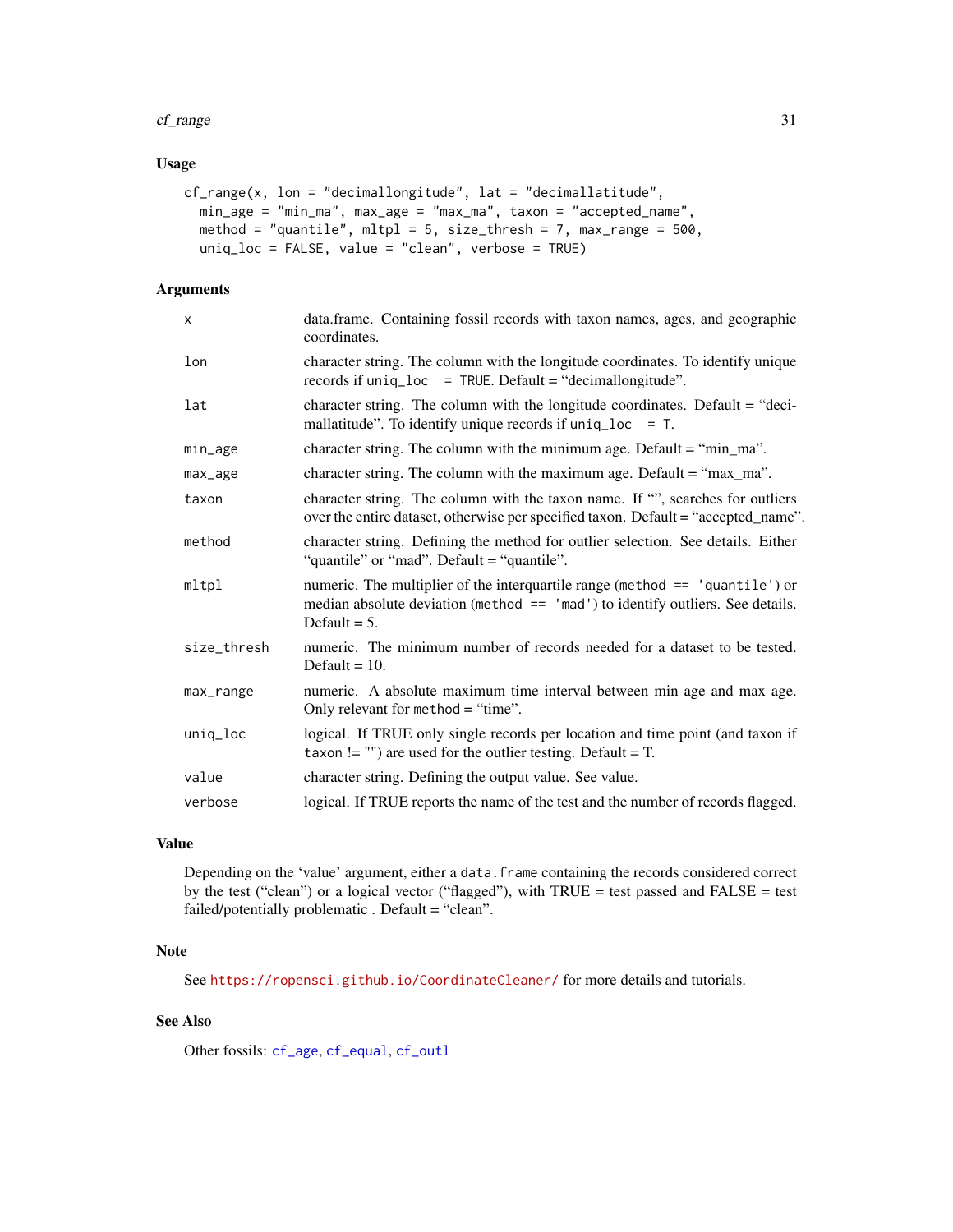#### <span id="page-31-0"></span>Examples

```
minages \le- runif(n = 11, min = 0.1, max = 25)
x \le - data.frame(species = c(letters[1:10], "z"),
                 \ln g = c(\text{runif}(n = 9, \text{min} = 4, \text{max} = 16), 75, 7),lat = c(runif(n = 11, min = -5, max = 5)),min_ma = minages,
                 max_{ma} = minages + c(runif(n = 10, min = 0, max = 5), 25))cf_range(x, value = "flagged", taxon = "")
```
<span id="page-31-1"></span>clean\_coordinates *Geographic Cleaning of Coordinates from Biologic Collections*

# <span id="page-31-2"></span>Description

Cleaning geographic coordinates by multiple empirical tests to flag potentially erroneous coordinates, addressing issues common in biological collection databases.

#### Usage

```
clean_coordinates(x, lon = "decimallongitude", lat = "decimallatitude",
  species = "species", countries = NULL, tests = c("capitals",
  "centroids", "equal", "gbif", "institutions", "outliers", "seas",
  "zeros"), capitals_rad = 10000, centroids_rad = 1000,
  centroids_detail = "both", inst_rad = 100,
  outliers_method = "quantile", outliers_mtp = 5, outliers_td = 1000,
  outliers_size = 7, range_rad = 0, zeros_rad = 0.5,
  capitals_ref = NULL, centroids_ref = NULL, country_ref = NULL,
  inst_ref = NULL, range_ref = NULL, seas_ref = NULL,
  seas_scale = 50, urban_ref = NULL, value = "spatialvalid",
  verbose = TRUE, report = FALSE)
```

| $\mathsf{x}$ | data.frame. Containing geographical coordinates and species names.                                                                                                            |
|--------------|-------------------------------------------------------------------------------------------------------------------------------------------------------------------------------|
| lon          | character string. The column with the longitude coordinates. Default $=$ "deci-<br>mallongitude".                                                                             |
| lat          | character string. The column with the latitude coordinates. Default = "decimal-<br>latitude".                                                                                 |
| species      | a character string. A vector of the same length as rows in x, with the species<br>identity for each record. If missing, the outliers test is skipped.                         |
| countries    | a character string. The column with the country assignment of each record in<br>three letter ISO code. Default = "countrycode". If missing, the countries test is<br>skipped. |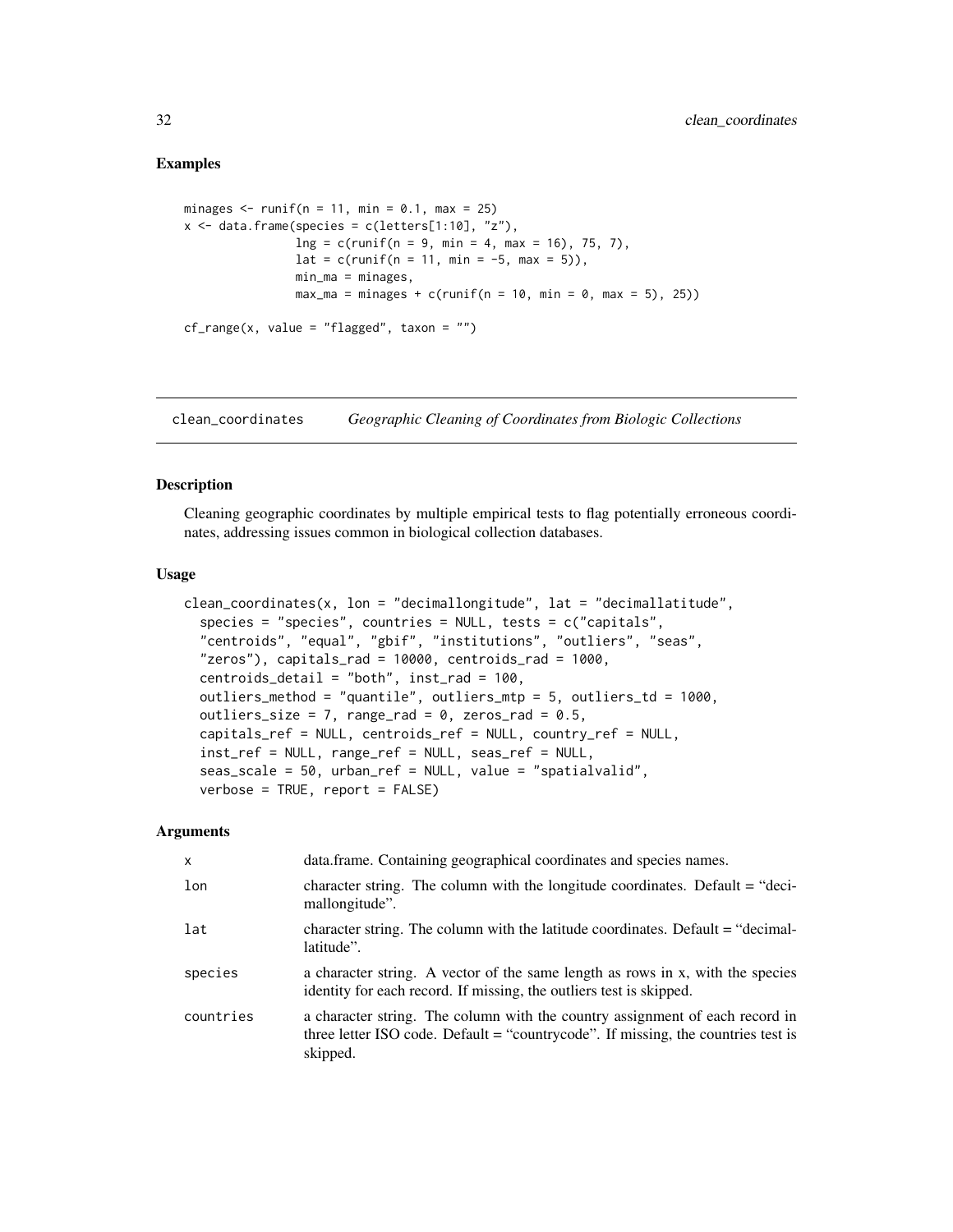<span id="page-32-0"></span>

| tests            | a vector of character strings, indicating which tests to run. See details for all<br>tests available. Default = $c("capitals", "centroids", "equal", "gbif", "institu-$<br>tions", "outliers", "seas", "zeros") |
|------------------|-----------------------------------------------------------------------------------------------------------------------------------------------------------------------------------------------------------------|
| capitals_rad     | numeric. The radius around capital coordinates in meters. Default $= 10000$ .                                                                                                                                   |
| centroids_rad    | numeric. The radius around capital coordinates in meters. Default $= 1000$ .                                                                                                                                    |
| centroids_detail |                                                                                                                                                                                                                 |
|                  | a character string. If set to 'country' only country (adm-0) centroids are<br>tested, if set to 'provinces' only province (adm-1) centroids are tested. Default<br>$=$ 'both'.                                  |
| inst_rad         | numeric. The radius around biodiversity institutions coordinates in metres. De-<br>fault $= 100$ .                                                                                                              |
| outliers_method  |                                                                                                                                                                                                                 |
|                  | The method used for outlier testing. See details.                                                                                                                                                               |
| outliers_mtp     | numeric. The multiplier for the interquartile range of the outlier test. If NULL<br>outliers. td is used. Default = $5$ .                                                                                       |
| outliers_td      | numeric. The minimum distance of a record to all other records of a species to<br>be identified as outlier, in km. Default = $1000$ .                                                                           |
| outliers_size    | numerical. The minimum number of records in a dataset to run the taxon-<br>specific outlier test. Default = $7$ .                                                                                               |
| range_rad        | buffer around natural ranges. Default = $0$ .                                                                                                                                                                   |
| zeros rad        | numeric. The radius around $0/0$ in degrees. Default = 0.5.                                                                                                                                                     |
| capitals_ref     | a data. frame with alternative reference data for the country capitals test. If<br>missing, the countryref dataset is used. Alternatives must be identical in struc-<br>ture.                                   |
| centroids_ref    | a data. frame with alternative reference data for the centroid test. If NULL, the<br>countryref dataset is used. Alternatives must be identical in structure.                                                   |
| country_ref      | a SpatialPolygonsDataFrame as alternative reference for the countries test. If<br>NULL, the rnaturalearth: ne_countries ('medium') dataset is used.                                                             |
| inst_ref         | a data. frame with alternative reference data for the biodiversity institution test.<br>If NULL, the institutions dataset is used. Alternatives must be identical in<br>structure.                              |
| range_ref        | a SpatialPolygonsDataFrame of species natural ranges. Required to include<br>the 'ranges' test. See cc_iucn for details.                                                                                        |
| seas_ref         | a SpatialPolygonsDataFrame as alternative reference for the seas test. If<br>NULL, the rnaturalearth::ne_download(scale = 50, type = 'land', category =<br>'physical') dataset is used.                         |
| seas_scale       | The scale of the default landmass reference. Must be one of 10, 50, 110. Higher<br>numbers equal higher detail. Default $= 50$ .                                                                                |
| urban_ref        | a SpatialPolygonsDataFrame as alternative reference for the urban test. If<br>NULL, the test is skipped. See details for a reference gazetteers.                                                                |
| value            | a character string defining the output value. See the value section for details.<br>one of 'spatialvalid', 'summary', 'cleaned'. Default = 'spatialvalid'.                                                      |
| verbose          | logical. If TRUE reports the name of the test and the number of records flagged.                                                                                                                                |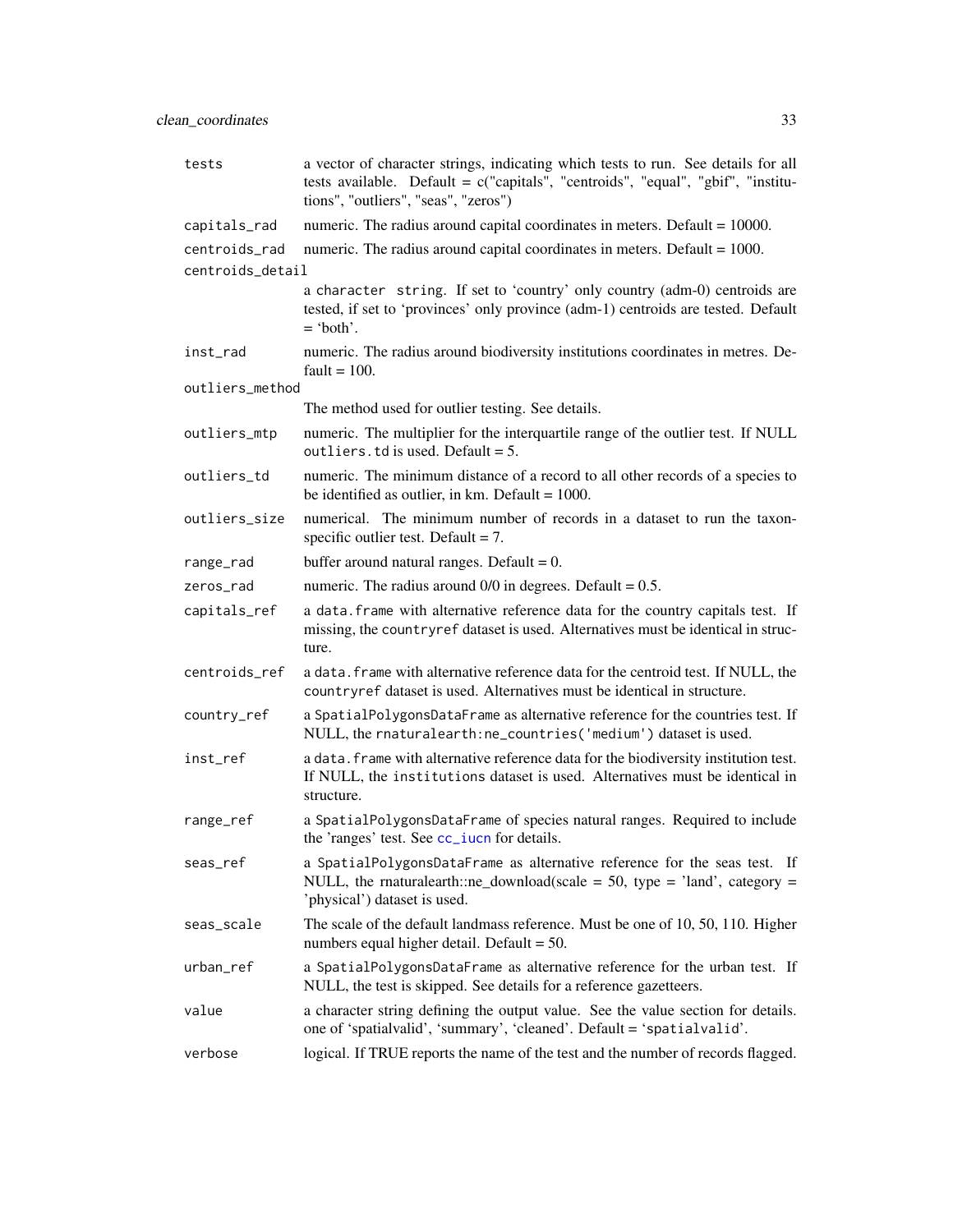<span id="page-33-0"></span>report logical or character. If TRUE a report file is written to the working directory, summarizing the cleaning results. If a character, the path to which the file should be written. Default = FALSE.

# **Details**

The function needs all coordinates to be formally valid according to WGS84. If the data contains invalid coordinates, the function will stop and return a vector flagging the invalid records. TRUE  $=$ non-problematic coordinate, FALSE = potentially problematic coordinates.

- capitals tests a radius around adm-0 capitals. The radius is capitals\_rad.
- centroids tests a radius around country centroids. The radius is centroids\_rad.
- countries tests if coordinates are from the country indicated in the country column. *Switched off by default.*
- duplicates tests for duplicate records. This checks for identical coordinates or if a species vector is provided for identical coordinates within a species. All but the first records are flagged as duplicates. *Switched off by default.*
- equal tests for equal absolute longitude and latitude.
- gbif tests a one-degree radius around the GBIF headquarters in Copenhagen, Denmark.
- institutions tests a radius around known biodiversity institutions from instiutions. The radius is inst\_rad.
- outliers tests each species for outlier records. Depending on the outliers\_mtp and outliers.td arguments either flags records that are a minimum distance away from all other records of this species (outliers\_td) or records that are outside a multiple of the interquartile range of minimum distances to the next neighbour of this species (outliers\_mtp). Three different methods are available for the outlier test: "If "outlier" a boxplot method is used and records are flagged as outliers if their *mean* distance to all other records of the same species is larger than mltpl \* the interquartile range of the mean distance of all records of this species. If "mad" the median absolute deviation is used. In this case a record is flagged as outlier, if the *mean* distance to all other records of the same species is larger than the median of the mean distance of all points plus/minus the mad of the mean distances of all records of the species \* mltpl. If "distance" records are flagged as outliers, if the *minimum* distance to the next record of the species is > tdi.
- ranges tests if records fall within provided natural range polygons on a per species basis. See [cc\\_iucn](#page-12-1) for details.
- seas tests if coordinates fall into the ocean.
- urban tests if coordinates are from urban areas. *Switched off by default*
- validity checks if coordinates correspond to a lat/lon coordinate reference system. This test is always on, since all records need to pass for any other test to run.
- zeros tests for plain zeros, equal latitude and longitude and a radius around the point 0/0. The radius is zeros.rad.

#### Value

Depending on the output argument: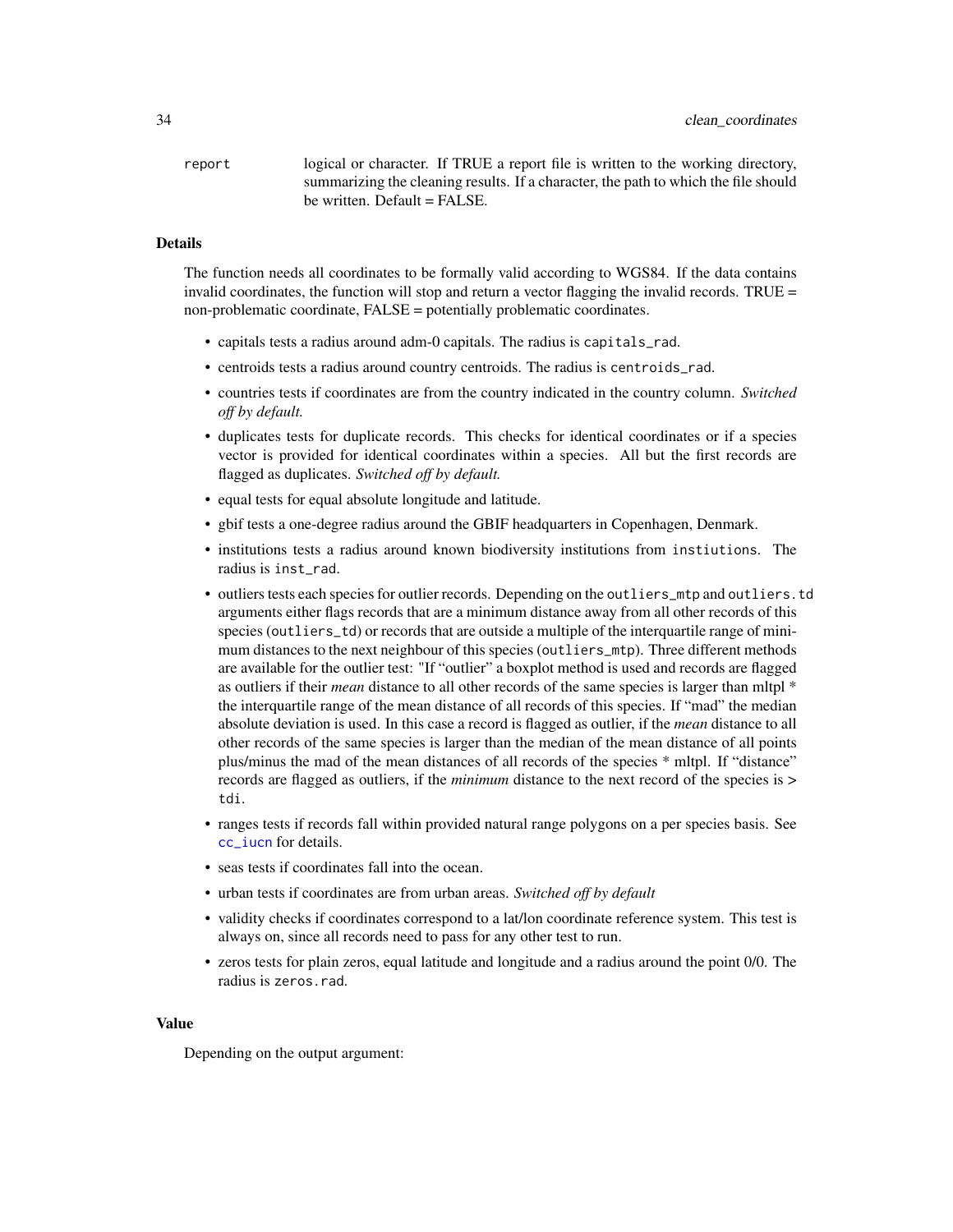# <span id="page-34-0"></span>clean\_dataset 35

- "spatialvalid" an object of class spatialvalid similar to x with one column added for each test.  $TRUE = clean coordinate entry, FALSE = potentially problematic coordinate entries. The$ .summary column is FALSE if any test flagged the respective coordinate.
- "flagged" a logical vector with the same order as the input data summarizing the results of all test.  $TRUE = clean coordinate, FALSE = potentially problematic (= at least one test failed).$

"clean" a data.frame similar to x with potentially problematic records removed

#### Note

Always tests for coordinate validity: non-numeric or missing coordinates and coordinates exceeding the global extent (lon/lat, WGS84). See <https://ropensci.github.io/CoordinateCleaner/> for more details and tutorials.

# See Also

Other Wrapper functions: [clean\\_dataset](#page-34-1), [clean\\_fossils](#page-37-1)

# Examples

```
exmpl <- data.frame(species = sample(letters, size = 250, replace = TRUE),
                     decimallongitude = runif(250, min = 42, max = 51),
                     decimallatitude = runif(250, min = -26, max = -11))
test \leq clean_coordinates(x = \text{exmpl},
                           tests = c("equal"))## Not run:
#run more tests
test \leq clean_coordinates(x = \text{exmp1},
                           tests = c("capitals",
                           "centroids","equal",
                           "gbif", "institutions",
                           "outliers", "seas",
                           "zeros"))
## End(Not run)
summary(test)
```
<span id="page-34-2"></span>

<span id="page-34-1"></span>clean\_dataset *Coordinate Cleaning using Dataset Properties*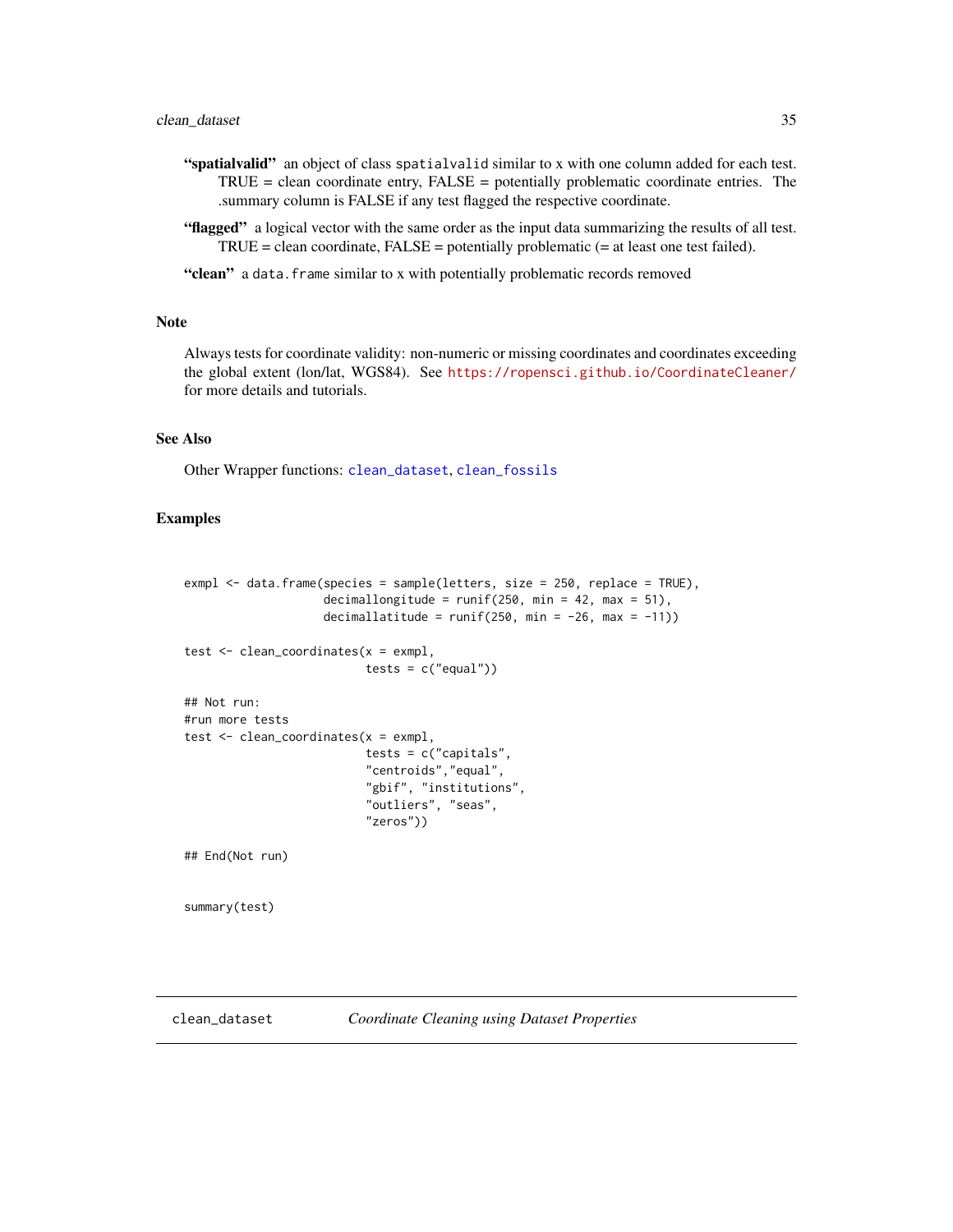<span id="page-35-0"></span>Tests for problems associated with coordinate conversions and rounding, based on dataset properties. Includes test to identify contributing datasets with potential errors with converting ddmm to dd.dd, and periodicity in the data decimals indicating rounding or a raster basis linked to low coordinate precision. Specifically:

- ddmm tests for erroneous conversion from a degree minute format (ddmm) to a decimal degree (dd.dd) format
- periodicity test for periodicity in the data, which can indicate imprecise coordinates, due to rounding or rasterization.

#### Usage

```
clean_dataset(x, lon = "decimallongitude", lat = "decimallatitude",
  ds = "dataset", tests = c("ddmm", "periodicity"),value = "dataset", verbose = TRUE, ...)
```
# Arguments

| $\mathsf{x}$ | data.frame. Containing geographical coordinates and species names.                                                                                                  |
|--------------|---------------------------------------------------------------------------------------------------------------------------------------------------------------------|
| lon          | character string. The column with the longitude coordinates. Default = "deci-<br>mallongitude".                                                                     |
| lat          | character string. The column with the latitude coordinates. Default = "decimal-<br>latitude".                                                                       |
| ds           | a character string. The column with the dataset of each record. In case x should<br>be treated as a single dataset, identical for all records. Default = "dataset". |
| tests        | a vector of character strings, indicating which tests to run. See details for all<br>tests available. Default = $c("ddmm", "periodicity")$                          |
| value        | a character string. Defining the output value. See value. Default = "dataset".                                                                                      |
| verbose      | logical. If TRUE reports the name of the test and the number of records flagged.                                                                                    |
| $\cdot$      | additional arguments to be passed to cd_ddmm and cd_round to customize test<br>sensitivity.                                                                         |

#### Details

These tests are based on the statistical distribution of coordinates and their decimals within datasets of geographic distribution records to identify datasets with potential errors/biases. Three potential error sources can be identified. The ddmm flag tests for the particular pattern that emerges if geographical coordinates in a degree minute annotation are transferred into decimal degrees, simply replacing the degree symbol with the decimal point. This kind of problem has been observed by in older datasets first recorded on paper using typewriters, where e.g. a floating point was used as symbol for degrees. The function uses a binomial test to check if more records than expected have decimals below 0.6 (which is the maximum that can be obtained in minutes, as one degree has 60 minutes) and if the number of these records is higher than those above 0.59 by a certain proportion. The periodicity test uses rate estimation in a Poisson process to estimate if there is periodicity in the decimals of a dataset (as would be expected by for example rounding or data that was collected in a raster format) and if there is an over proportional number of records with the decimal 0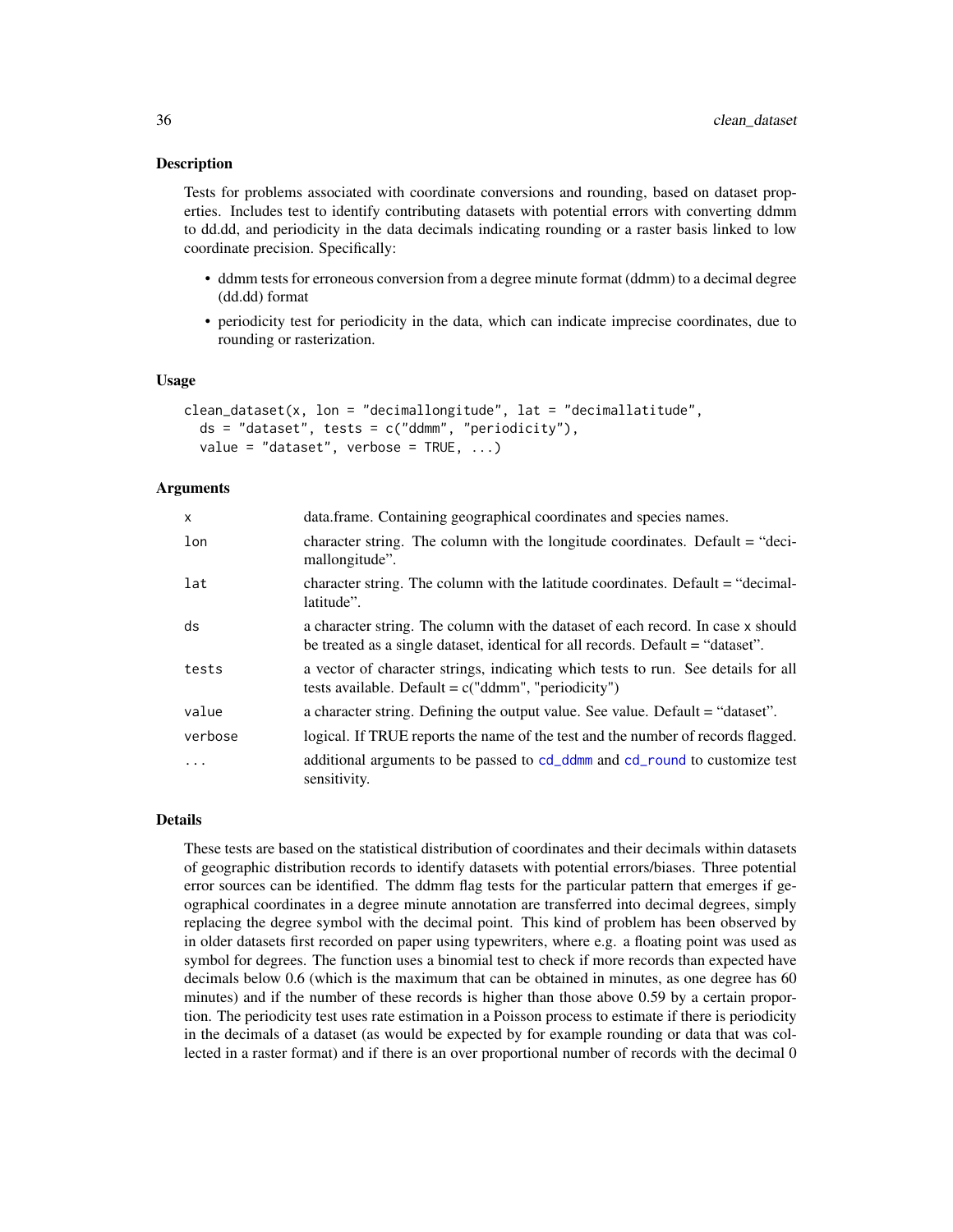# <span id="page-36-0"></span>clean\_dataset 37

(full degrees) which indicates rounding and thus low precision. The default values are empirically optimized by with GBIF data, but should probably be adapted.

#### Value

Depending on the 'value' argument:

"dataset" a data.frame with the the test summary statistics for each dataset in x

"clean" a data. frame containing only records from datasets in x that passed the tests

"flagged" a logical vector of the same length as rows in x, with TRUE = test passed and FALSE = test failed/potentially problematic.

#### **Note**

See <https://ropensci.github.io/CoordinateCleaner/> for more details and tutorials.

# See Also

[cd\\_ddmm](#page-21-1) [cd\\_round](#page-23-1)

Other Wrapper functions: [clean\\_coordinates](#page-31-1), [clean\\_fossils](#page-37-1)

#### Examples

```
#Create test dataset
clean \leq data.frame(dataset = rep("clean", 1000),
                    decimallongitude = runif(min = -43, max = -40, n = 1000),
                    decimallatitude = runif(min = -13, max = -10, n = 1000))
bias.long \leq c(round(runif(min = -42, max = -40, n = 500), 1),
               round(runif(min = -42, max = -40, n = 300), 0),
               runif(min = -42, max = -40, n = 200))
bias.lat <- c(round(runif(min = -12, max = -10, n = 500), 1),
              round(runif(min = -12, max = -10, n = 300), 0),
              runif(min = -12, max = -10, n = 200))
bias \leq data.frame(dataset = rep("biased", 1000),
                   decimallongitude = bias.long,
                   decimallatitude = bias.lat)
test <- rbind(clean, bias)
## Not run:
#run clean_dataset
flags <- clean_dataset(test)
#check problems
#clean
hist(test[test$dataset == rownames(flags[flags$summary,]), "decimallongitude"])
#biased
hist(test[test$dataset == rownames(flags[!flags$summary,]), "decimallongitude"])
```
## End(Not run)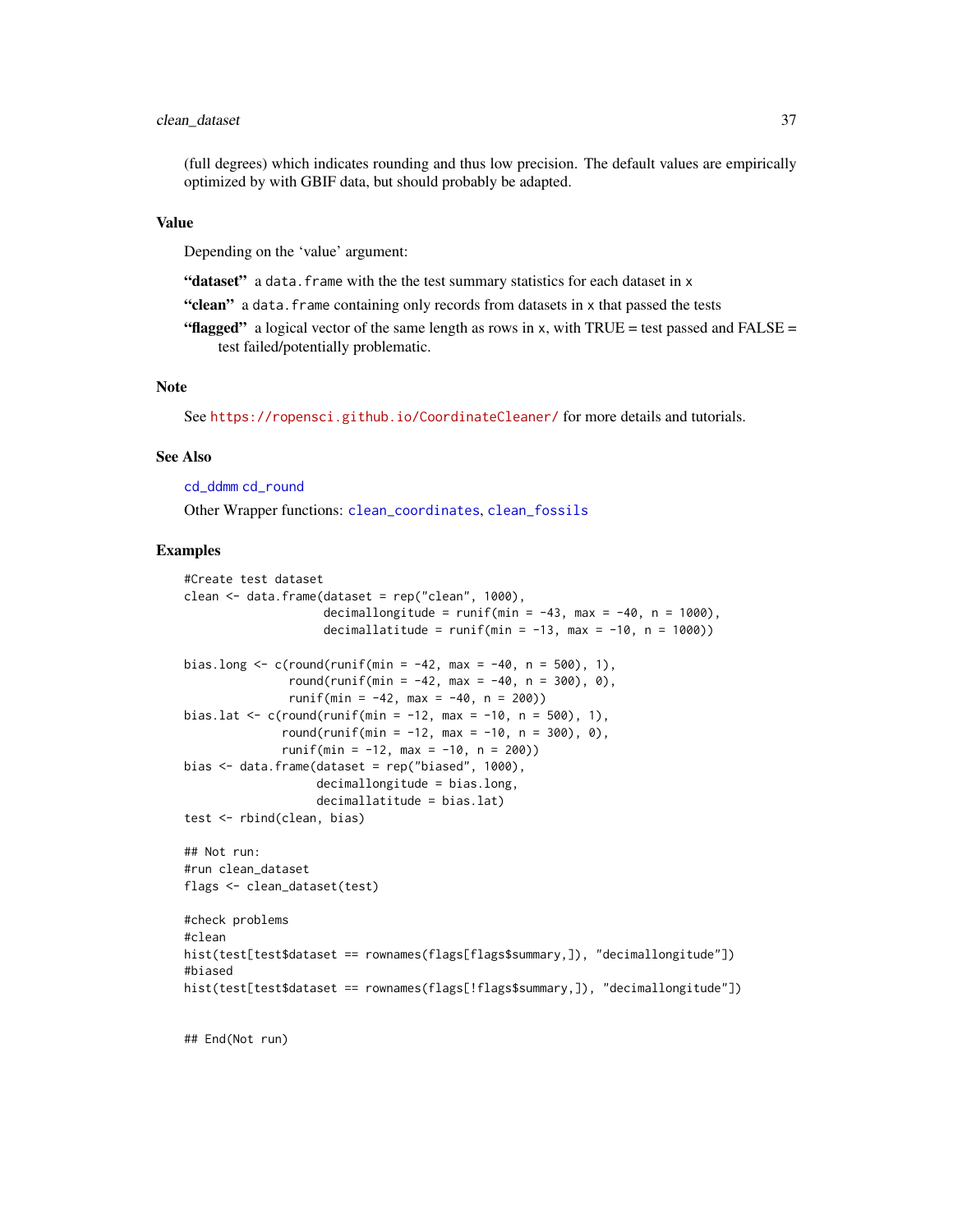<span id="page-37-2"></span><span id="page-37-1"></span><span id="page-37-0"></span>

Cleaning records by multiple empirical tests to flag potentially erroneous coordinates and timespans, addressing issues common in fossil collection databases. Individual tests can be activated via the tests argument:

#### Usage

```
clean_fossils(x, lon = "lng", lat = "lat", min_age = "min_ma",
  max_age = "max_ma", taxon = "accepted_name", tests = c("agesequal",
  "centroids", "equal", "gbif", "institutions", "spatiotemp", "temprange",
  "validity", "zeros"), countries = NULL, centroids_rad = 0.05,
  centroids_detail = "both", inst\_rad = 0.001,
  outliers_method = "quantile", outliers_threshold = 5,
  outliers_size = 7, outliers_replicates = 5, zeros_rad = 0.5,
  centroids_ref = NULL, country_ref = NULL, inst_ref = NULL,
  value = "spatialvalid", verbose = TRUE, report = FALSE)
```

| X                | data.frame. Containing fossil records, containing taxon names, ages, and geo-<br>graphic coordinates                                                                                                                |
|------------------|---------------------------------------------------------------------------------------------------------------------------------------------------------------------------------------------------------------------|
| lon              | character string. The column with the longitude coordinates. Default = "deci-<br>mallongitude".                                                                                                                     |
| lat              | character string. The column with the latitude coordinates. Default $=$ "decimal-<br>latitude".                                                                                                                     |
| min_age          | character string. The column with the minimum age. Default $=$ "min_ma".                                                                                                                                            |
| max_age          | character string. The column with the maximum age. Default $=$ "max_ma".                                                                                                                                            |
| taxon            | character string. The column with the taxon name. If "", searches for outliers<br>over the entire dataset, otherwise per specified taxon. Default = "accepted_name".                                                |
| tests            | vector of character strings, indicating which tests to run. See details for all tests<br>available. Default = $c("centroids", "equal", "gbif", "institutions", "temprange",$<br>"spatiotemp", "agesequal", "zeros") |
| countries        | a character string. The column with the country assignment of each record in<br>three letter ISO code. Default = "countrycode". If missing, the countries test is<br>skipped.                                       |
| centroids_rad    | numeric. The radius around capital coordinates in meters. Default $= 1000$ .                                                                                                                                        |
| centroids_detail |                                                                                                                                                                                                                     |
|                  | a character string. If set to 'country' only country (adm-0) centroids are<br>tested, if set to 'provinces' only province (adm-1) centroids are tested. Default<br>$=$ 'both'.                                      |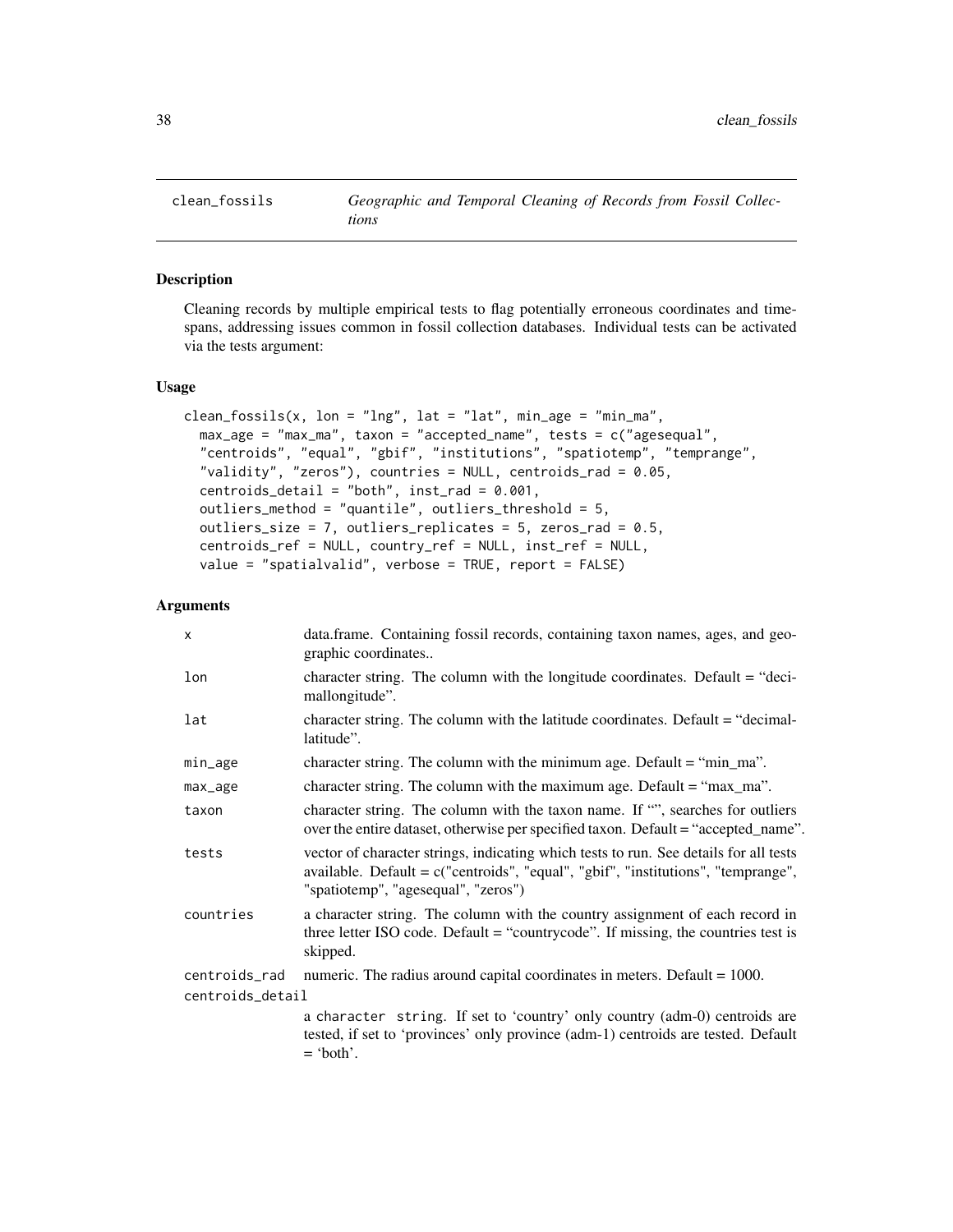<span id="page-38-0"></span>

| inst_rad            | numeric. The radius around biodiversity institutions coordinates in metres. De-<br>fault = $100$ .                                                                                                      |
|---------------------|---------------------------------------------------------------------------------------------------------------------------------------------------------------------------------------------------------|
| outliers method     |                                                                                                                                                                                                         |
|                     | The method used for outlier testing. See details.                                                                                                                                                       |
| outliers_threshold  |                                                                                                                                                                                                         |
|                     | numerical. The multiplier for the interquantile range for outlier detection. The<br>higher the number, the more conservative the outlier tests. See cf_out1 for<br>details. Default = $3$ .             |
| outliers_size       | numerical. The minimum number of records in a dataset to run the taxon-<br>specific outlier test. Default $= 7$ .                                                                                       |
| outliers_replicates |                                                                                                                                                                                                         |
|                     | numeric. The number of replications for the distance matrix calculation. See<br>details. Default $= 5$ .                                                                                                |
| zeros_rad           | numeric. The radius around $0/0$ in degrees. Default = 0.5.                                                                                                                                             |
| centroids_ref       | a data. frame with alternative reference data for the centroid test. If NULL, the<br>countryref dataset is used. Alternatives must be identical in structure.                                           |
| country_ref         | a SpatialPolygonsDataFrame as alternative reference for the countries test. If<br>NULL, the rnaturalearth: ne_countries ('medium') dataset is used.                                                     |
| inst_ref            | a data. frame with alternative reference data for the biodiversity institution test.<br>If NULL, the institutions dataset is used. Alternatives must be identical in<br>structure.                      |
| value               | a character string defining the output value. See the value section for details.<br>one of 'spatialvalid', 'summary', 'cleaned'. Default = 'spatialvalid'.                                              |
| verbose             | logical. If TRUE reports the name of the test and the number of records flagged.                                                                                                                        |
| report              | logical or character. If TRUE a report file is written to the working directory,<br>summarizing the cleaning results. If a character, the path to which the file should<br>be written. Default = FALSE. |

# Details

- agesequal tests for equal minimum and maximum age.
- centroids tests a radius around country centroids. The radius is centroids\_rad.
- countries tests if coordinates are from the country indicated in the country column. *Switched off by default.*
- equal tests for equal absolute longitude and latitude.
- gbif tests a one-degree radius around the GBIF headquarters in Copenhagen, Denmark.
- institutions tests a radius around known biodiversity institutions from instiutions. The radius is inst\_rad.
- spatiotemp test for records which are outlier in time and space. See below for details.
- temprange tests for records with unexpectedly large temporal ranges, using a quantile-based outlier test.
- validity checks if coordinates correspond to a lat/lon coordinate reference system. This test is always on, since all records need to pass for any other test to run.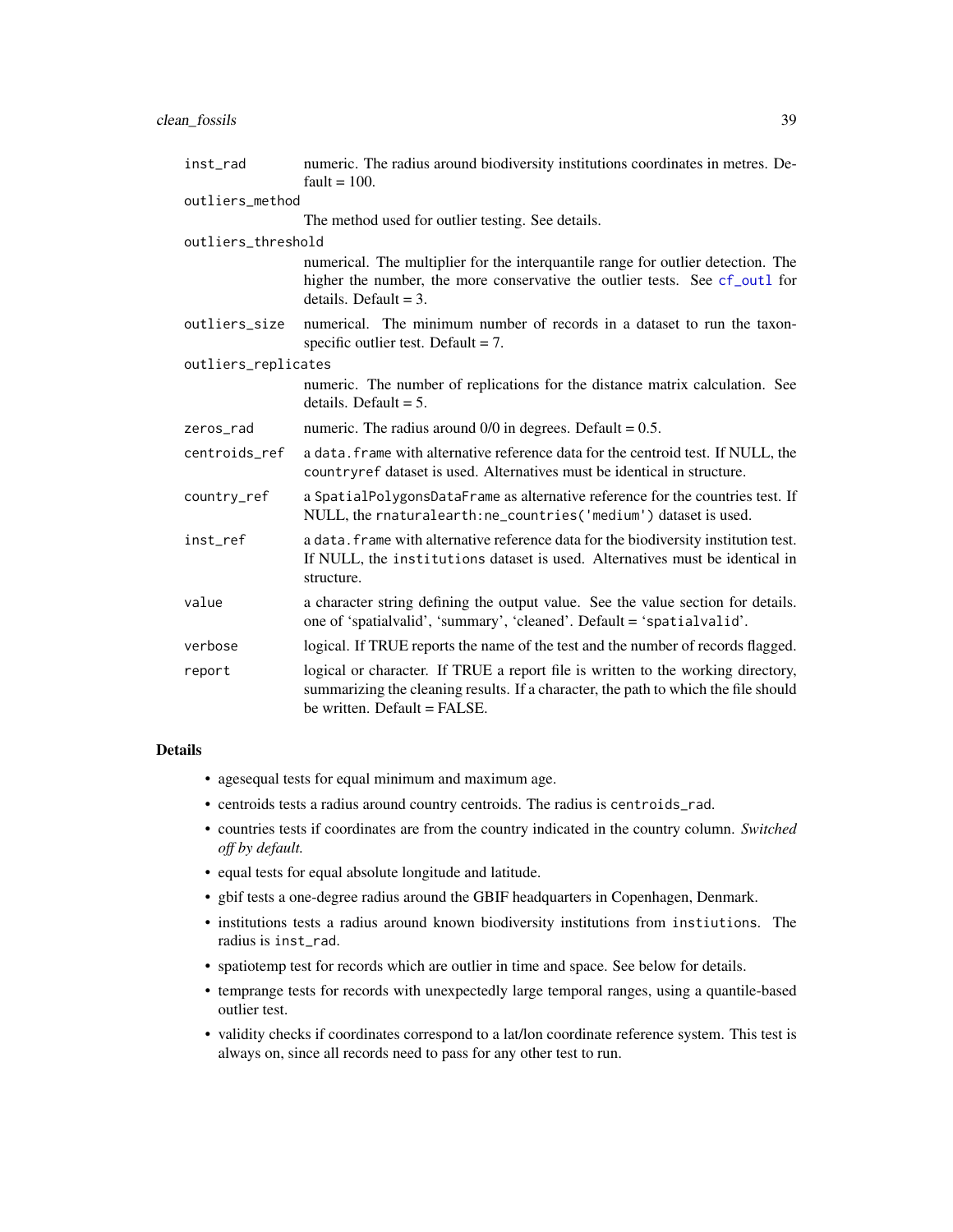<span id="page-39-0"></span>• zeros tests for plain zeros, equal latitude and longitude and a radius around the point 0/0. The radius is zeros\_rad. The outlier detection in 'spatiotemp' is based on an interquantile range test. In a first step a distance matrix of geographic distances among all records is calculate. Subsequently a similar distance matrix of temporal distances among all records is calculated based on a single point selected by random between the minimum and maximum age for each record. The mean distance for each point to all neighbors is calculated for both matrices and spatial and temporal distances are scaled to the same range. The sum of these distanced is then tested against the interquantile range and flagged as an outlier if  $x > IQR(x)$  +  $q_75 * mltpl$ . The test is replicated 'replicates' times, to account for temporal uncertainty. Records are flagged as outliers if they are flagged by a fraction of more than 'flag\_thresh' replicates. Only datasets/taxa comprising more than 'size.thresh' records are tested. Note that geographic distances are calculated as geospheric distances for datasets (or taxa) with less than 10,000 records and approximated as Euclidean distances for datasets/taxa with 10,000 to 25,000 records. Datasets/taxa comprising more than 25,000 records are skipped.

# Value

Depending on the output argument:

- "spatialvalid" an object of class spatialvalid similar to x with one column added for each test. TRUE = clean coordinate entry, FALSE = potentially problematic coordinate entries. The .summary column is FALSE if any test flagged the respective coordinate.
- "flagged" a logical vector with the same order as the input data summarizing the results of all test.  $TRUE = clean coordinate, FALSE = potentially problematic (= at least one test failed).$
- "clean" a data.frame similar to x with potentially problematic records removed

#### **Note**

Always tests for coordinate validity: non-numeric or missing coordinates and coordinates exceeding the global extent (lon/lat, WGS84).

See <https://ropensci.github.io/CoordinateCleaner/> for more details and tutorials.

#### See Also

Other Wrapper functions: [clean\\_coordinates](#page-31-1), [clean\\_dataset](#page-34-1)

# Examples

```
minages <- runif(250, 0, 65)
exmpl <- data.frame(accepted_name = sample(letters, size = 250, replace = TRUE),
                    ln g = runif(250, min = 42, max = 51),lat = runif(250, min = -26, max = -11),min_m = minages,max_{max} = minages + runif(250, 0.1, 65))test <- clean_fossils(x = exmpl)
```
summary(test)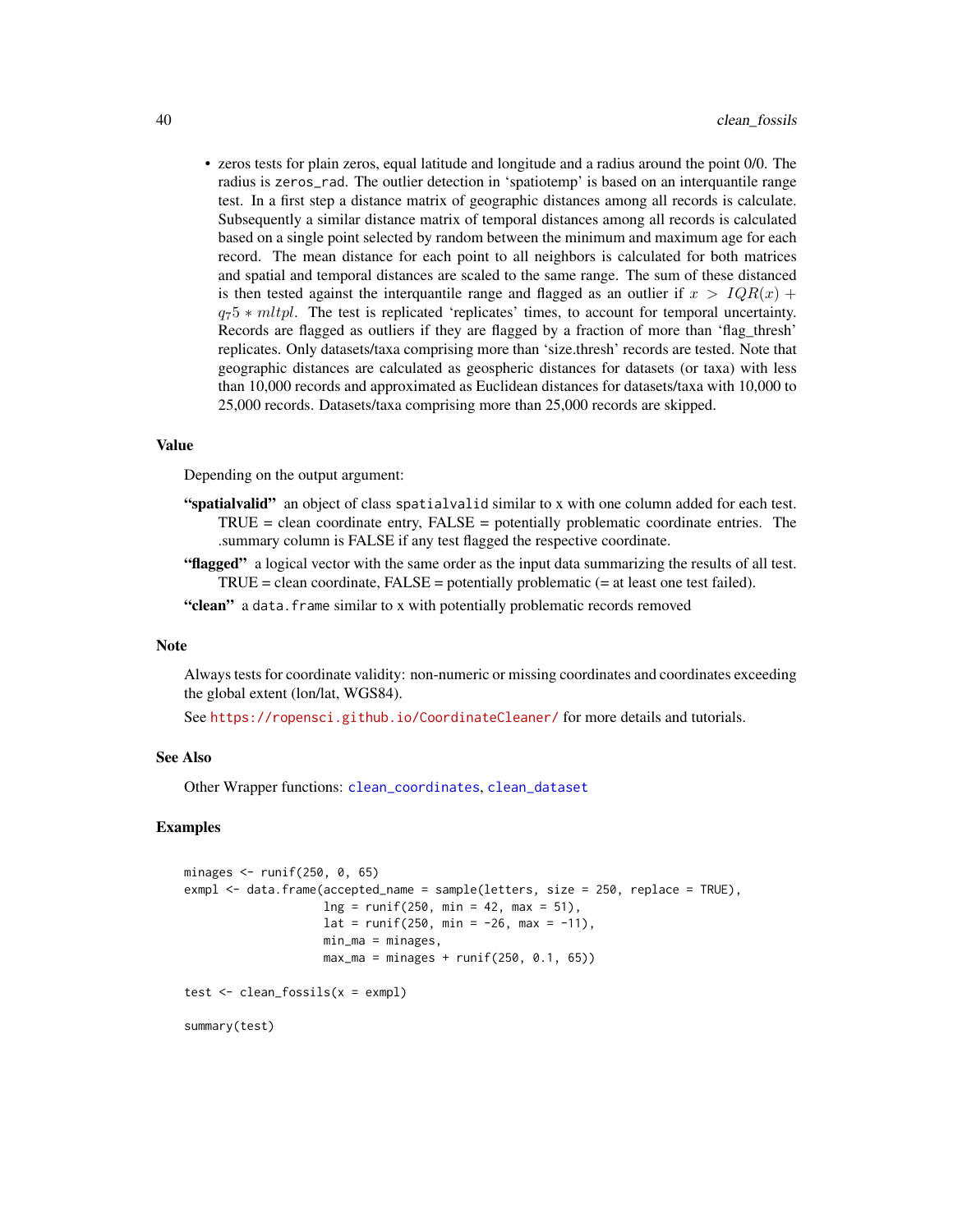<span id="page-40-0"></span>CoordinateCleaner-deprecated

*Deprecated functions in CoordinateCleaener*

#### Description

These functions still work but will be removed (defunct) in the next version.

# Details

- [CleanCoordinates](#page-31-2): This function is deprecated, and will be removed in the next version of this package. Use [clean\\_coordinates](#page-31-1) instead
- [CleanCoordinatesDS](#page-34-2): This function is deprecated, and will be removed in the next version of this package. Use [clean\\_dataset](#page-34-1) instead
- [CleanCoordinatesFOS](#page-37-2): This function is deprecated, and will be removed in the next version of this package. Use [clean\\_fossils](#page-37-1) instead

<span id="page-40-1"></span>countryref *Country Centroids and Country Capitals*

#### Description

A data.frame with coordinates of country and province centroids and country capitals as reference for the [clean\\_coordinates](#page-31-1), [cc\\_cen](#page-4-1) and [cc\\_cap](#page-3-1) functions. Coordinates are based on the Central Intelligence Agency World Factbook [https://www.cia.gov/library/publications/](https://www.cia.gov/library/publications/the-world-factbook/) [the-world-factbook/](https://www.cia.gov/library/publications/the-world-factbook/) and [http://thematicmapping.org/downloads/world\\_borders.php](http://thematicmapping.org/downloads/world_borders.php).

#### Format

A data frame with 5,142 observations on 10 variables. #'

iso3 ISO-3 code for each country, in case of provinces also referring to the country.

iso2 ISO-2 code for each country, in case of provinces also referring to the country.

name a factor; name of the country or province.

adm1\_code adm code for countries and provinces.

type identifying if the entry refers to a country or province level.

centroid.lon Longitude of the country centroid.

centroid.lat Latitude of the country centroid.

capital Name of the country capital, empty for provinces.

capital.lon Longitude of the country capital.

capital.lat Latitude of the country capital.

area\_sqkm The area of the country or prvoince.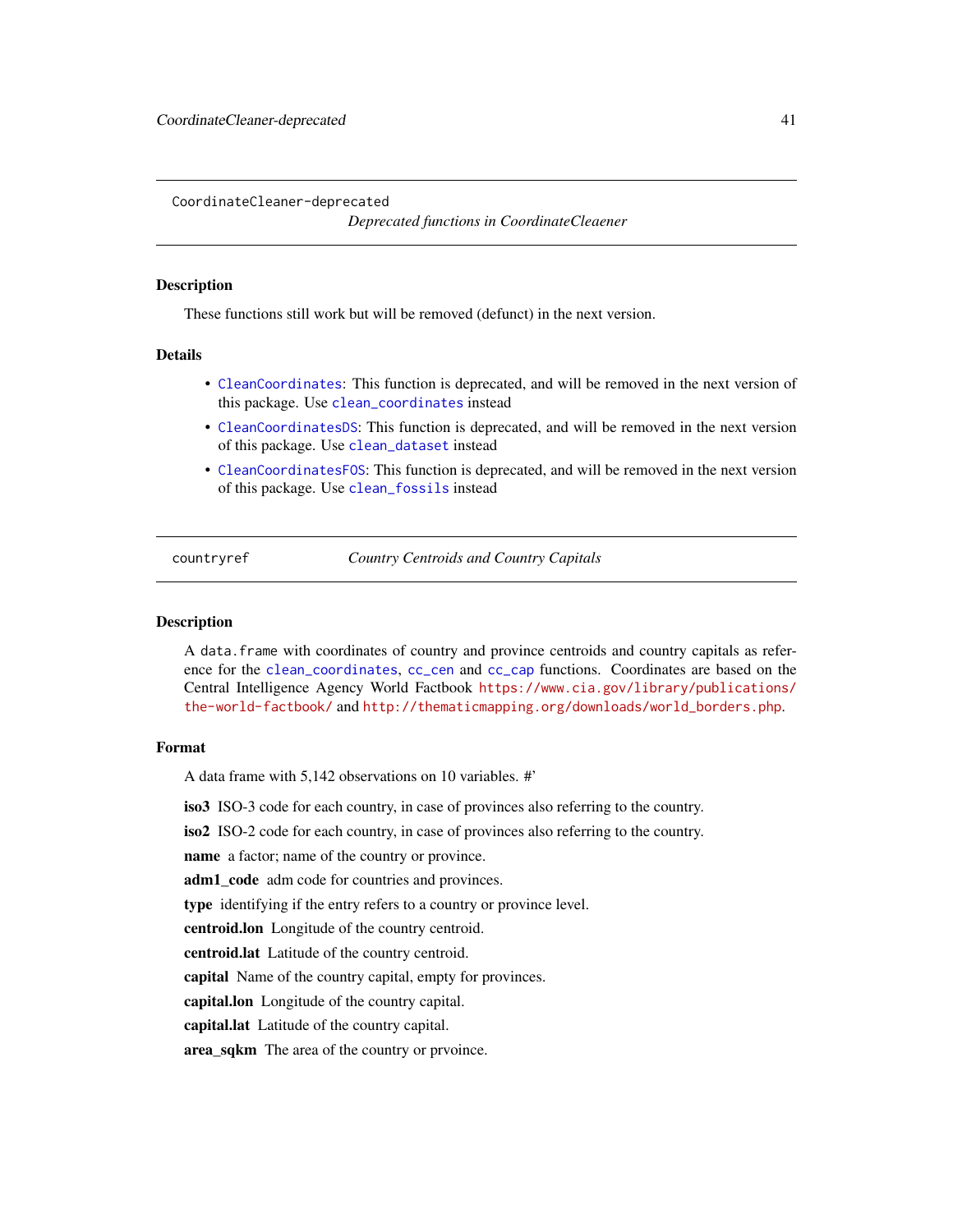# <span id="page-41-0"></span>Source

CENTRAL INTELLIGENCE AGENCY (2014) *The World Factbook*, Washington, DC.

<https://www.cia.gov/library/publications/the-world-factbook/> [http://thematicmapp](http://thematicmapping.org/downloads/world_borders.php)ing. [org/downloads/world\\_borders.php](http://thematicmapping.org/downloads/world_borders.php)

#### Examples

data(countryref) head(countryref)

<span id="page-41-1"></span>institutions *Global Locations of Biodiversity Institutions*

# Description

A global gazetteer for biodiversity institutions from various sources, including zoos, museums, botanical gardens, GBIF contributors, herbaria, university collections.

#### Format

A data frame with 12170 observations on 12 variables.

#### Source

Compiled from various sources:

- Global Biodiversity Information Facility <www.gbif.org>
- Wikipedia <www.wikipedia.org>
- Geonames <www.geonames.org>
- The Global Registry of Biodiversity Repositories <www.grbio.org>
- Index Herbariorum <http://sweetgum.nybg.org/science/ih/>
- Botanic Gardens Conservation International <https://www.bgci.org/>

```
data(institutions)
str(institutions)
```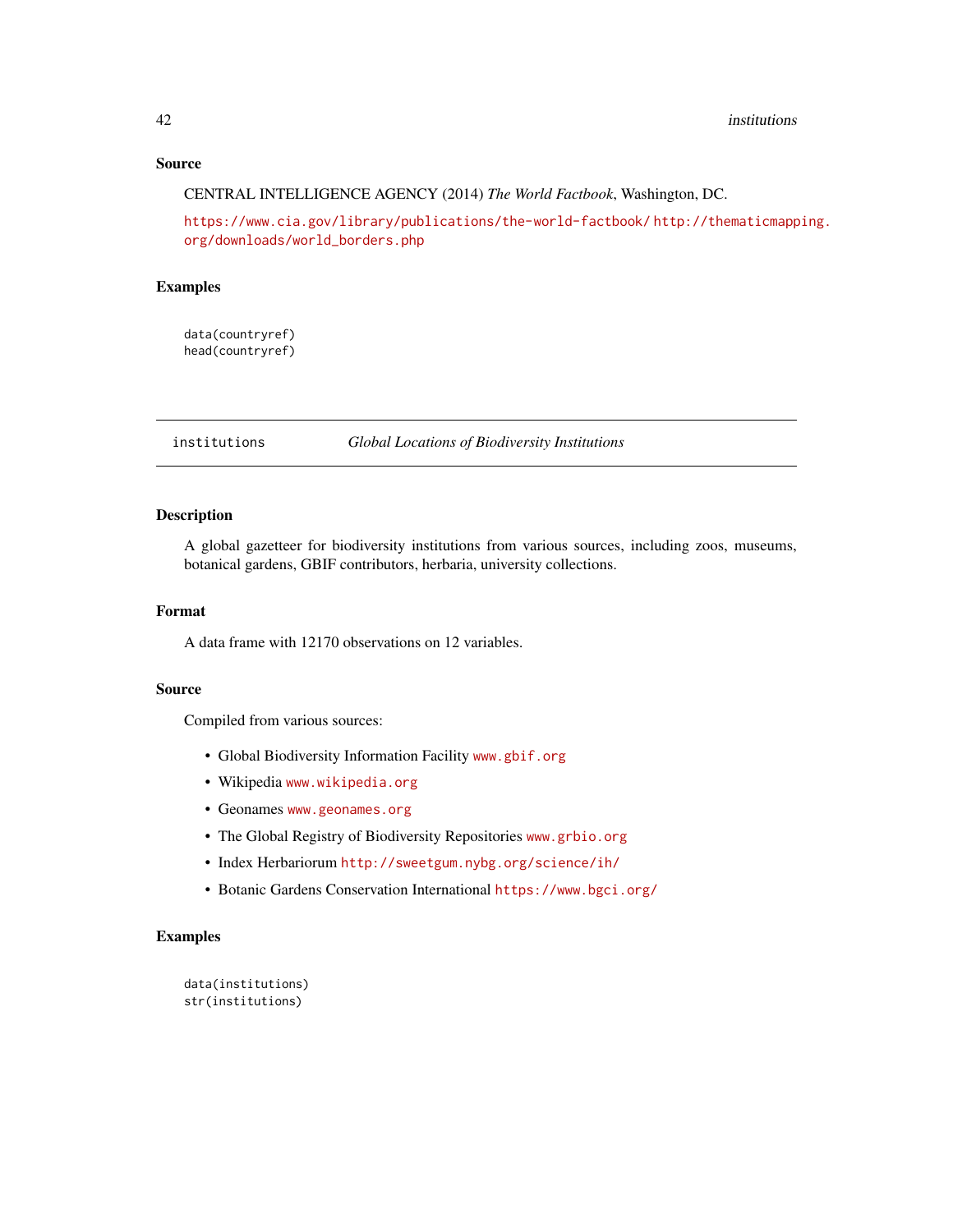<span id="page-42-0"></span>

A dataset of 5000 flowering plant fossil occurrences as example for data of the paleobiology Database, downloaded using the paleobioDB packages as specified in the vignette "Cleaning\_PBDB\_fossils\_with\_Coordinate

#### Format

A data frame with 5000 observations on 36 variables.

#### Source

- The Paleobiology database <https://paleobiodb.org/>
- Sara Varela, Javier Gonzalez Hernandez and Luciano Fabris Sgarbi (2016). paleobioDB: Download and Process Data from the Paleobiology Database. R package version 0.5.0. [https:](https://CRAN.R-project.org/package=paleobioDB) [//CRAN.R-project.org/package=paleobioDB](https://CRAN.R-project.org/package=paleobioDB).

# Examples

```
data(institutions)
str(institutions)
```
plot.spatialvalid *Plot Method for Class Spatialvalid*

# Description

A set of plots to explore objects of the class spatialvalid. A plot to visualize the flags from clean\_coordinates

# Usage

```
## S3 method for class 'spatialvalid'
plot(x, \text{lon} = "decimallongitude",lat = "decimallatitude", bgmap = NULL, clean = TRUE,
  details = FALSE, pts\_size = 1, font_size = 10, ...)
```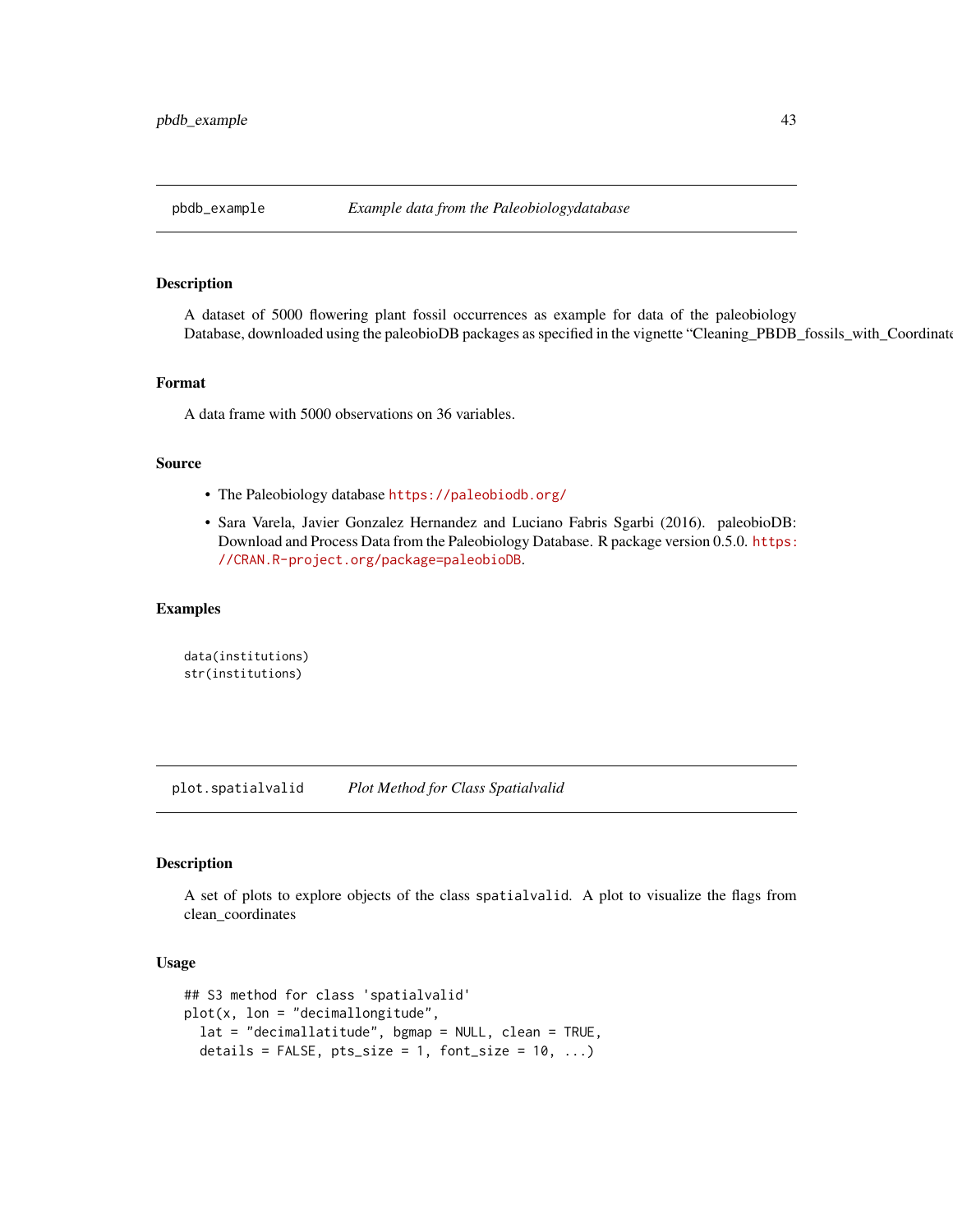# <span id="page-43-0"></span>Arguments

| $\mathsf{x}$ | an object of the class spatial valid as from clean_coordinates.                                          |
|--------------|----------------------------------------------------------------------------------------------------------|
| lon          | character string. The column with the longitude coordinates. Default $=$ "deci-<br>mallongitude".        |
| lat          | character string. The column with the latitude coordinates. Default = "decimal-<br>latitude".            |
| bgmap        | an object of the class SpatialPolygonsDataFrame used as background map.<br>$Default = ggplot::borders()$ |
| clean        | logical. If TRUE, non-flagged coordinates are included in the map.                                       |
| details      | logical. If TRUE, occurrences are color-coded by the type of flag.                                       |
| pts_size     | numeric. The point size for the plot.                                                                    |
| font_size    | numeric. The font size for the legend and axes                                                           |
| $\ddotsc$    | arguments to be passed to methods.                                                                       |

# Value

A plot of the records flagged as potentially erroneous by [clean\\_coordinates](#page-31-1).

# See Also

[clean\\_coordinates](#page-31-1)

# Examples

```
exmpl <- data.frame(species = sample(letters, size = 250, replace = TRUE),
                    decimallongitude = runif(250, min = 42, max = 51),
                    decimallatitude = runif(250, min = -26, max = -11))
test <- clean_coordinates(exmpl, species = "species",
                          tests = c("sea", "gbif", "zeros"),
                          verbose = FALSE)
summary(test)
plot(test)
```
write\_pyrate *Create Input Files for PyRate*

# **Description**

Creates the input necessary to run Pyrate, based on a data.frame with fossil ages (as derived e.g. from clean\_fossils) and a vector of the extinction status for each sample. Creates files in the working directory!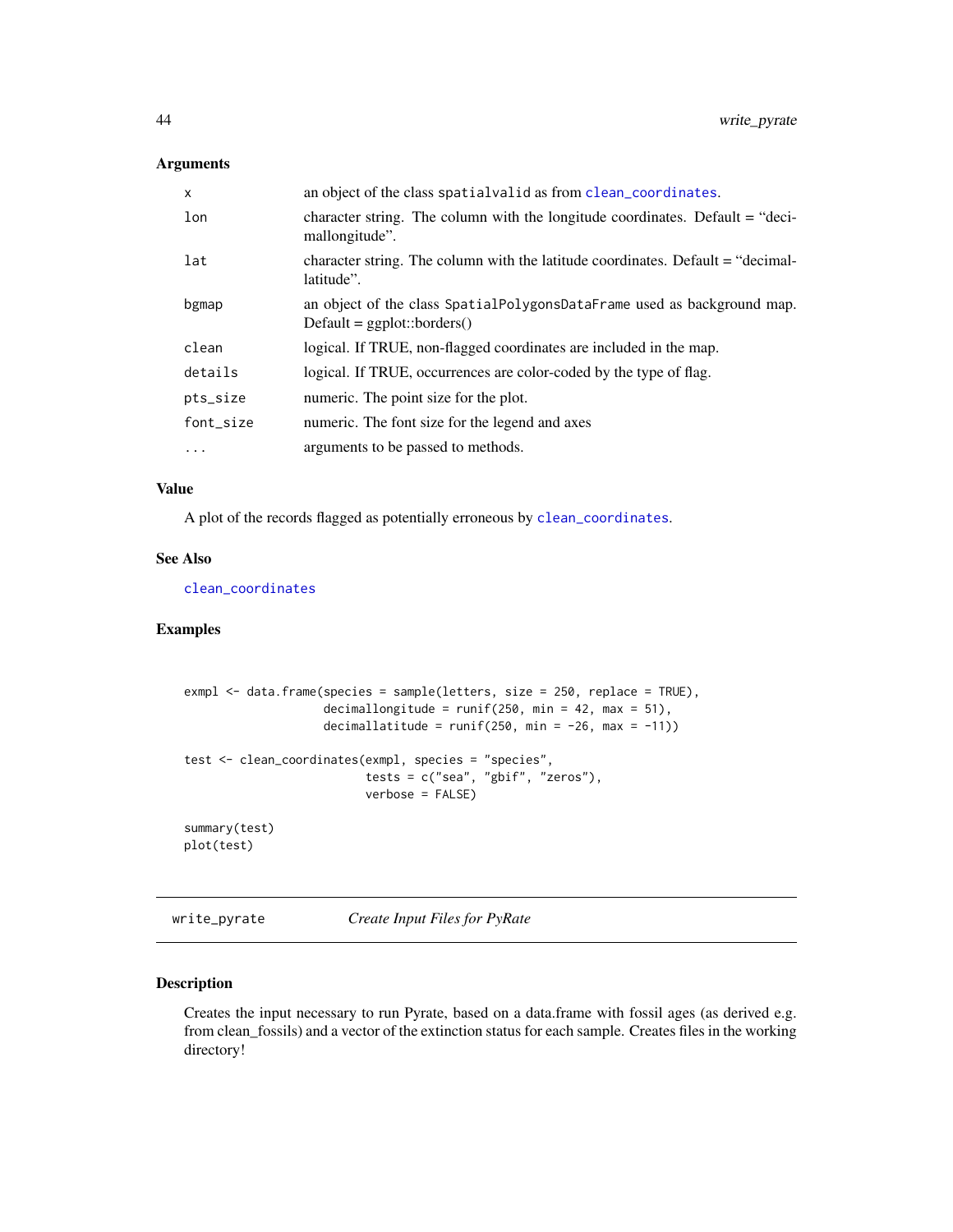# write\_pyrate 45

#### Usage

```
write_pyrate(x, status, fname, taxon = "accepted_name",
 min_age = "min_ma", max_age = "max_ma", trait = NULL,
 path = getwd(), replicates = 1, cutoff = NULL, random = TRUE)
```
# Arguments

| X.         | data.frame. Containing fossil records with taxon names, ages, and geographic<br>coordinates.                                                                                                                                                                                                                                                           |
|------------|--------------------------------------------------------------------------------------------------------------------------------------------------------------------------------------------------------------------------------------------------------------------------------------------------------------------------------------------------------|
| status     | a vector of character strings of length nrow(x). Indicating for each record "ex-<br>tinct" or "extant".                                                                                                                                                                                                                                                |
| fname      | a character string. The prefix to use for the output files.                                                                                                                                                                                                                                                                                            |
| taxon      | character string. The column with the taxon name. Default = "accepted_name".                                                                                                                                                                                                                                                                           |
| min_age    | character string. The column with the minimum age. Default = "min_ma".                                                                                                                                                                                                                                                                                 |
| max_age    | character string. The column with the maximum age. Default $=$ "max_ma".                                                                                                                                                                                                                                                                               |
| trait      | a numeric vector of length $nrow(x)$ . Indicating trait values for each record.<br>Optional. Default = NULL.                                                                                                                                                                                                                                           |
| path       | a character string. giving the absolute path to write the output files. Default is<br>the working directory.                                                                                                                                                                                                                                           |
| replicates | a numerical. The number of replicates for the randomized age generation. See<br>details. Default $= 1$ .                                                                                                                                                                                                                                               |
| cutoff     | a numerical. Specify a threshold to exclude fossil occurrences with a high<br>temporal uncertainty, i.e. with a wide temporal range between min_age and<br>max_age. Examples: cutoff=NULL (default; all occurrences are kept in the<br>data set) cutoff=5 (all occurrences with a temporal range of 5 Myr or higher are<br>excluded from the data set) |
| random     | logical. Specify whether to take a random age (between MinT and MaxT) for<br>each occurrence or the midpoint age. Note that this option defaults to TRUE if<br>several replicates are generated (i.e. replicates $> 1$ ). Examples: random = TRUE<br>(default) random = FALSE (use midpoint ages)                                                      |

# Details

The replicate option allows the user to generate several replicates of the data set in a single input file, each time re-drawing the ages of the occurrences at random from uniform distributions with boundaries MinT and MaxT. The replicates can be analysed in different runs (see PyRate command -j) and combining the results of these replicates is a way to account for the uncertainty of the true ages of the fossil occurrences. Examples: replicates=1 (default, generates 1 data set), replicates=10 (generates 10 random replicates of the data set).

# Value

PyRate input files in the working directory.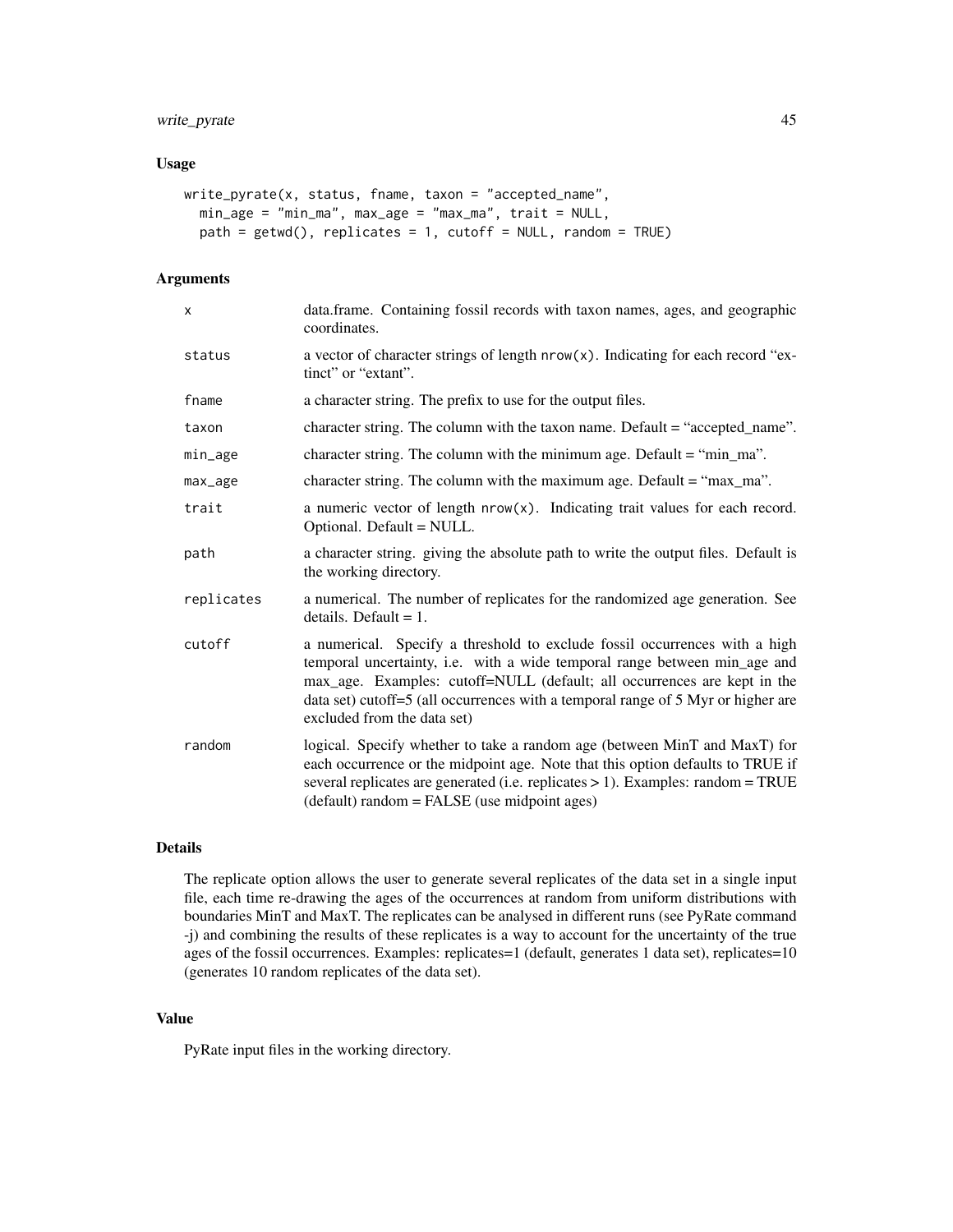See <https://github.com/dsilvestro/PyRate/wiki> for more details and tutorials on PyRate and PyRate input.

```
minages <- runif(250, 0, 65)
exmpl <- data.frame(accepted_name = sample(letters, size = 250, replace = TRUE),
                    ln g = runif(250, min = 42, max = 51),lat = runif(250, min = -26, max = -11),min_ma = minages,
                   max_ma = minages + runif(250, 0.1, 65))
#a vector with the status for each record,
#make sure species are only classified as either extinct or extant,
#otherwise the function will drop an error
status <- sample(c("extinct", "extant"), size = nrow(exmpl), replace = TRUE)
#or from a list of species
status <- sample(c("extinct", "extant"), size = length(letters), replace = TRUE)
names(status) <- letters
status <- status[exmpl$accepted_name]
## Not run:
write\_pyrate(x = example, frame = "test", status = status)## End(Not run)
```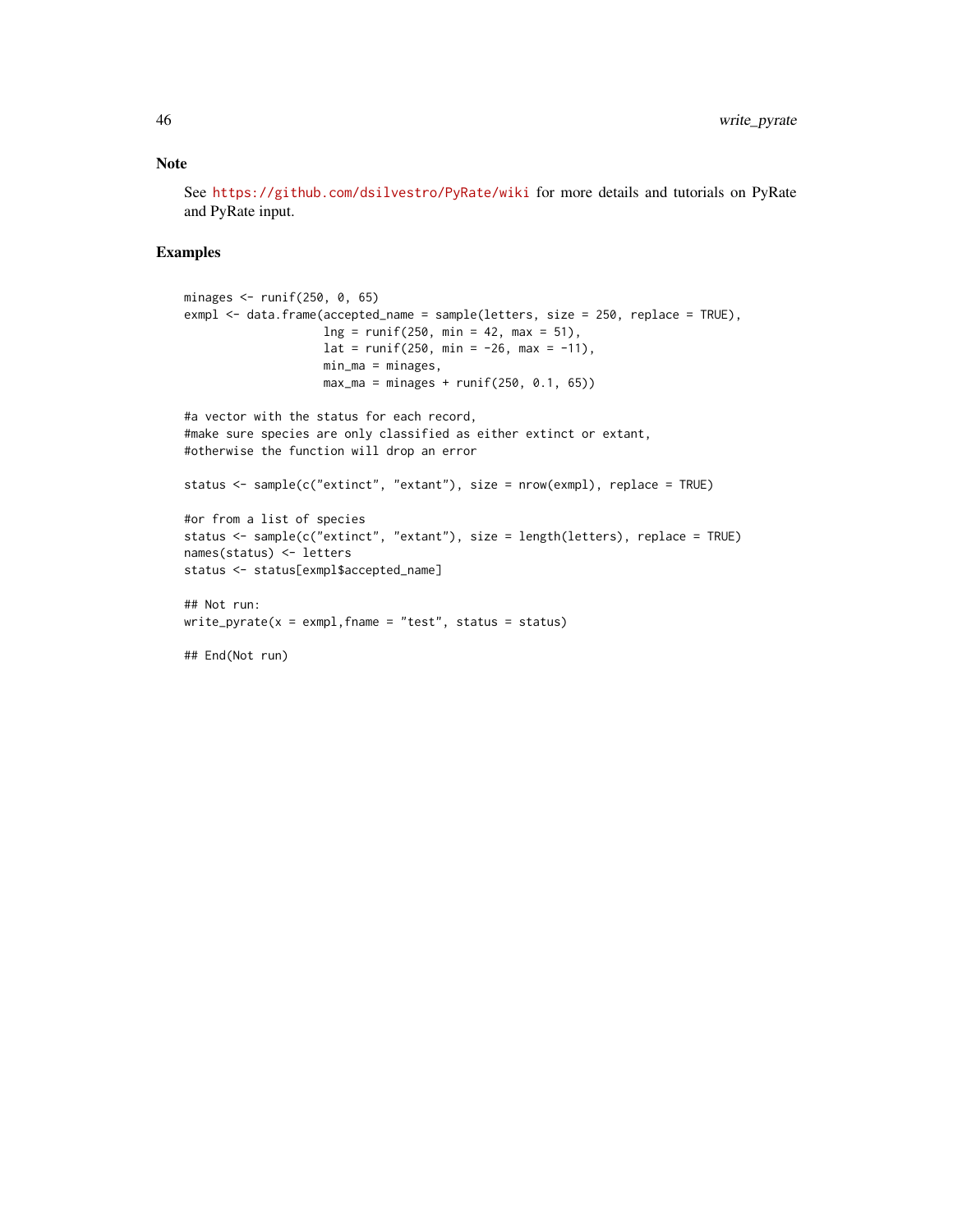# <span id="page-46-0"></span>Index

∗Topic Coordinate cc\_cap , [4](#page-3-0) cc\_cen, [5](#page-4-0) cc\_coun , [7](#page-6-0) cc\_dupl , [8](#page-7-0) cc\_equ , [9](#page-8-0) cc\_gbif , [10](#page-9-0) cc\_inst , [12](#page-11-0) cc\_iucn , [13](#page-12-0) cc\_outl , [15](#page-14-0) cc\_sea , [17](#page-16-0) cc\_urb , [18](#page-17-0) cc\_val , [19](#page-18-0) cc\_zero , [21](#page-20-0) cd\_ddmm , [22](#page-21-0) cd\_round , [24](#page-23-0) cf\_age , [26](#page-25-0) cf\_outl , [29](#page-28-0) clean\_coordinates , [32](#page-31-0) clean\_dataset , [35](#page-34-0) clean\_fossils , [38](#page-37-0) ∗Topic Dataset cd\_ddmm , [22](#page-21-0) cd\_round , [24](#page-23-0) ∗Topic Fossils cf\_equal , [28](#page-27-0) ∗Topic Fossil cf\_age , [26](#page-25-0) cf\_outl , [29](#page-28-0) cf\_range, [30](#page-29-0) clean\_fossils , [38](#page-37-0) write\_pyrate, [44](#page-43-0) ∗Topic Temporal cf\_age , [26](#page-25-0) cf\_equal , [28](#page-27-0) cf\_outl , [29](#page-28-0) cf\_range, [30](#page-29-0) clean\_fossils, [38](#page-37-0) ∗Topic Visualisation

plot.spatialvalid , [43](#page-42-0) ∗Topic cleaning cc\_cap , [4](#page-3-0) cc\_cen, <mark>[5](#page-4-0)</mark> cc\_coun , [7](#page-6-0) cc\_dupl , [8](#page-7-0) cc\_equ , [9](#page-8-0) cc\_gbif , [10](#page-9-0) cc\_inst , [12](#page-11-0) cc\_iucn , [13](#page-12-0) cc\_outl , [15](#page-14-0) cc\_sea , [17](#page-16-0) cc\_urb , [18](#page-17-0) cc\_val , [19](#page-18-0) cc\_zero , [21](#page-20-0) cf\_age , [26](#page-25-0) cf\_equal , [28](#page-27-0) cf\_outl , [29](#page-28-0) cf\_range , [30](#page-29-0) clean\_coordinates , [32](#page-31-0) clean\_dataset , [35](#page-34-0) clean\_fossils , [38](#page-37-0) ∗Topic gazetteers buffland , [3](#page-2-0) countryref , [41](#page-40-0) institutions , [42](#page-41-0) pbdb\_example , [43](#page-42-0) ∗Topic level cd\_ddmm , [22](#page-21-0) cd\_round , [24](#page-23-0) ∗Topic wrapper clean\_coordinates , [32](#page-31-0) clean\_dataset, [35](#page-34-0) buffland , [3](#page-2-0) , *[17](#page-16-0)*

cc\_cap , [4](#page-3-0) , *[6,](#page-5-0) [7](#page-6-0)* , *[9](#page-8-0) [–11](#page-10-0)* , *[13](#page-12-0) , [14](#page-13-0)* , *[16](#page-15-0)* , *[18](#page-17-0) [–21](#page-20-0)* , *[41](#page-40-0)* cc\_cen , *[5](#page-4-0)* , [5](#page-4-0) , *[7](#page-6-0)* , *[9](#page-8-0) [–11](#page-10-0)* , *[13](#page-12-0) , [14](#page-13-0)* , *[16](#page-15-0)* , *[18](#page-17-0) [–21](#page-20-0)* , *[41](#page-40-0)* cc\_coun , *[5](#page-4-0) , [6](#page-5-0)* , [7](#page-6-0) , *[9](#page-8-0) [–11](#page-10-0)* , *[13](#page-12-0) , [14](#page-13-0)* , *[16](#page-15-0)* , *[18](#page-17-0) [–21](#page-20-0)* cc\_dupl , *[5](#page-4-0) – [7](#page-6-0)* , [8](#page-7-0) , *[10](#page-9-0) , [11](#page-10-0)* , *[13](#page-12-0) , [14](#page-13-0)* , *[16](#page-15-0)* , *[18](#page-17-0) [–21](#page-20-0)*